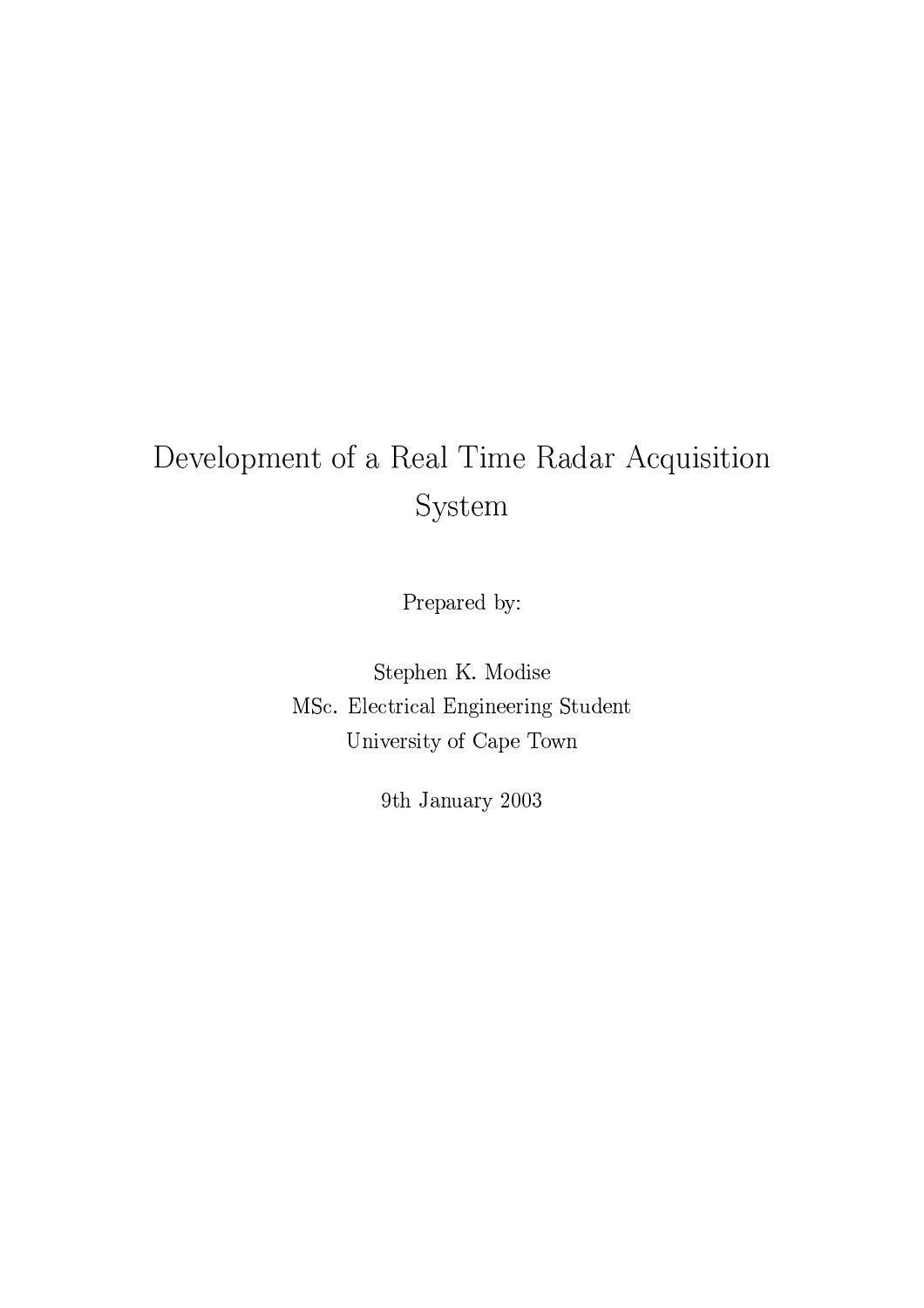File: thesis.lyx Document No:

Title: Development of a Real Time Radar Acquisition System

 $by$ 

Stephen Karabo Modise

A dissertation submitted in fulfilment of the requirements for the degree of

 $M.Sc.(Eng)$ 

© University of Cape Town 2002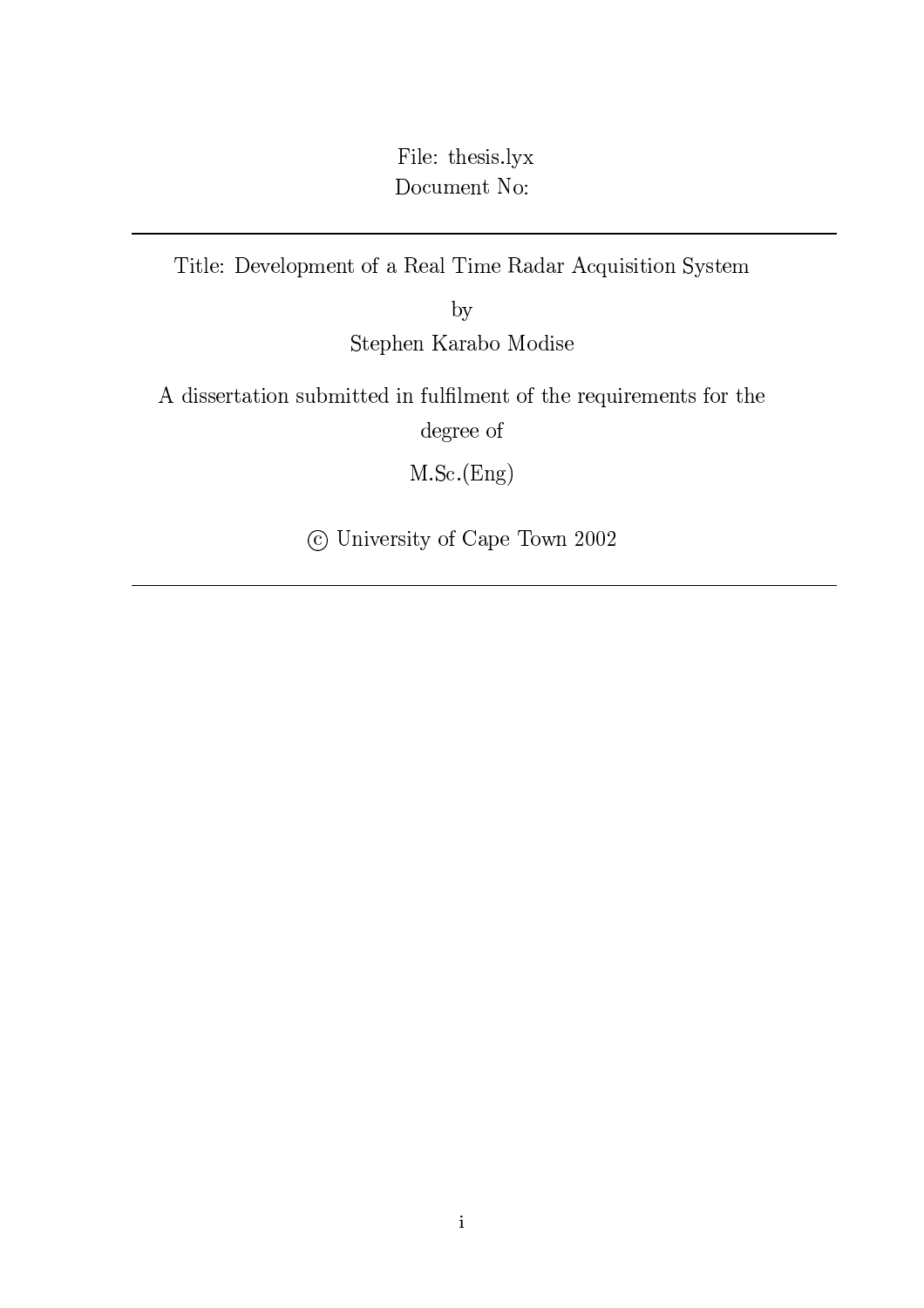# Declaration

I declare that this dissertation is my own, unaided work. It is being submitted for the degree of Master of Science in Engineering in the University of Cape Town. It has not been submitted before for any degree or examination in any other university.

Cape Town 9th January 2003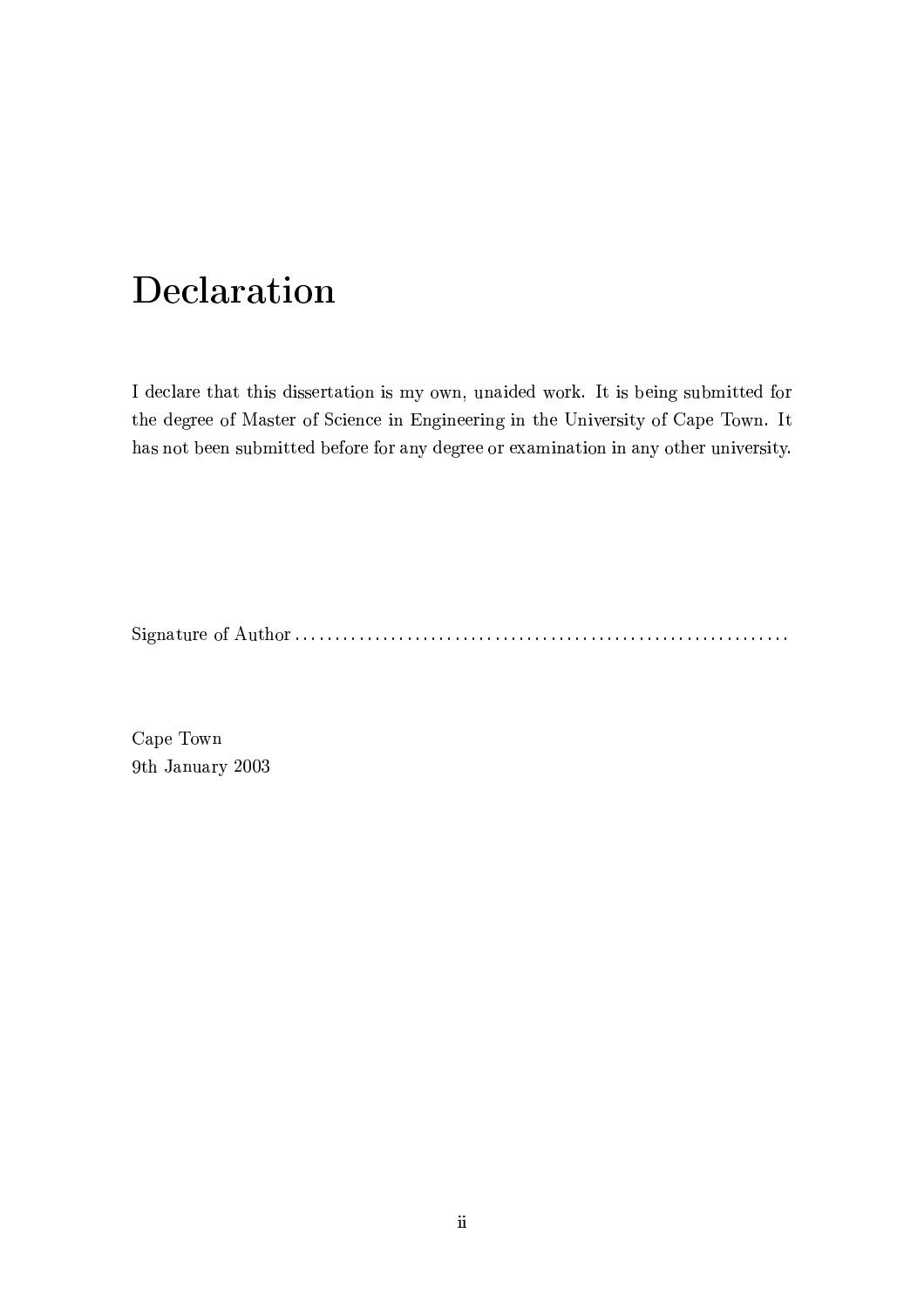# Abstract

The Geosonde radar system, developed for use in bore holes, includes a data acquisition system. Development is currently being conducted by the Radar Remote Sensing Group at the University of Cape Town and Stellenbosch University.

This thesis describes the development of a real time operating system and an overall upgrade of basic interfaces to the Geosonde system. The current system employs the use of an embedded MS-DOS operating system and supports basic user control and data exporting over serial line.

The objectives of this thesis is to perform major upgrades on the system by introducing an XML based form of network control and NTP synchronization of the processing board. As a result, an investigation into the adequacy of MS-DOS as a target operating system bearing in mind the intended upgrades was carried out.

Taking into consideration the failings of MS-DOS as far as the system requirements are concerned, an investigation into available real time executives was conducted and a decision based on the requirements was made. Embedded GNU/Linux was chosen as the target software platform.

The software design of the application shows all the necessary design issues considerered. The implementation phase of the thesis describes all the tools necessary to implement the embedded Linux system and all the components necessary to meet the needs of the Geosonde system. The network and serial interfaces were tested and shown to be fully functional. The XML based control in particular offers a more flexible and more platform independent solution than the serial interface.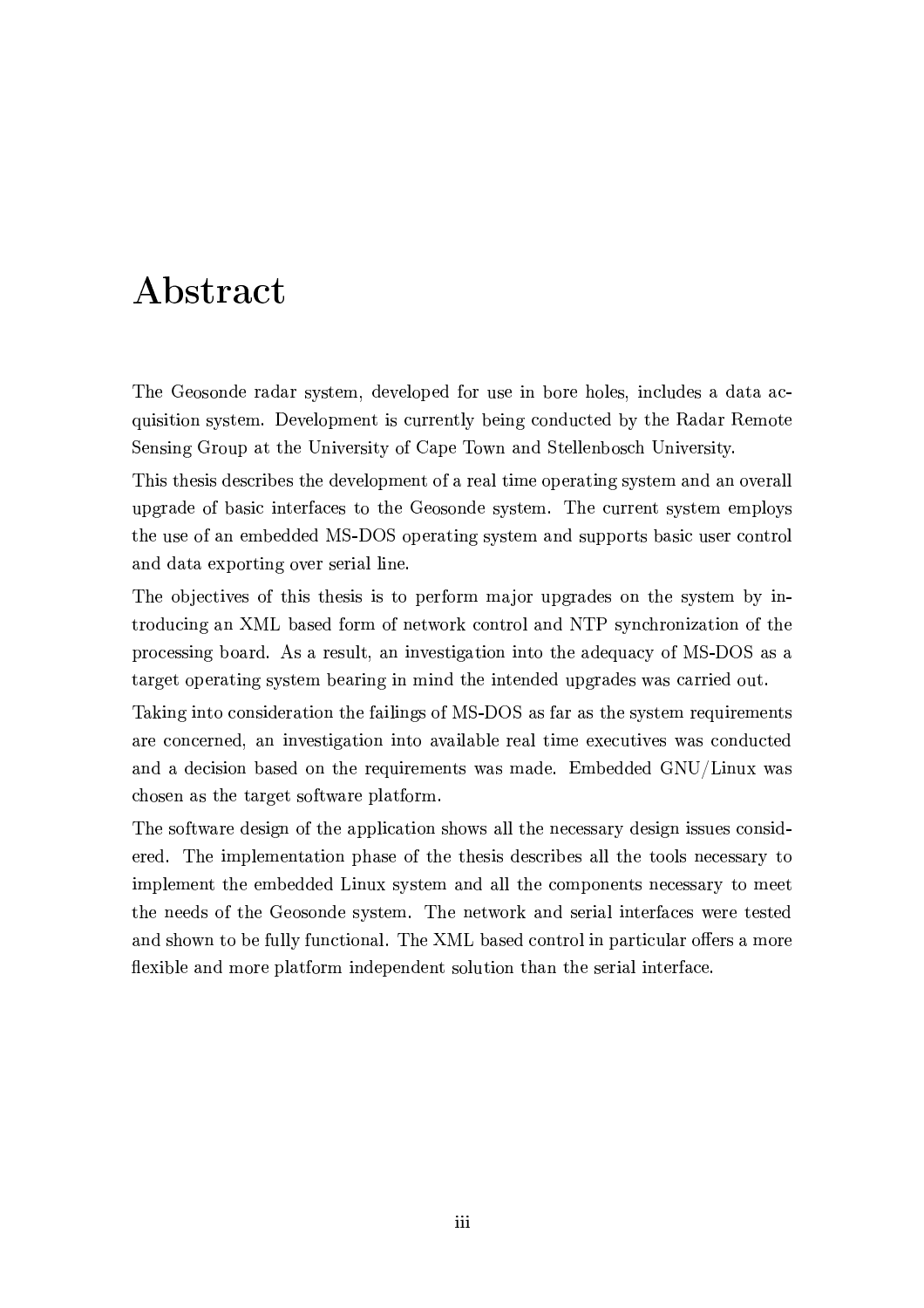# Acknowledgements

Thanks to my supervisor Professor Mike Inggs for his time and dedication, Alan Langman for his invaluable advice and my parents and family for their love and support.

> Thanks go to: M.L. Barry and the people at CSIR for the financial assitance.

> > Thanks also to: Everyone on the uClibc mailing list Everyone on the Busybox mailing list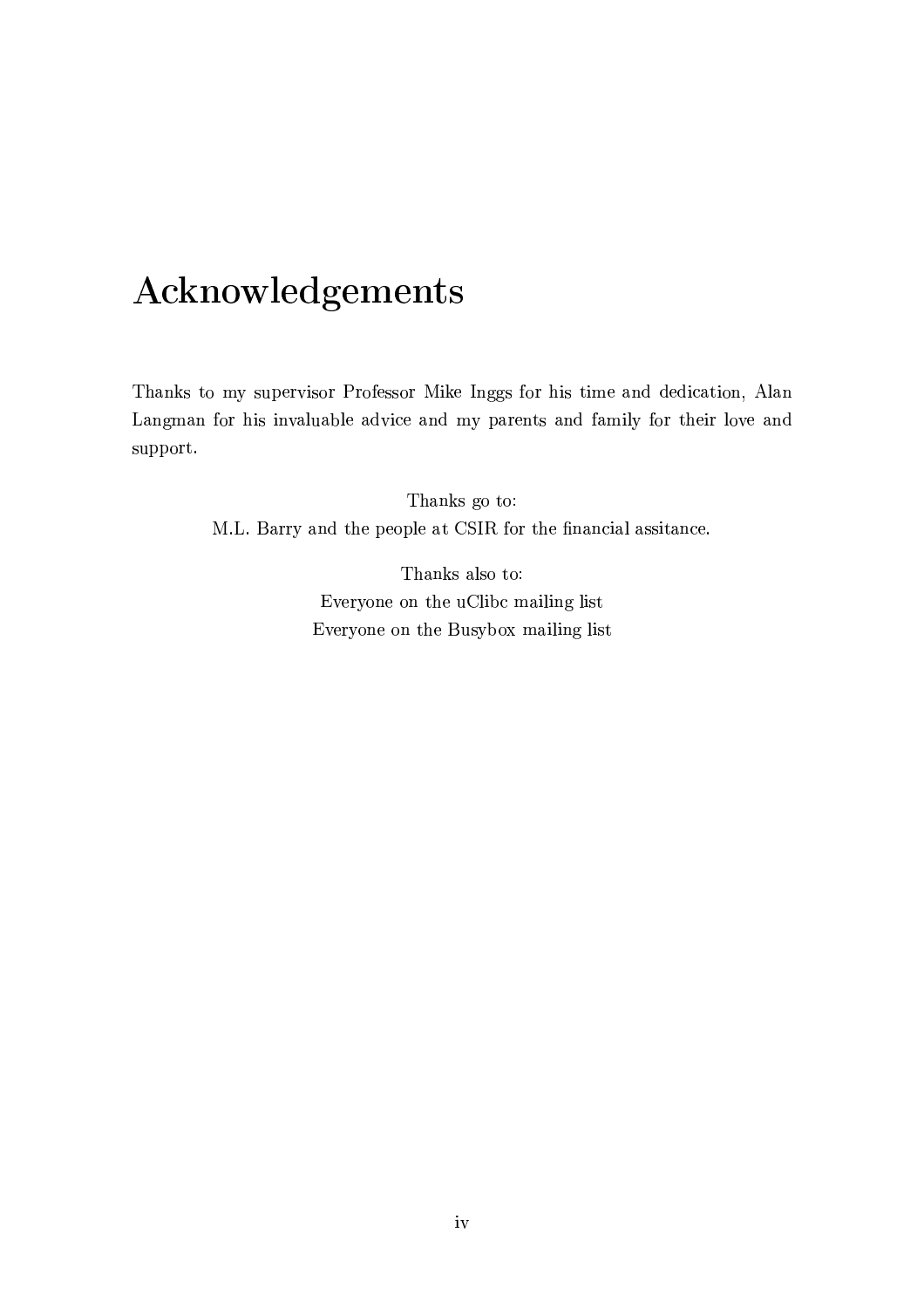# Contents

|                |          | Declaration   |                                                                       | ii              |
|----------------|----------|---------------|-----------------------------------------------------------------------|-----------------|
|                | Abstract |               |                                                                       | iii             |
|                |          |               | Acknowledgements                                                      | iv              |
|                |          | Nomenclature  |                                                                       | xi              |
| $\mathbf{1}$   |          | Introduction  |                                                                       | $\mathbf{1}$    |
|                | 1.1      |               |                                                                       | 1               |
|                | 1.2      |               | Steps taken in completion of the project                              | 3               |
|                |          | 1.2.1         |                                                                       | 3               |
|                |          | 1.2.2         | Investigation of a suitable RTOS $\ldots \ldots \ldots \ldots \ldots$ | $\overline{4}$  |
|                |          | 1.2.3         | System design and software architecture                               | $\overline{4}$  |
|                |          | 1.2.4         |                                                                       | $\overline{4}$  |
|                | 1.3      |               |                                                                       | $\overline{4}$  |
|                | 1.4      |               |                                                                       | $\overline{5}$  |
| $\overline{2}$ |          | Concept Study |                                                                       | $6\phantom{1}6$ |
|                | 2.1      |               | Present state of the Geosonde subsystem                               | $6\phantom{.}6$ |
|                |          | 2.1.1         |                                                                       | $6\phantom{.}6$ |
|                |          | 2.1.2         | Software specification and basic system interfaces                    | $\overline{7}$  |
|                | 2.2      |               |                                                                       | 8               |
|                |          | 2.2.1         | <b>DJGPP</b>                                                          | 8               |
|                |          | 2.2.2         | Watt-32                                                               | 8               |
|                |          | 2.2.3         | Shortcomings of DOS as a development platform $\dots \dots$           | 9               |
|                | 2.3      |               |                                                                       | 9               |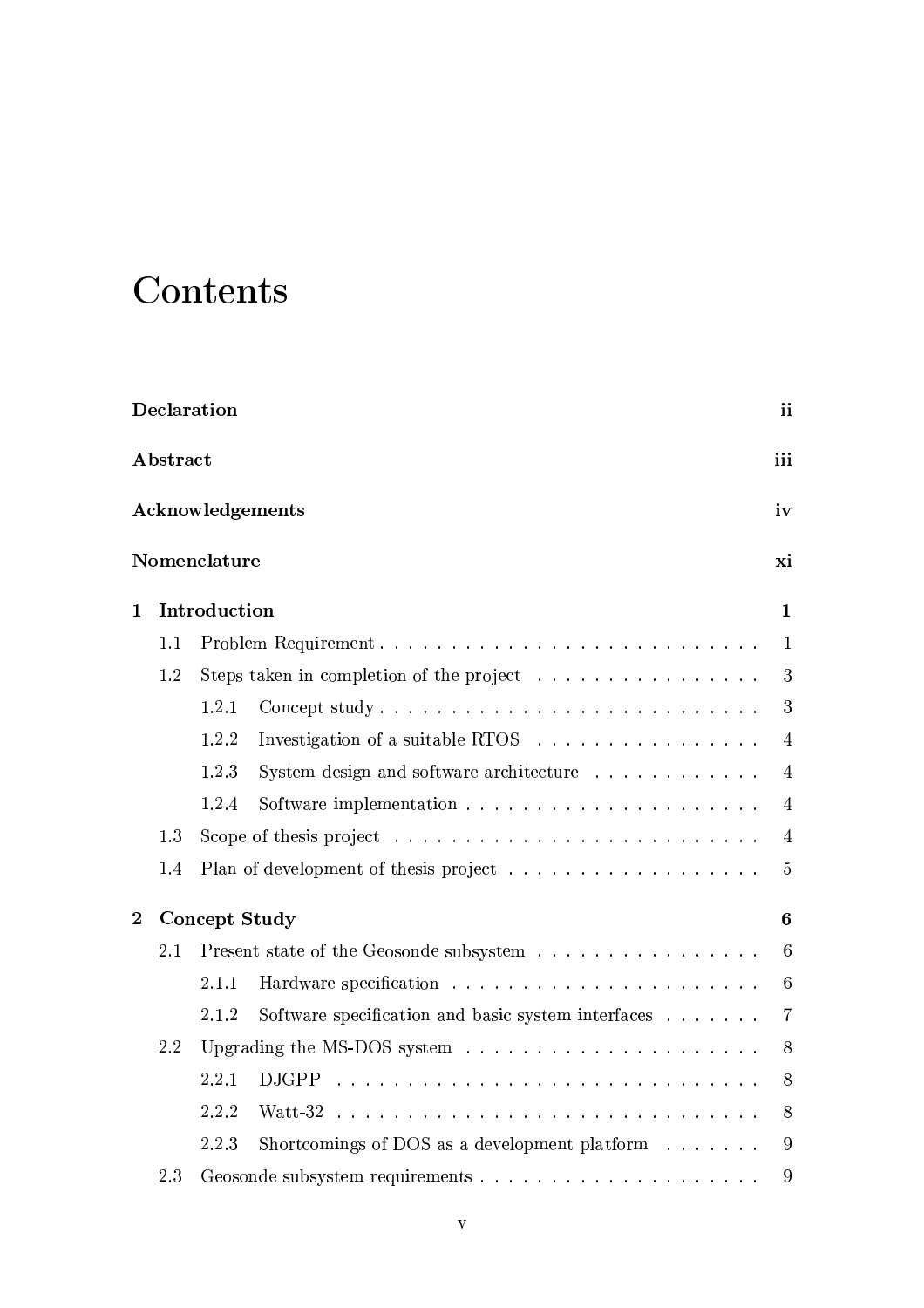|   |     | 2.3.1                  | Basic interfaces to be supported 9                                                                                                            |  |
|---|-----|------------------------|-----------------------------------------------------------------------------------------------------------------------------------------------|--|
|   | 2.4 |                        | 10                                                                                                                                            |  |
|   | 2.5 |                        | 11                                                                                                                                            |  |
| 3 |     |                        | Investigation of a suitable RTOS<br>12                                                                                                        |  |
|   | 3.1 |                        | What is real-time? $\ldots \ldots \ldots \ldots \ldots \ldots \ldots \ldots \ldots$<br>12                                                     |  |
|   | 3.2 |                        | 13                                                                                                                                            |  |
|   |     | 3.2.1                  | 14                                                                                                                                            |  |
|   |     | 3.2.2                  | 15                                                                                                                                            |  |
|   | 3.3 |                        | The Preemption Improvement approach<br>16                                                                                                     |  |
|   | 3.4 |                        | The Real-Time Sub-kernel approach<br>17                                                                                                       |  |
|   | 3.5 |                        | 18                                                                                                                                            |  |
| 4 |     | <b>Software Design</b> | 19                                                                                                                                            |  |
|   | 4.1 |                        | 20                                                                                                                                            |  |
|   |     | 4.1.1                  | Assumptions and Dependencies<br><b>20</b>                                                                                                     |  |
|   |     | 4.1.2                  | 20                                                                                                                                            |  |
|   |     | 4.1.3                  | 21                                                                                                                                            |  |
|   |     | 4.1.4                  | 21                                                                                                                                            |  |
|   | 4.2 |                        | 21                                                                                                                                            |  |
|   | 4.3 |                        | 23                                                                                                                                            |  |
|   |     | 4.3.1                  | 23                                                                                                                                            |  |
|   |     |                        |                                                                                                                                               |  |
|   | 4.4 |                        | Operational modes of Geosonde subsystem<br>25                                                                                                 |  |
|   |     | 4.4.1                  | 27                                                                                                                                            |  |
|   |     | 4.4.2                  | 27                                                                                                                                            |  |
|   | 4.5 |                        | 28<br>Real-time application software design under RTAI Linux                                                                                  |  |
|   |     | 4.5.1                  | Separating the system resources in the set of the system resources in the set of the system resources in the set of the system $\alpha$<br>29 |  |
|   |     | 4.5.2                  | Facilitating communication between real-time and support el-                                                                                  |  |
|   |     |                        | 30                                                                                                                                            |  |
|   |     | 4.5.3                  | 31                                                                                                                                            |  |
|   |     | 4.5.4                  | 31                                                                                                                                            |  |
|   | 4.6 |                        |                                                                                                                                               |  |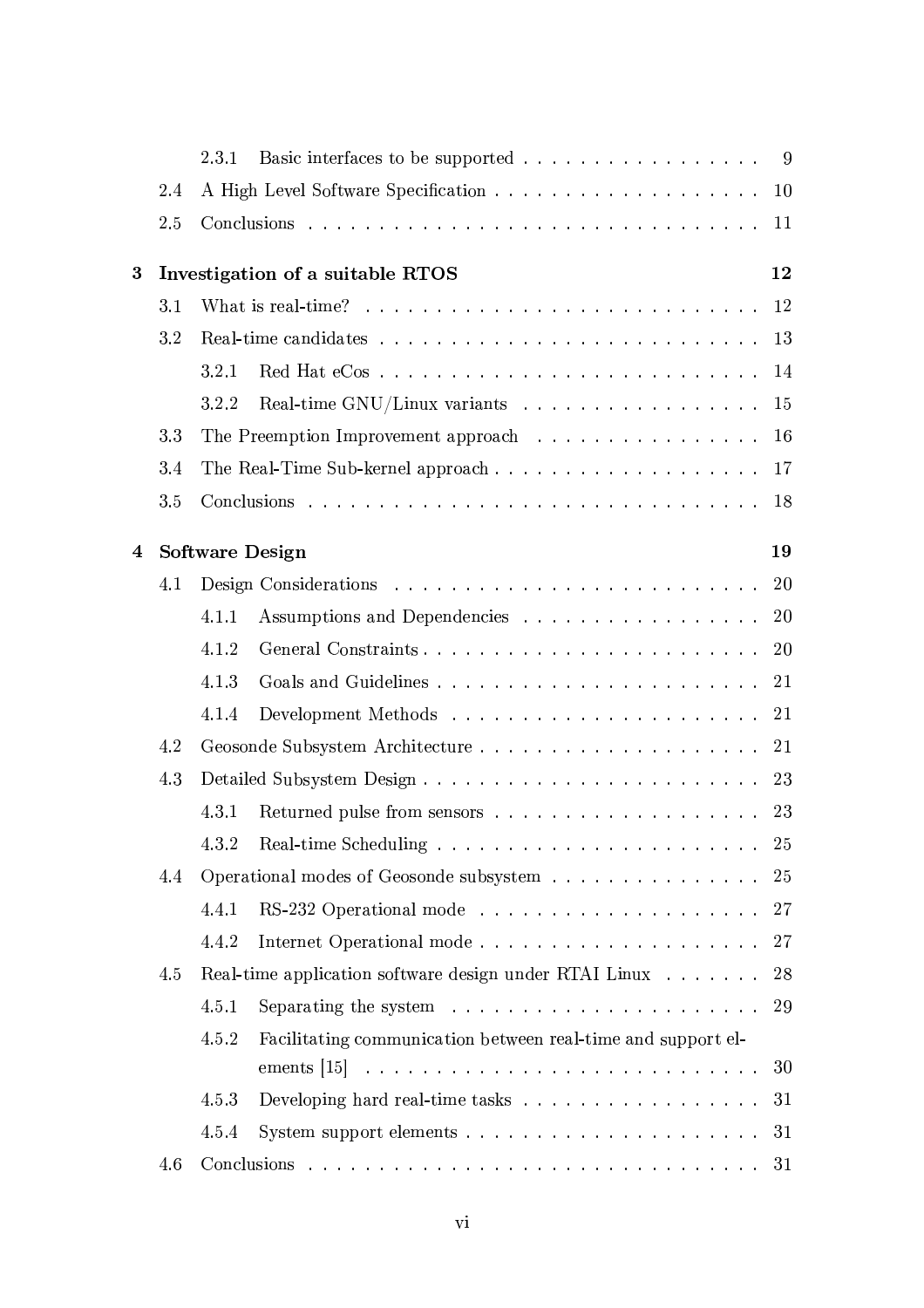| 5 |     | Geosonde subsystem Implementation                                                                                    | 33 |
|---|-----|----------------------------------------------------------------------------------------------------------------------|----|
|   | 5.1 |                                                                                                                      | 33 |
|   |     | 5.1.1                                                                                                                | 34 |
|   |     | GRUB bootloader<br>5.1.2                                                                                             | 35 |
|   | 5.2 | Tools and software used in building the Linux system                                                                 | 36 |
|   |     | 5.2.1                                                                                                                | 36 |
|   |     | busybox-0.60.3 $\ldots \ldots \ldots \ldots \ldots \ldots \ldots \ldots \ldots$<br>5.2.2                             | 36 |
|   |     | 5.2.3                                                                                                                | 37 |
|   |     | setserial-2.17-24 $\ldots$ $\ldots$ $\ldots$ $\ldots$ $\ldots$ $\ldots$ $\ldots$ $\ldots$ $\ldots$ $\ldots$<br>5.2.4 | 37 |
|   |     | 5.2.5                                                                                                                | 38 |
|   |     | 5.2.6                                                                                                                | 38 |
|   |     | 5.2.7                                                                                                                | 38 |
|   |     | 5.2.8                                                                                                                | 39 |
|   | 5.3 |                                                                                                                      | 39 |
|   |     | 5.3.1                                                                                                                | 39 |
|   | 5.4 | XML software for Control and Monitoring                                                                              | 40 |
|   |     | 5.4.1                                                                                                                | 40 |
|   |     | 5.4.2                                                                                                                | 42 |
|   | 5.5 |                                                                                                                      | 42 |
|   | 5.6 |                                                                                                                      | 43 |
| 6 |     | <b>Geosonde Testing and Results</b>                                                                                  | 44 |
|   |     |                                                                                                                      | 44 |
|   | 6.2 |                                                                                                                      | 44 |
|   | 6.3 |                                                                                                                      | 45 |
|   | 6.4 | Ethernet Interface                                                                                                   | 46 |
|   | 6.5 |                                                                                                                      | 46 |
|   | 6.6 |                                                                                                                      | 46 |
| 7 |     | <b>Conclusions and Future Improvements</b>                                                                           | 47 |
|   | 7.1 |                                                                                                                      | 47 |
|   |     | 7.1.1                                                                                                                | 48 |
|   |     | 7.1.2                                                                                                                | 48 |
|   | 7.2 |                                                                                                                      | 48 |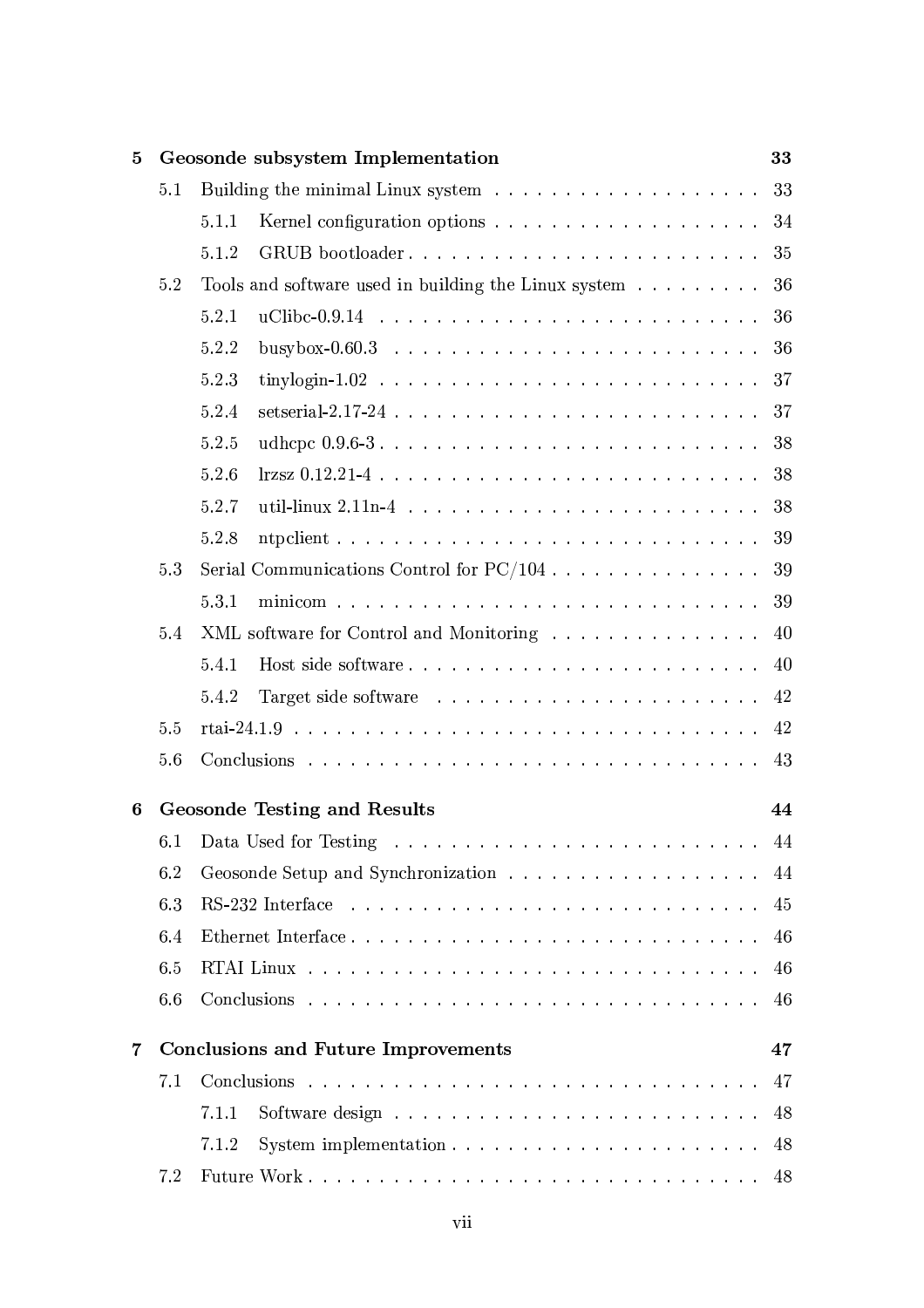| A Geosonde Linux System scripts |  |
|---------------------------------|--|
|                                 |  |

## **Bibliography**

 $51$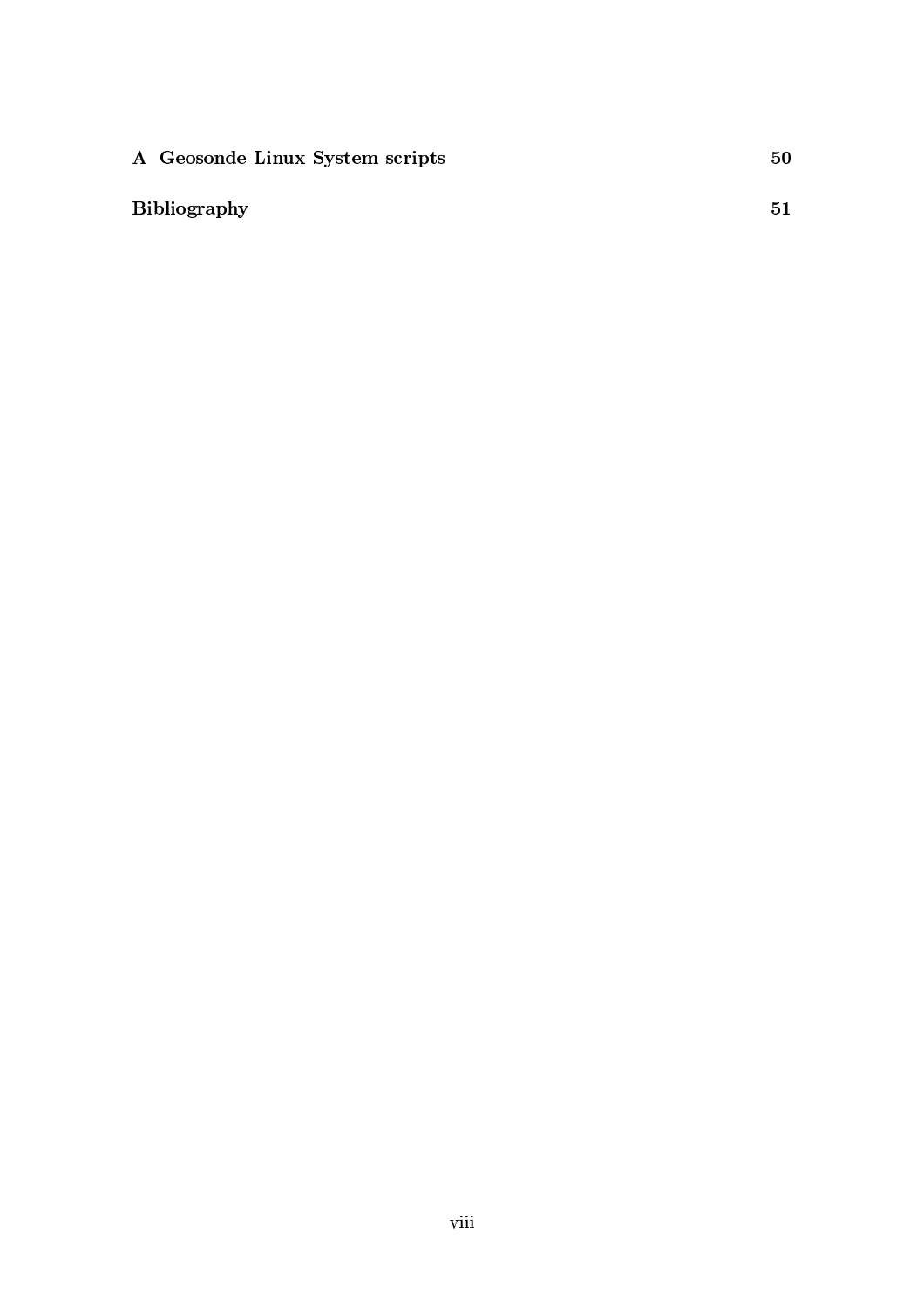# List of Figures

| 3.1 | Sub-kernel integration into Linux system [15, pg. 77] $\ldots \ldots \ldots 17$                   |  |
|-----|---------------------------------------------------------------------------------------------------|--|
| 4.1 | Geosonde Real-time System Model [16, Pg. 299, Fig. 16] 22                                         |  |
| 4.2 | Sensor to console control process [16, Pg. 299, Fig. 16.2] $\ldots \ldots$ 23                     |  |
| 4.3 | A ring buffer for data acquisition [16, pg. 313, fig 16.14] $\ldots$ 24                           |  |
| 4.4 | Task specification of Sensor data buffer [16, pg. 314] 25                                         |  |
| 4.5 | Body describing behaviour of Sensor _data_buffer [16, pg. 314] 26                                 |  |
| 4.6 |                                                                                                   |  |
| 4.7 | High level view of kernel space (RTAI) and User-space split-architecture                          |  |
|     | design of system $[15, fig. 2] \ldots \ldots \ldots \ldots \ldots \ldots \ldots \ldots \ldots 29$ |  |
| 5.1 | Client-server model of PC to Geosonde 41                                                          |  |
| 6.1 |                                                                                                   |  |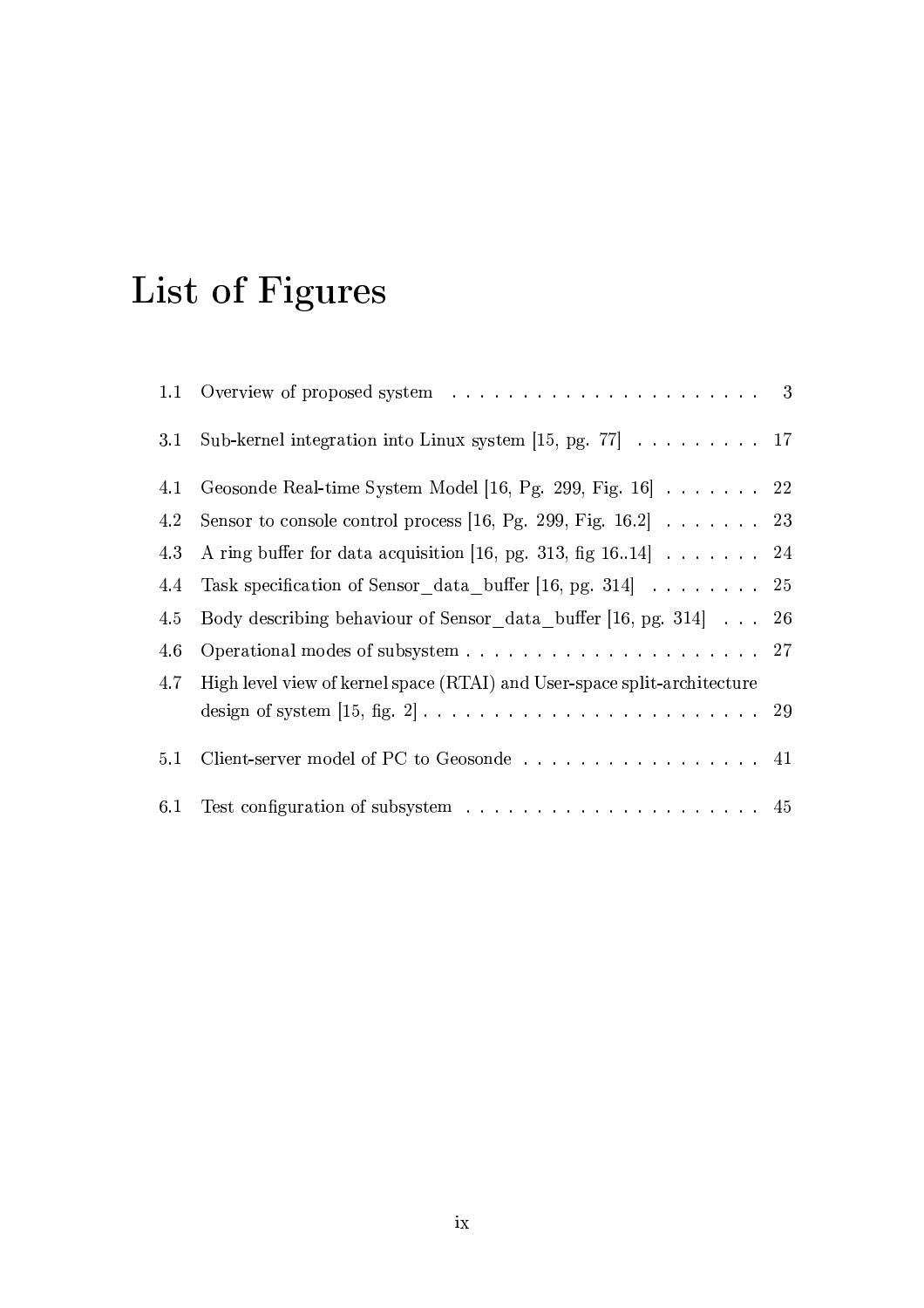# List of Tables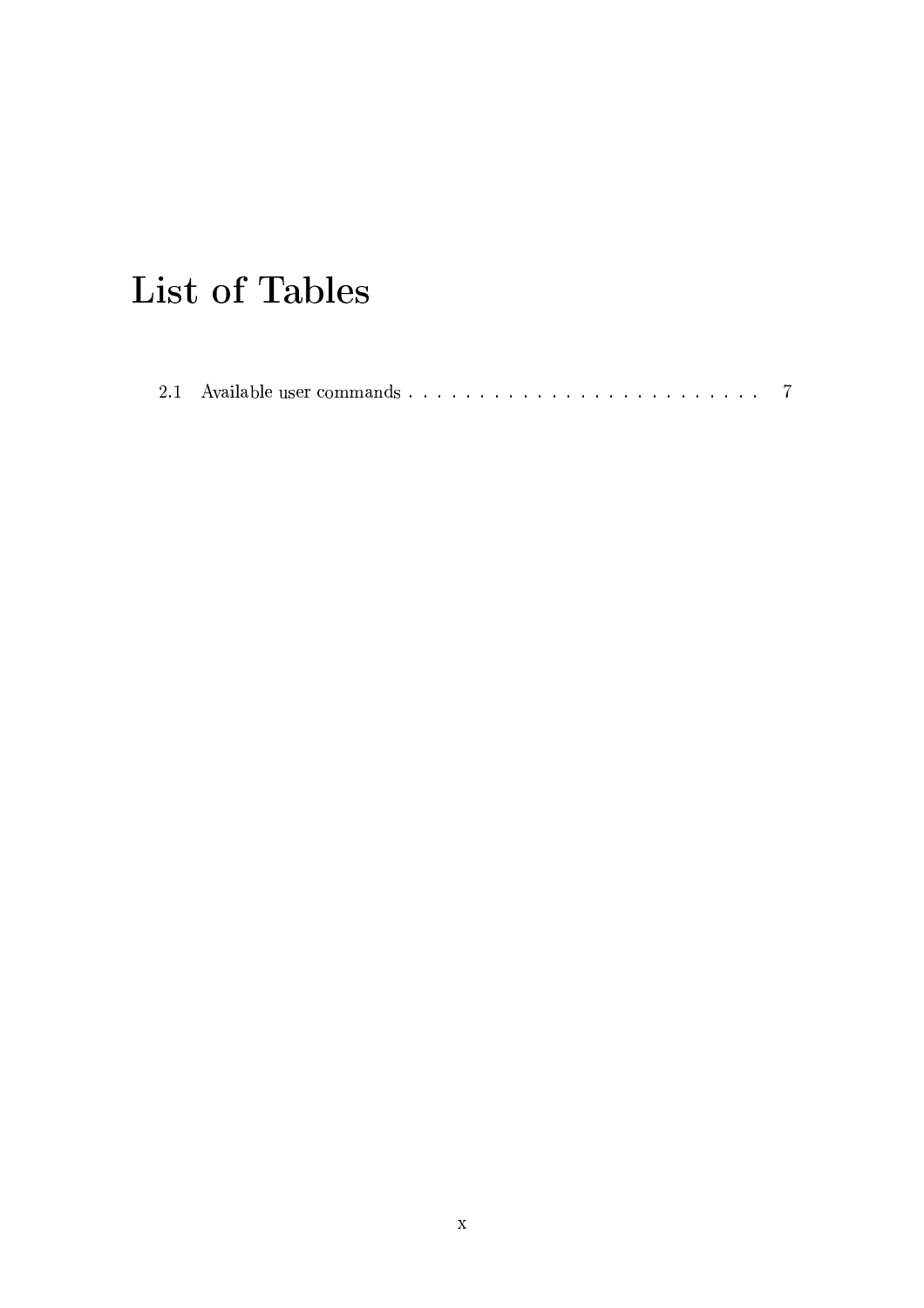# Nomenclature

| <b>DTD</b>                               | A document type definition (DTD) is a specific definition that follows<br>the rules of the Standard Generalized Markup Language (SGML).                                                                                                                                                                                                                                                                                                                        |
|------------------------------------------|----------------------------------------------------------------------------------------------------------------------------------------------------------------------------------------------------------------------------------------------------------------------------------------------------------------------------------------------------------------------------------------------------------------------------------------------------------------|
| $\mbox{ecos}^{\mbox{\scriptsize\sc TM}}$ | Embedded Configurable Operating System, a complete, open-source run-<br>time environment.                                                                                                                                                                                                                                                                                                                                                                      |
| <b>GNU</b>                               | Recursive acronym for GNU's Not Unix                                                                                                                                                                                                                                                                                                                                                                                                                           |
| i386                                     | A common name for the 32-bit members of the Intel x86 family. Members<br>include 386, 486, Pentium (" $1586$ "), and Pentium Pro (" $1686$ ").                                                                                                                                                                                                                                                                                                                 |
| <b>NTP</b>                               | Network Time Protocol is an Internet protocol that provides the mech-<br>anisms to synchronize time and coordinate time distribution in a large,<br>diverse Internet operating at rates from mundane to lightwave.                                                                                                                                                                                                                                             |
| <b>NTS</b>                               | Network Time Server                                                                                                                                                                                                                                                                                                                                                                                                                                            |
| PC/104                                   | $PC/104$ gets its name from the popular desktop personal computers ini-<br>tially designed by IBM called the PC, and from the number of pins used<br>to connect the cards together (104). $PC/104$ cards are much smaller<br>than ISA-bus cards found in PC's and stack together which eliminates<br>the need for a motherboard, backplane, and/or card cage. Power require-<br>ments and signal drive are reduced to meet the needs of an embedded<br>system. |
| <b>POSIX</b>                             | Portable Operating System Interface. A set of standards that grew out<br>of the UNIX operating system.                                                                                                                                                                                                                                                                                                                                                         |

**RFC** A Request for Comments (RFC) is a formal document from the Internet Engineering Task Force (IETF) that is the result of committee drafting and subsequent review by interested parties. These are essentially standards of the Internet.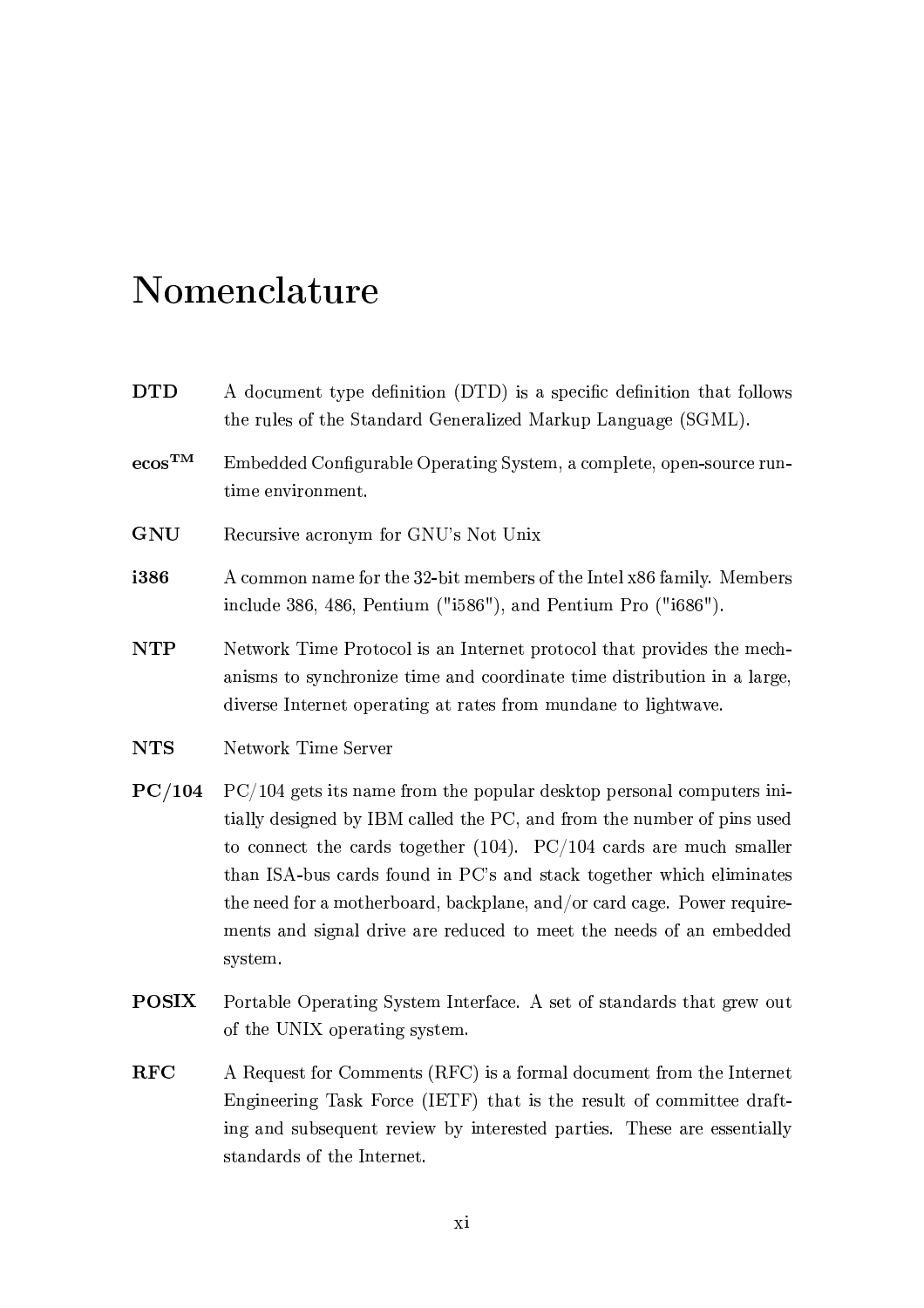- Real-Time Operating System. **RTOS**
- Transmission Control Protocol based on IP. This is an Internet protocol  $TCP/IP$ that provides for the reliable delivery of streams of data across the web.
- **UTC** Coordinated Universal Time
- x86 A generic name for the Intel 8086 architecture family.
- $\mathbf{XML}$ Extensible Markup Language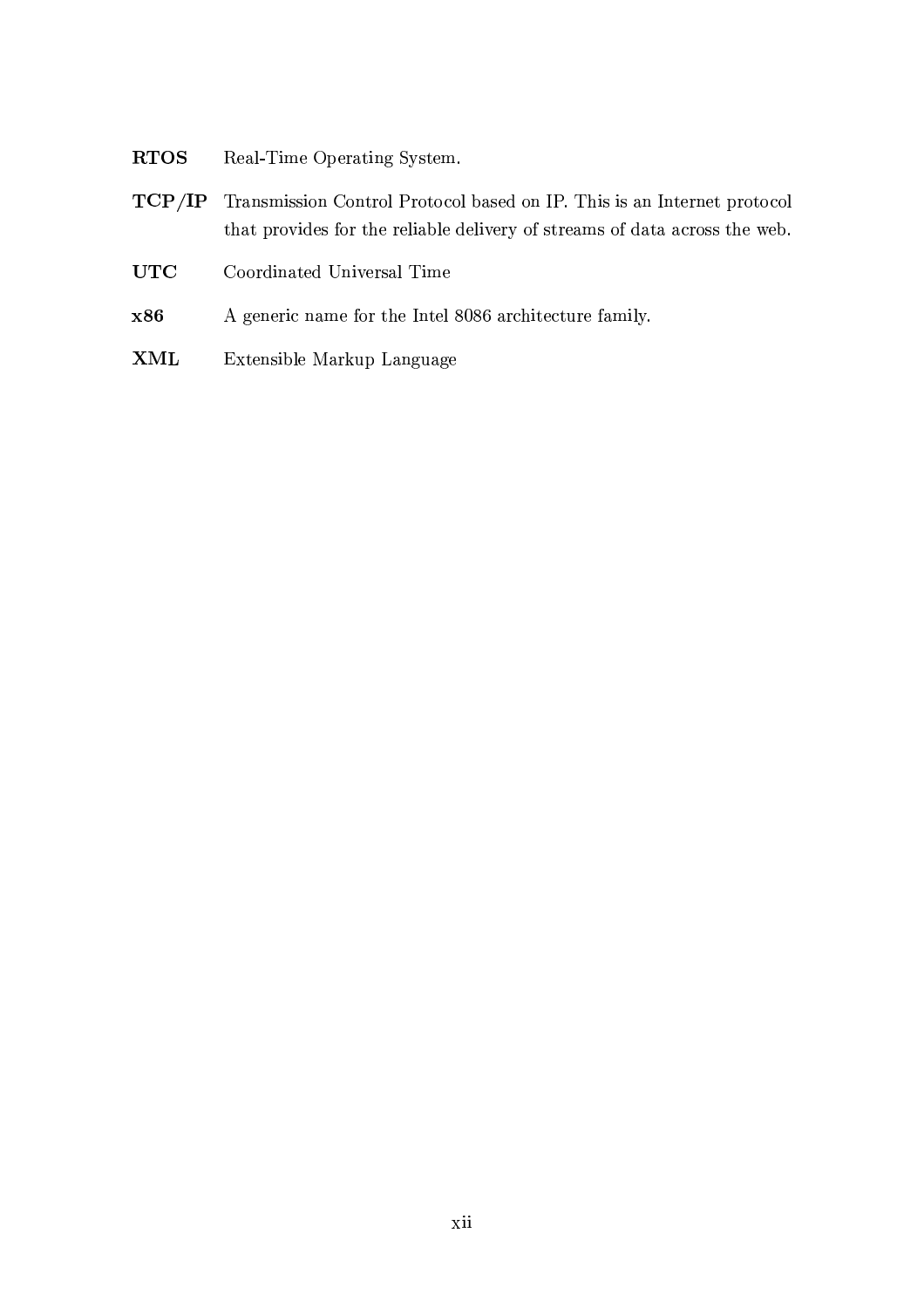# Chapter 1

## Introduction

This report sets out the results of the thesis project undertaken. The thesis project involves upgrading of the data acquisition system used to capture and record data from the Geosonde Radar System. The Geosonde Radar system was developed primarily for usage in mining bore-holes, where it is used in the extraction of geophysical data.

The basic components of the Geosonde Radar system are the radar probes that transmit and receive signals to and from the surrounding rock and soil formation. These probes are connected to a  $PC/104$  computer on the surface via an optical link. The  $PC/104$  computer is housed in a drum casing and the radar probes are lowered into the bore-holes by a winch attached to the drum.

The PC/104 board forms the core of the Geosonde system. This is where the received data is digitized by using an  $A/D$  digitizing expansion card connected to the main  $PC/104$  module via its PC expansion bus. Following the digitization phase is the stacking of the acquired data, which will ultimately be exported to a console over an on-board RS232 port.

This project will focus on upgrading of the communication interfaces as per systemrequirement in section 1.1 of the document and implement local time-stamping of data. The scope of this thesis is on embedded systems programming and real-time operating systems.

### **Problem Requirement**  $1.1$

The problem statement for the project and the desired functionality to be added to the current system is briefly summarized in the following points: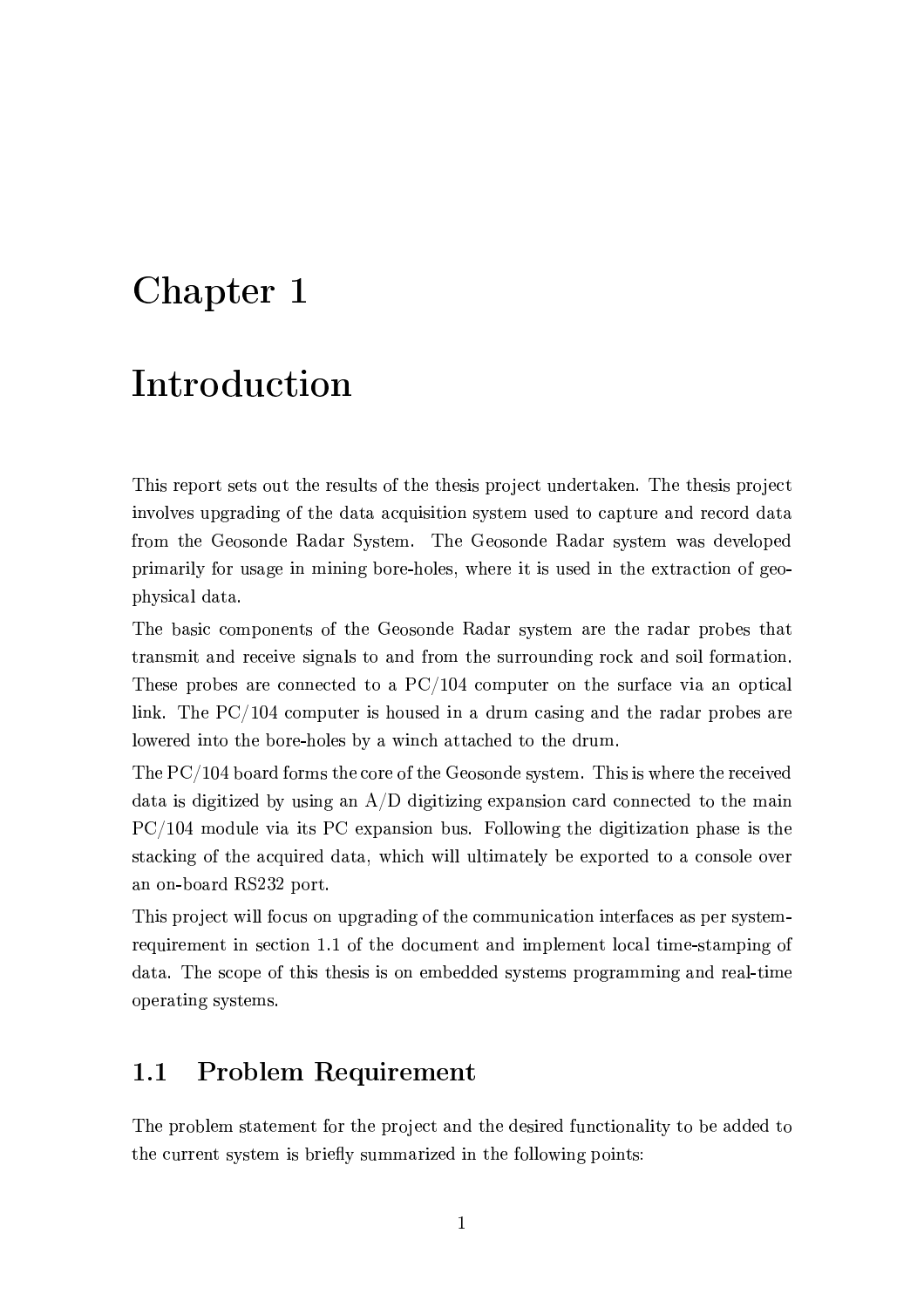- The Geosonde subsystem time-stamping<sup>1</sup> shall form part of the Sensor Based Recording and Processing system. The Sensor Based Recording and Processing system is briefly outlined in [1].
- Look into adding more functionality to the current DOS-based system. This includes:
	- Implement  $TCP/IP$  on the current DOS system.
	- Implement the NTP [RFC 1305] Protocol client-side synchronizing software for DOS and time-stamping capabilities.
- As a more permanent alternative to the current DOS system, look into a number of possible embedded RTOSs that will be able to meet the real-time requirements of the application.
- If necessary rewrite the software that resides on the  $PC/104$  board to conform to real-time requirements of the chosen RTOS. This might include conforming to a certain API as most RTOSs have unique programming interfaces.
- Improve basic interfaces to the Geosonde subsystem. This consists of the following sub-points:
	- The manner in which the current software interfaces to the RS232 port for issuing of commands for control purposes.
	- Implement an XML format of control and define data formats as the basic manner of interfacing to the Geosonde subsystem over the Internet.
- Implement NTP on the board as a way of synchronizing the Geosonde to an external source of time.
- $\bullet$  Implement time-stamping of acquired data using UTC.

An Ethernet interface to the Geosonde subsystem is essential for connecting to other Sensor Units on the Logging and Control system. One sensor in-particular being the *Cable Odometer* which will be used for calibrate the distance traveled by the radar probes into the bore-hole. This will enable all data to be time-stamped for storage in memory (or a common network database as the case maybe) whereby an NTS will provide a time base for network synchronization of all processor based units on

<sup>&</sup>lt;sup>1</sup>From now on the Geosonde system shall be referred to as a *subsystem*. This is because it is merely one of the Sensor Units that forms part of the whole system.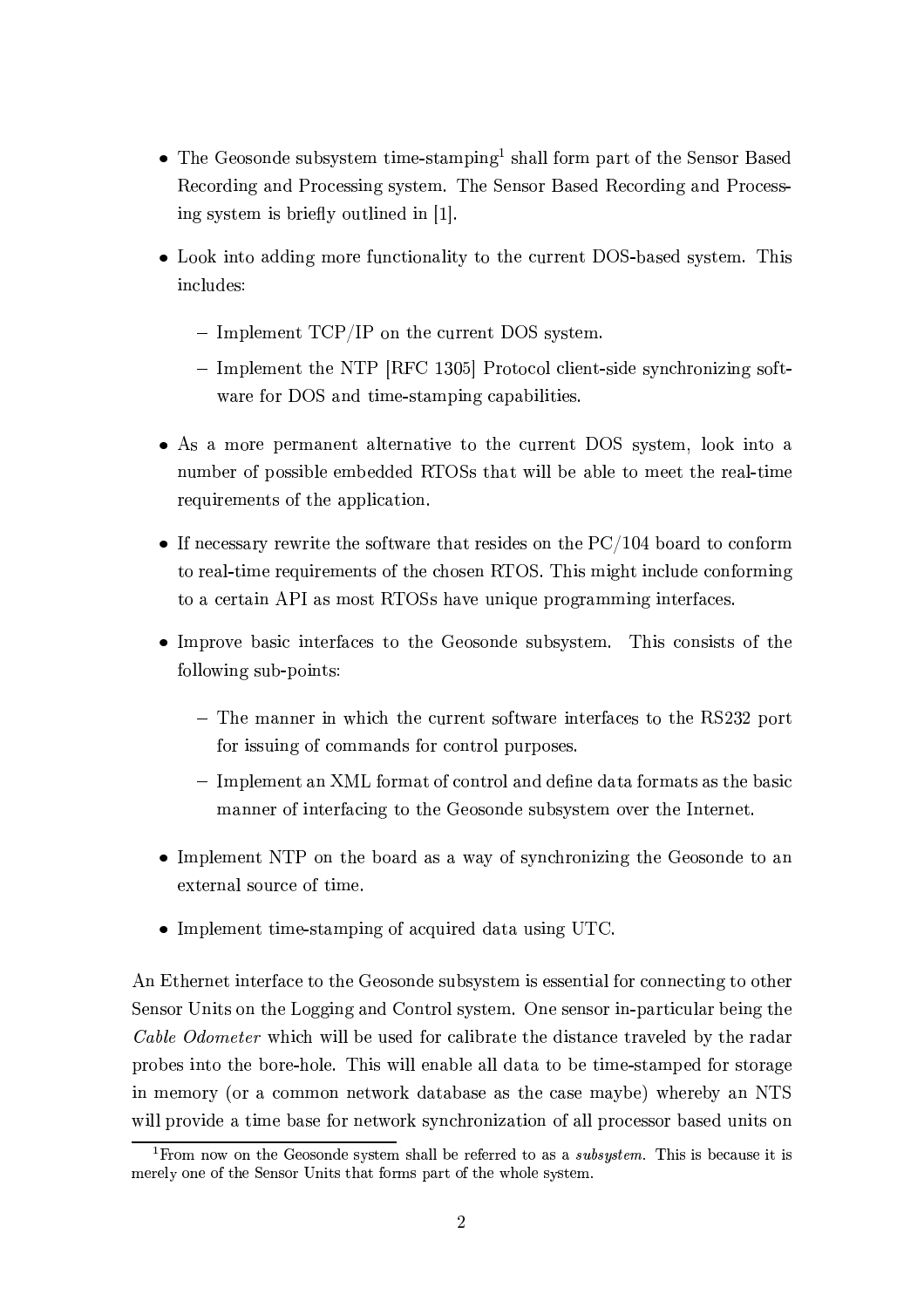

Figure 1.1: Overview of proposed system

the network cloud as seen in figure 1.1. Time-stamping of data provides for a better alternative to the current method of distance calibration whereby "blank lines" are inserted in the required data to mark a certain length of distance covered.

## Steps taken in completion of the project  $1.2$

### $1.2.1$ Concept study

A thorough pre-study of the topic was undertaken before commencing with the design and implementation phases of the project. The pre-study involved investigating the system requirements and a subsequent review of the requirements. The current state of the Geosonde subsystem was investigated and familiarity with the on-board software and workings of the hardware was achieved.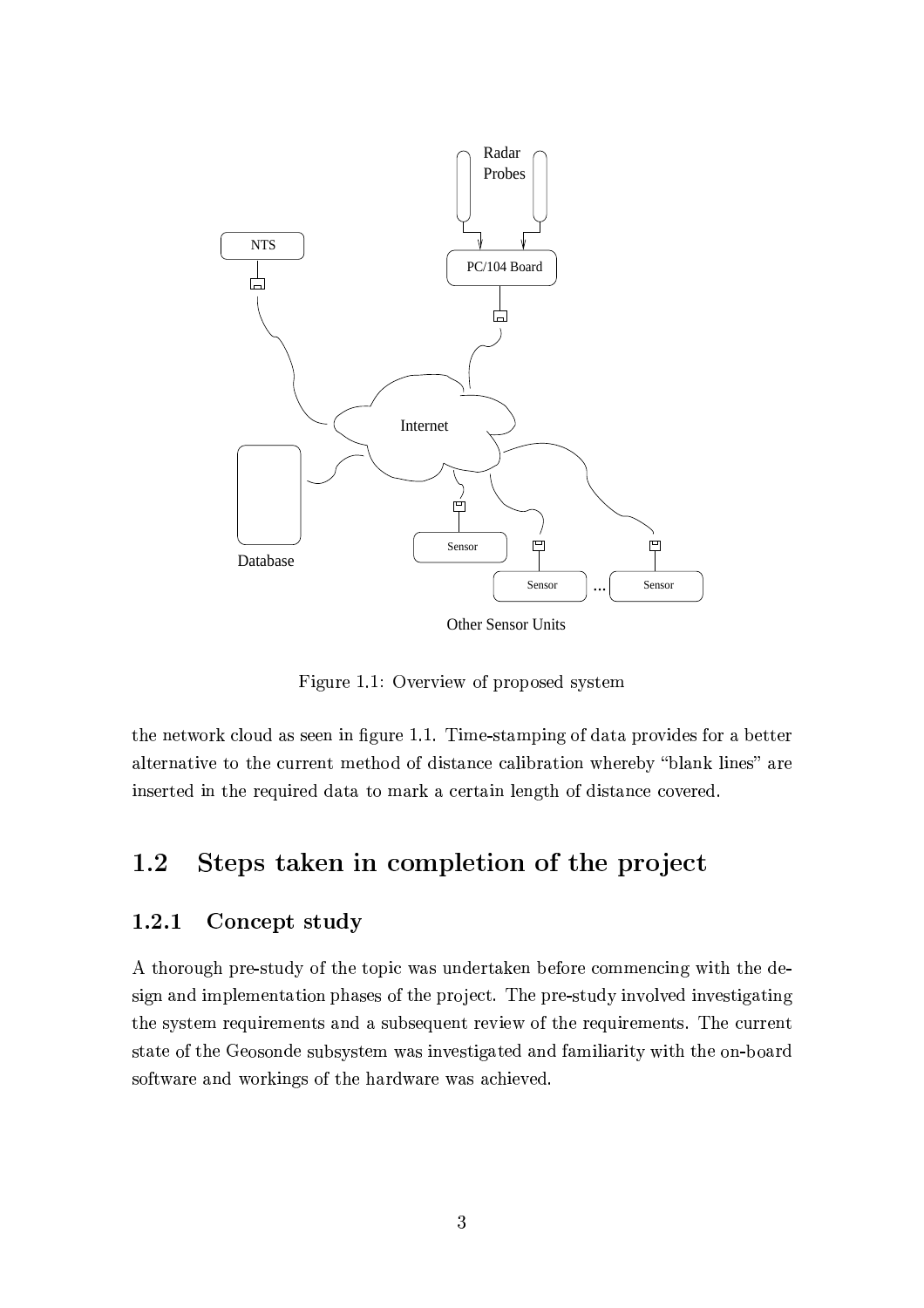### Investigation of a suitable RTOS  $1.2.2$

A number of real-time operating systems were researched as part of an investigation of a suitable operating system for the subsystem. A further study of the chosen operating system, GNU/Linux was conducted with the aim of finding the best method for achieving real-time behavior under Linux.

### $1.2.3$ System design and software architecture

A software design document was drawn up to provide both a high-level design of the overall system and detailed design of the firmware. System block diagrams were drawn up to illustrate the major sub-components of the system. The necessary data structures employed for temporary on-board data storage are also illustrated as well as flow diagrams depicting the flow of data in the system. The design model adopted for designing real-time application software was also detailed in the system design document.

#### Software implementation 1.2.4

The implementation phase of the project was carried out in two stages. Firstly a highly stripped down GNU/Linux system was built with only the bare necessities included to support a functional Linux system with real time capabilities. Secondly the application software was developed entirely in  $C$  in accordance with the software architecture document. Further sub-divisions inherent in the system were written to conform to a special API and compiled separately as kernel modules. These however were written to interact with Linux user space programs. The governing focus of development is to minimize resource usage. This is typical when implementing a real time solution to a given problem.

### Scope of thesis project  $1.3$

This thesis project involves real-time operating systems and embedded systems software development.

The software for the  $PC/104$  acquisition board requires a firm understanding of real-time operating systems,  $C/C++$  programming languages, debugging tools, various communication protocols and GNU/Linux scripting languages. The operating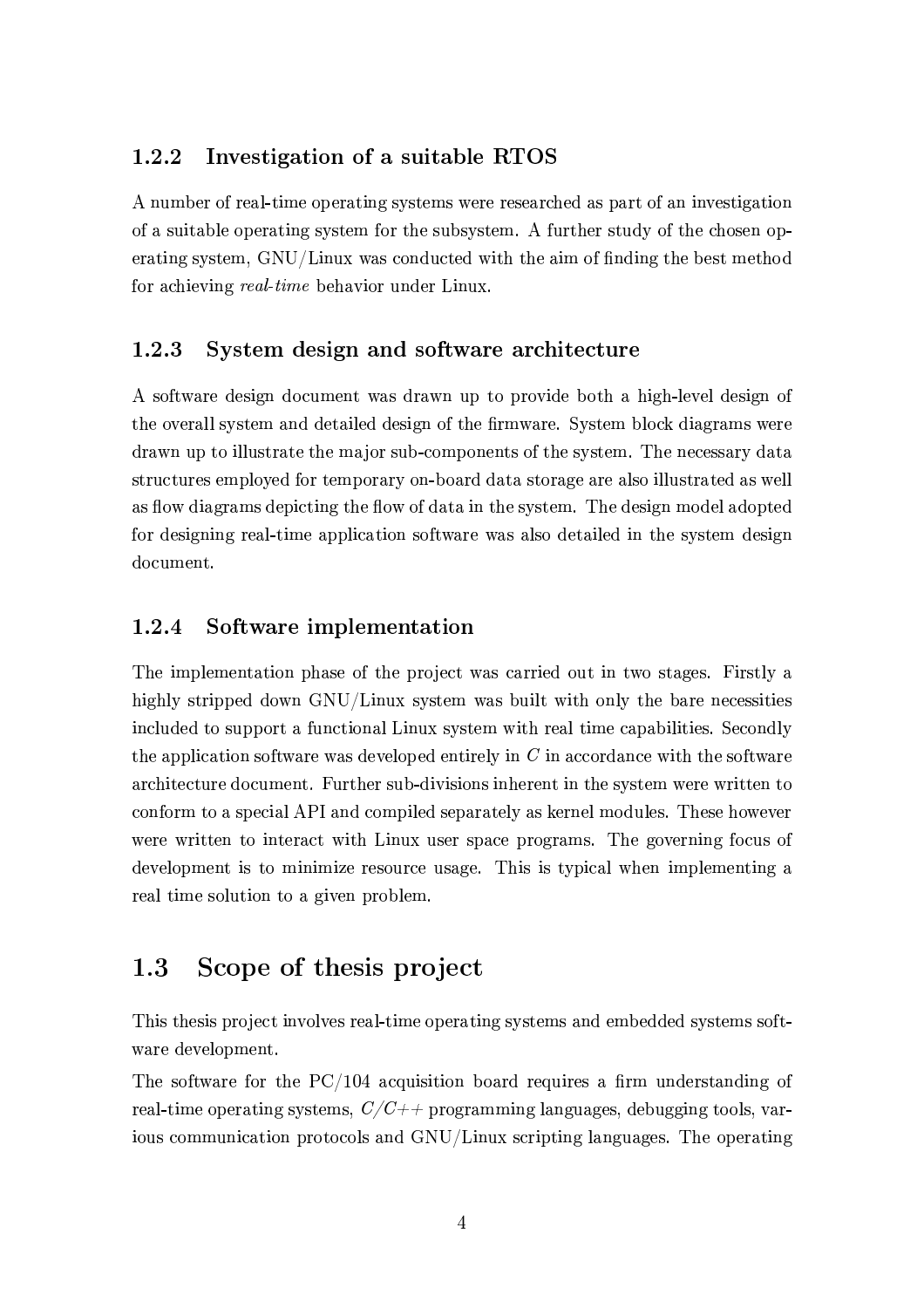system and embedded software required a thorough knowledge of the GNU development tool-chain and the various GNU/Linux support tools for developing embedded systems. To provide real-time capabilities under GNU/Linux required knowledge of the unique API used by the chosen Real Time Linux implementation.

With regard to the radar aspects of the project, the scope is confined to the understanding of the very limited processing requirements of the acquired data.

A basic understanding of XML and related Internet technologies like DTD and Schema is also essential for implementing the control software for the host PC.

### Plan of development of thesis project  $1.4$

The report states the requirements of the system and expresses in detail these requirements. A detailed specification of the system to be developed is given.

A concept study is given where results of the investigation into available opensource technologies suitable for implementing the system are set out. The present status of both the hardware and software of the system is also given in the concept study. This is followed by both the system and software design and the development process followed. The implementation of the overall system is also given as well as a discussion on the test results of the software and system.

Finally the various goals set out at the beginning of the project are discussed. Conclusions on the failures and successes of the project are drawn and suggested future improvements to the system are discussed.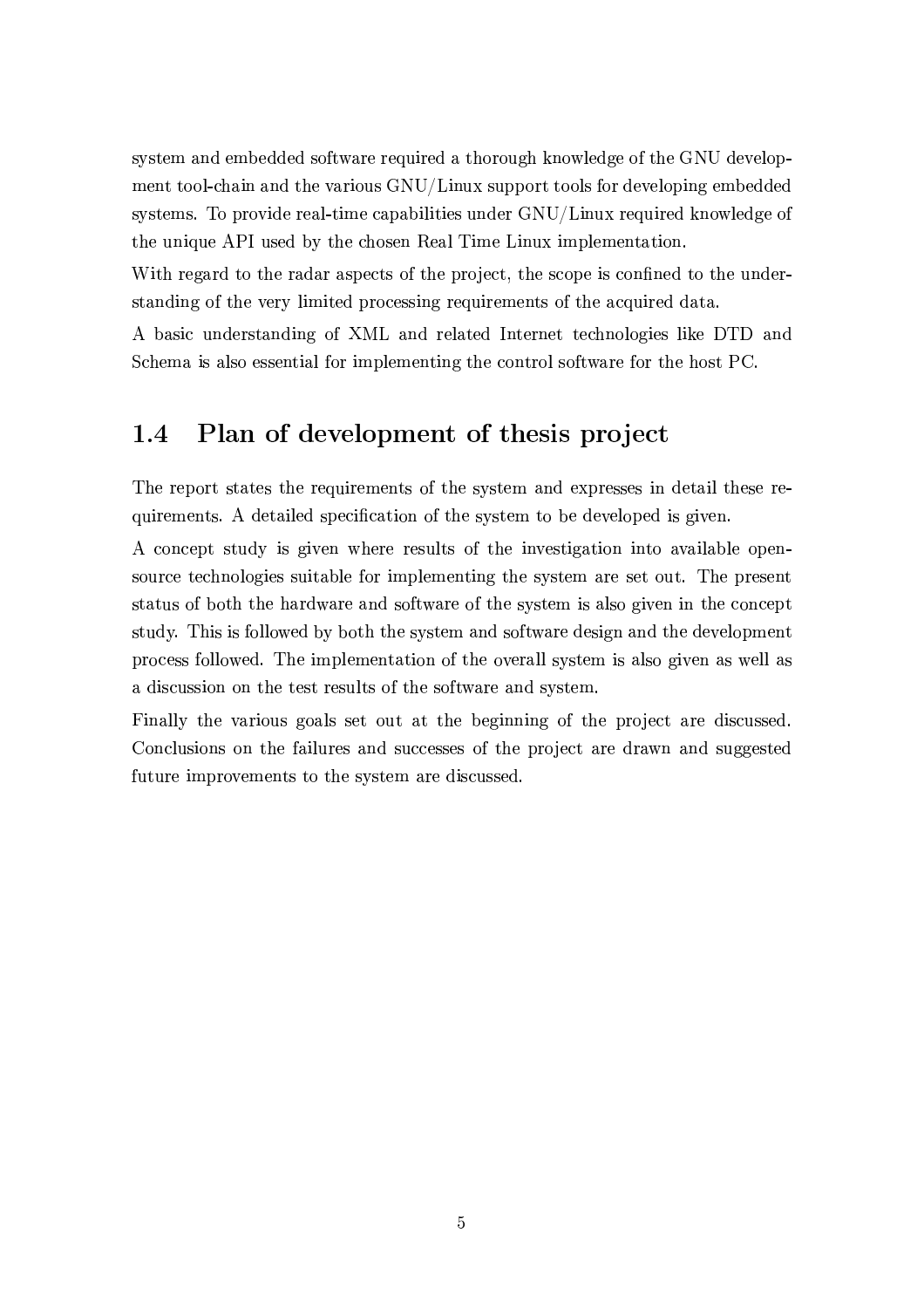# Chapter 2

# Concept Study

As part of the concept study for this thesis project, and with the aim of gaining familiarity with the workings of the Geosonde subsystem, a fair amount of work was carried out in upgrading the MS-DOS version of the system. The limitations imposed by the MS-DOS operating system as a platform for development of the project bearing in mind the desired functionality to be added to the system are given as part of the study.

The concept study includes an investigation into the various aspects of the Geosonde subsystem.

The following points in question are covered in the concept study:

- An overview of the present state of the subsystem
- A summary of the work done on upgrading the MS-DOS system
- Geosonde subsystem requirements

### 2.1 Present state of the Geosonde subsystem

Most if not all the work to be done for this thesis will focus more on the software side than on the hardware. The hardware system specification is however included for completeness.

#### **Hardware** specification  $2.1.1$

The Geosonde subsystem is build around the  $PC/104$  platform. The specifications of the hardware on the TB486 board consists of the following peripherals: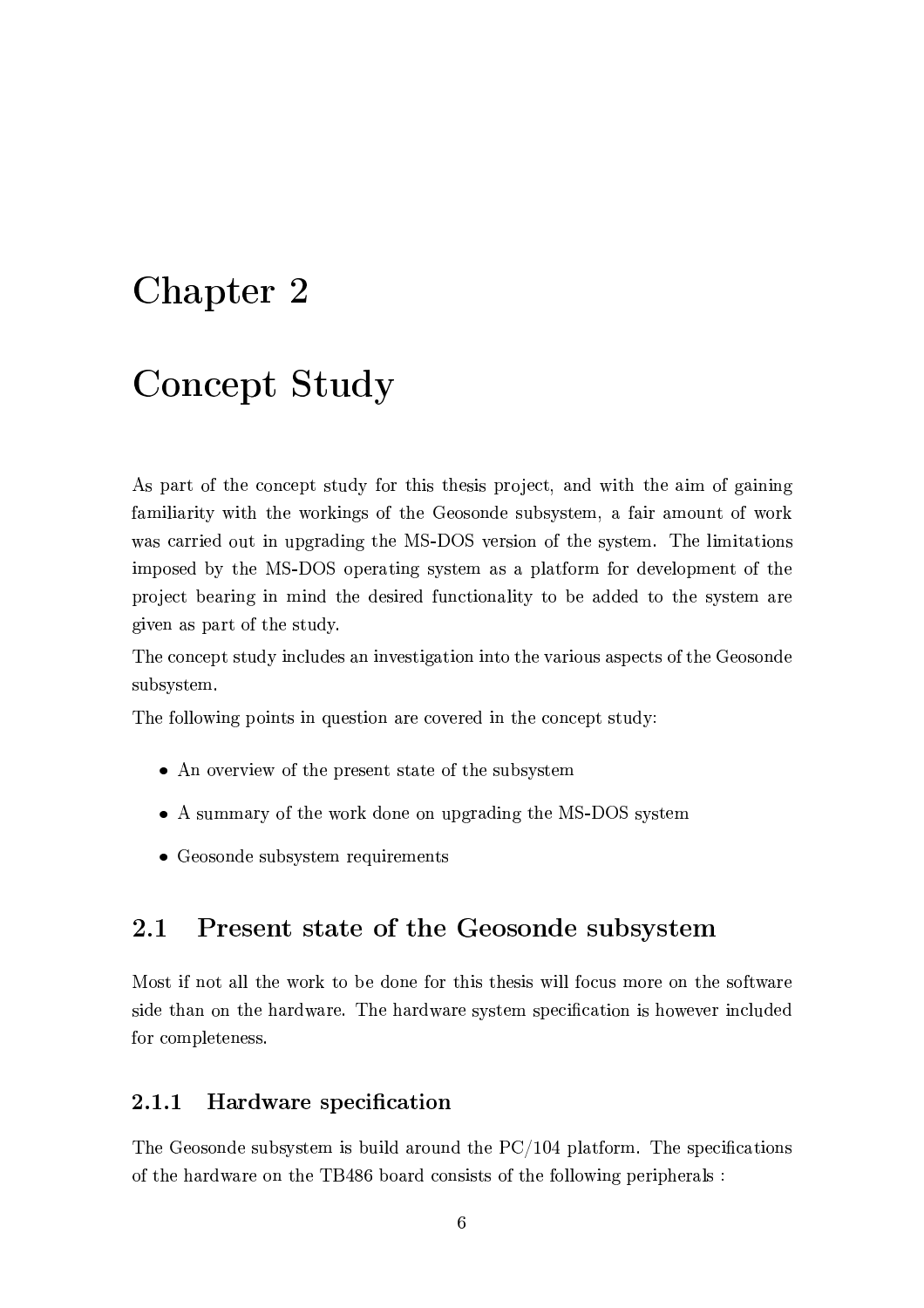| Command | Explanation                                | Return status string |
|---------|--------------------------------------------|----------------------|
|         | Change stacking                            | Yes                  |
|         | Stop, aborts any acquisition in progress   | Yes                  |
| R       | Run, starts or continues data acquisition  | Yes                  |
| CTRL-D  | Quit, aborts any acquisition in progress   | No acknowledgment    |
| ጥ       | Test, starts acquisition for a single shot | Nο                   |
|         | Set Gain                                   | Yes                  |

Table 2.1: Available user commands

- 16MB of RAM, with an absolute limit of 64M
- A standard 2MB flash memory<sup>1</sup> (with a limit of  $4MB$ )
- An AMD 33MHz core processor (with a limit of  $100MHz$ ).

The hardware features stated above are essentially system-wide constraints on the hardware side. This effectively limits the amount of flexibility present on the actual hardware. A number of on-board peripherals and add-on cards are also available. An overview of the board and all the features are covered in the PC/104 board manual  $[2]$ .

#### $2.1.2$ Software specification and basic system interfaces

The current system runs on an embeddable version of MS-DOS. Only a single means of interfacing with the outside world is supported. All communication for data exchange and control takes place through the RS-232 port.

Below are some of the features the current system has to offer:

- All acquired data is exported in 16-bit binary format over RS-23 port.
- In support of user interaction the software must understand the six commands tabulated in table 2.1. Some of the commands return a 9 byte ASCII status string as acknowledgment.

<sup>&</sup>lt;sup>1</sup>The system BIOS occupies the first 128Kb of the flash memory, effectively reducing the amount of flash available for deployment to around 1.8MB.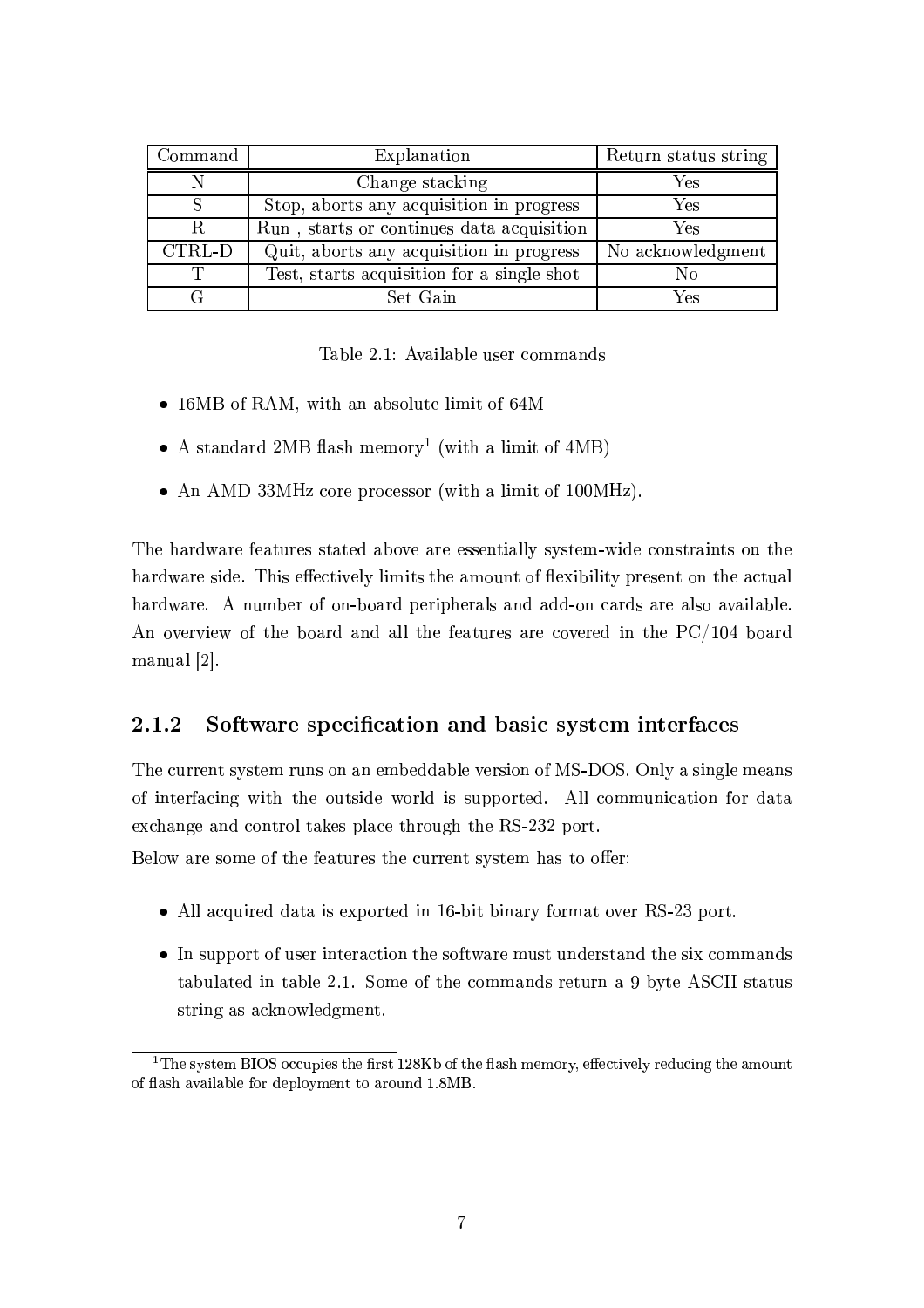### **Upgrading the MS-DOS system** 2.2

The main thrust in upgrading the MS-DOS system is to implement TCP/IP under MS-DOS. In order to achieve this goal a number of tools had to be used. Listed below are the tools used:

• DJGPP a collection of GNU tools for MS-DOS

• WATT-32 a 32 bit implementation of the WatTCP (Waterloo TCP)

The CS-8900 Ethernet controller was successfully tested using the aforementioned TCP/IP libraries under the DJGPP enhanced DOS system.

A small server-side program for the PC/104 board and a client-side program for Linux were written to test the Ethernet controller. The aim was to have the two programs interchange small messages to insure adequate communication was taking place.

### **DJGPP**  $2.2.1$

DJGPP is a complete 32-bit  $C/C++$  development system for Intel 80386 and higher PCs running MS-DOS [3].

Below are some of the benefits of using DJGPP under MS-DOS:

- Makes it possible to write protected mode software under MS-DOS
- Includes a wealth of existing tools (mostly UNIX) already ported to DOS

The GNU tools were installed on a 343MB IDE device and connected to the  $PC/104$ board for testing. The software written for the Geosonde subsystem had to be ported to the DJGPP environment. This is mainly because the code was written for a 16bit operating system (MS-DOS) and to a lesser extent it was written for the Borland compiler suite and as a result it was not very portable.

#### $2.2.2$ Watt-32

Watt-32 is essentially a library for writing networked TCP/IP programs using  $C/C++[4]$ . It is an optimized 32-bit port to the Waterloo TCP suite of libraries. WatTCP itself requires a network driver that implements the PC/TCP Packet Driver Specification. These were provided by *Cirrus Logic*, *Inc.* on their website for download.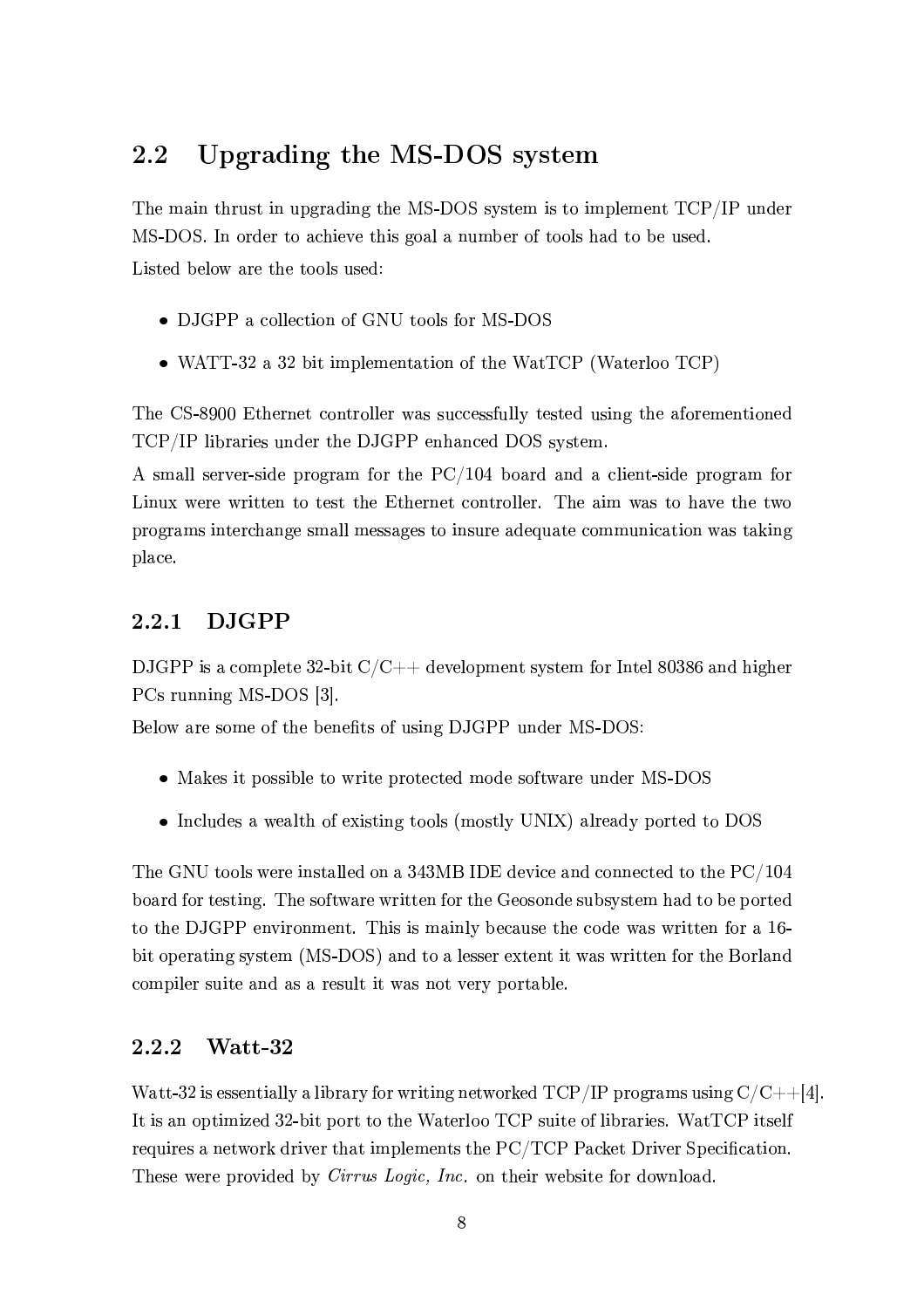### 2.2.3 Shortcomings of DOS as a development platform

A number of issues were noted during the development under MS-DOS and the effectiveness of using MS-DOS as the operating system of choice for the project. These are summarized below:

- The operating system and the supporting DJGPP tools had expanded to such a size as to render the deployment of the software to the 2MB flash impossible.
- Attempts to implement the NTP protocol under MS-DOS had proved to be a time consuming and difficult exercise. Attempts were also made to port some of the existing NTP client software written for GNU/Linux.
- Implementing a real time operating is one of the project goals. MS-DOS and DJGPP at the time of development had no support for real time preemptivity of tasks. The development tools also did not support threads or multitasking.

In light of the problems encountered, the only viable solution was to look for an alternate operating system that would meet the requirements of the project goals. This investigation into an alternate operating system is the subject of a later chapter, chapter 3.

### Geosonde subsystem requirements 2.3

### Basic interfaces to be supported<sup>2</sup> 2.3.1

The subsystem will support two main protocols for communication and control. These are listed below:

- Interface to the external systems is established by utilizing an on-board Cirrus Logic CS8900A Ethernet controller.
- An alternative means of interfacing to the Geosonde sub-system is by using a serial RS-232 link.

As a result the Geosonde subsystem must be endowed with TCP/IP capabilities. The RRSG Seth<sup>3</sup> board offers an alternate option for network connectivity via RS-232.

 $2^2$ The interface standards and protocols to the NTS and local database server will be established at a later stage of development. As far as the NTS and related protocols are concerned, the project is limited to testing using existing public network time servers.

<sup>&</sup>lt;sup>3</sup>A Serial-to-Ethernet board build by members of the RRSG (UCT) group.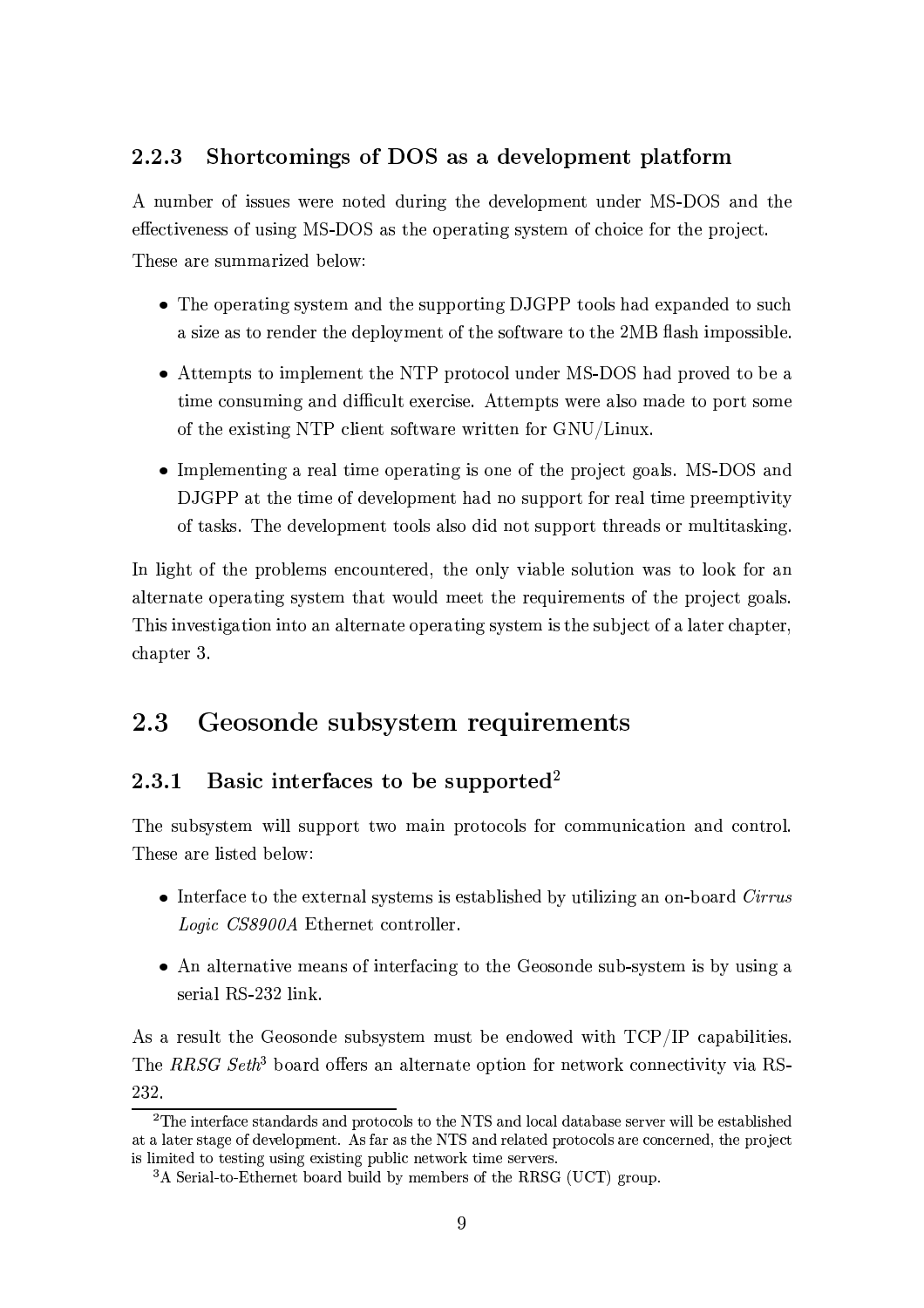## A High Level Software Specification 2.4

Using the software that currently runs on the  $PC/104$  as the basis for the project, a high level specification of the software to be designed was drawn-up.

- The software shall provide functions or modules for reading and interpreting commands from user and exporting data over RS-232 to a console workstation.
- Efficient exporting of data shall be performed in 16 bit Binary format over RS-232.
- The current system is configured for a data-rate of 19200 bps, this must be maintained for the sake of conformity.
- In order to limit power consumption and complexity of the data acquisition system, a number of constraints must be imposed on the Geosonde sub-system software. The following must be performed on the console side:
	- All permanent storage of data
	- $-$  Floating-point processing
	- Displaying of data
- Stacking of multiple waveforms to achieve  $\sqrt{n}$ SNR gain must be accomplished by routines on the board.
- $\bullet$  A TCP/IP protocol stack shall be implemented. This will enable the Geosonde subsystem to connect to an existing IP network.
- Most of the user commands and configurable options tabulated in table 2.1 must be supported.

Time-stamping formats and capabilities to be included in software and the NTS protocols are currently not defined for the Logging and Control system. This might impose constraints on the development process. Provisions in software shall be made until such a time when the entire protocols are properly defined. This also applies to the system-wide database in figure 1.1.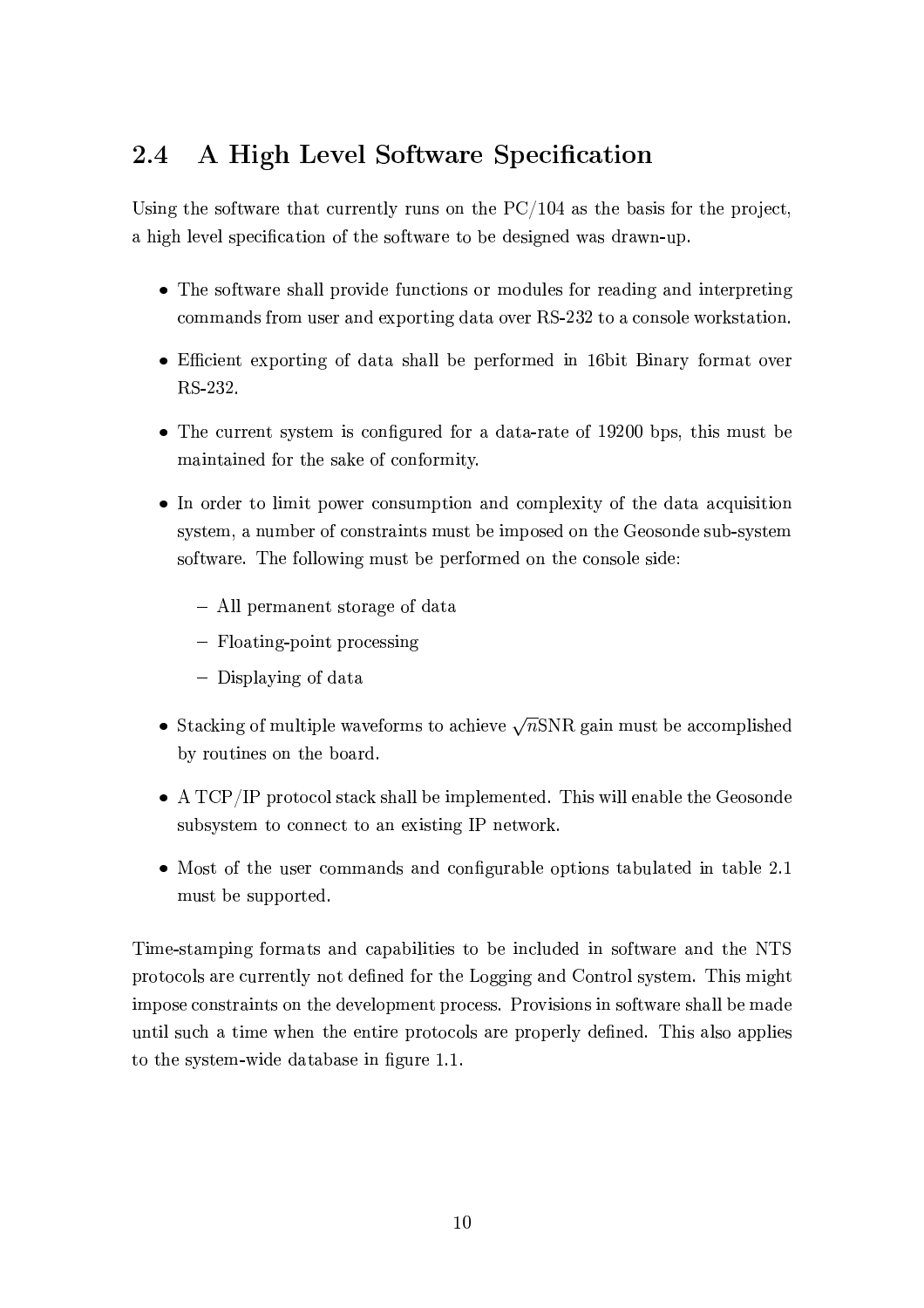## 2.5 Conclusions

This chapter has described the current state of both the hardware and the software of the Geosonde subsystem. A software specification was drawn up based on the software that runs on the Geosonde subsystem. MS-DOS was shown to be inappropriate as a target embedded operating system for the project because of its lack of support for preempting tasks. Implementing TCP/IP and NTP protocols under MS-DOS also proved to be difficult and time consuming.

The failings of MS-DOS as a target operating system implied that an alternate operating system that could meet the real-time demands of the project had to be researched.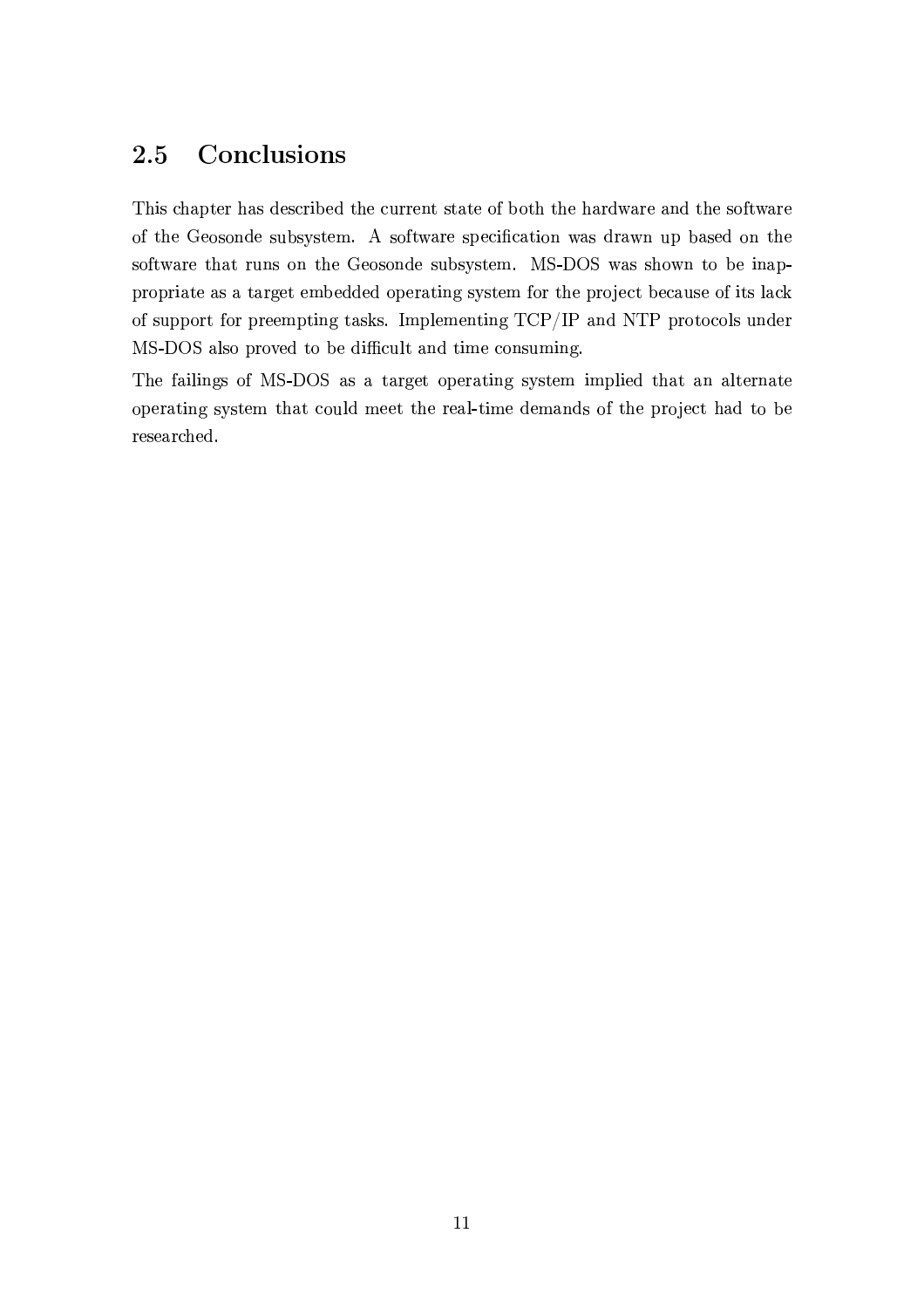# Chapter 3

## Investigation of a suitable RTOS

The focus of this chapter is on describing all the issues involved in choosing a realtime operating system. The various real-time environments that were considered for the project will be mentioned as well as their appropriateness or inadequacies for them to be chosen as the operating environment for the development of a real-time data acquisition system. The decision shall be based on the various requirements imposed by the application.

### What is real-time?  $3.1$

This question is a subject of ongoing debate on the Internet, with whole newsgroups dedicated to defining just what constitutes a real-time system and what does not. The term real-time is a term with effectively no fixed meaning as different applications place different demands on defining what exactly a real-time system is.

An article on Embedded System Programming [5] magazine defines real-time as follows:

"A real-time system is one in which the correctness of the computations not only depends on their logical correctness, but also on the time at which the result is produced. In other words a late answer is a wrong answer".

The article goes on further and describes two important terms that are used to describe real time systems, *predictability* and *deterministic*. A predictable system is defined as a system whose timing behaviour will always be within an acceptable range. A deterministic system is then described as a special case of a predictable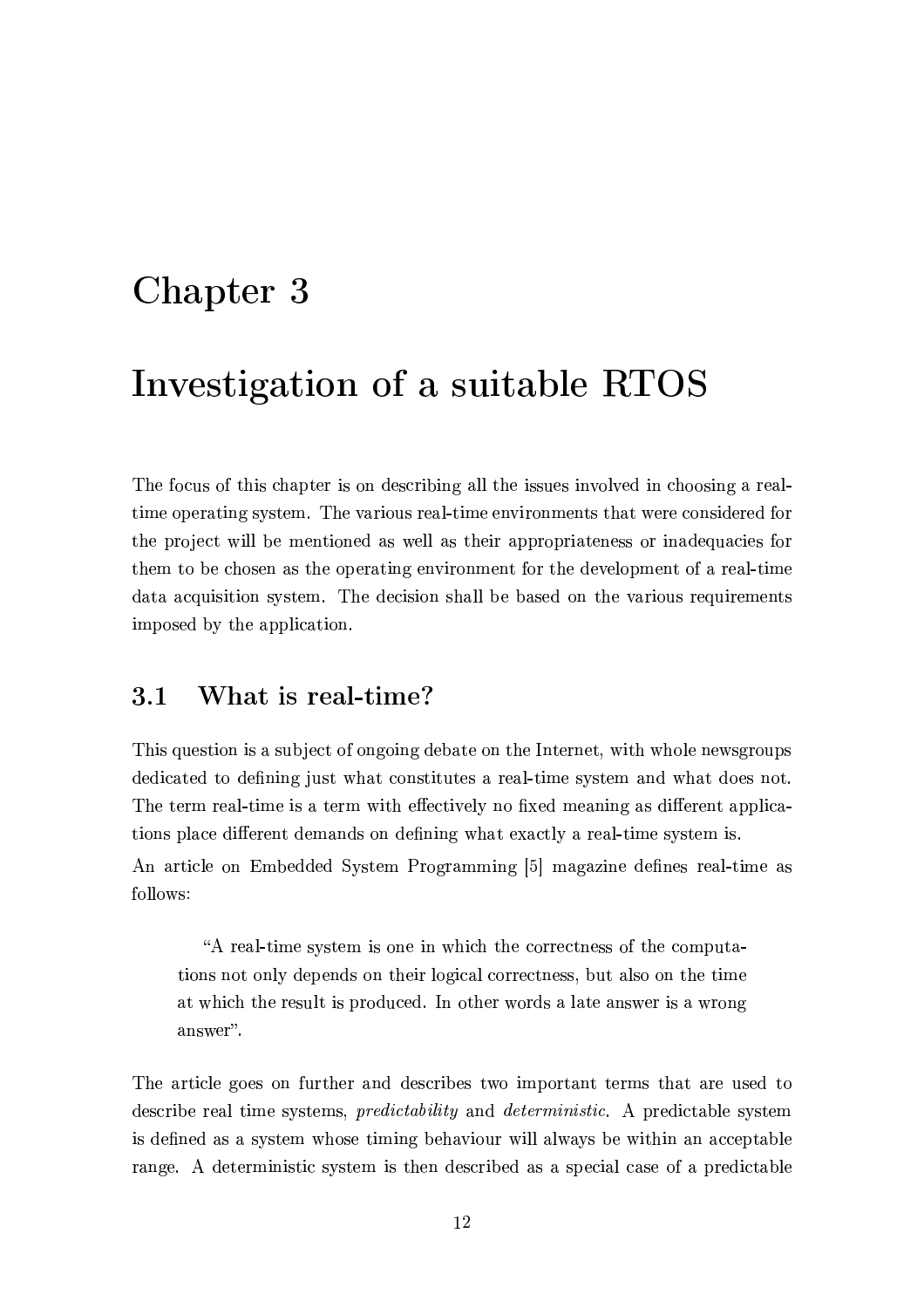system whose timing behaviour can be predetermined. However it should be noted that to achieve predictability in a system, the system does not necessarily have to be deterministic.

The definitions of the above two terms is underpinned by the existence of an "operating environment" as defined in Embedded Linux Journal [6] as follows:

" The term *operating environment* means the operating system as well as the collection of processes running, the interrupt activity and the activity of hardware devices (like disks)".

A further point made by the article is that real-time applications require a deterministic operating environment and only a real-time operating system can truly provide a deterministic environment. A real-time operating system therefore comes with the assurance that a response time to an event will always be within bounds to meet the application's deadline.

The precise definition of a real-time system therefore demands that one should peruse the system requirements document and state all the external system deadlines as well as how the behaviour of the system is affected by missed deadlines. Adopting an application-centric approach should essentially help in deciding whether the application at hand justifies the need for a real-time operating system. A system which demands relatively (on the time scale) fast responses does not necessarily have to be considered real-time, the inverse is also true.

### Real-time candidates 3.2

As part of the project aims, a number of operating systems were looked into and judged among others on the following criteria:

- Price The real-time operating system of choice must be an open source, royalty-free operating system.
- Ease of portability The x86 architecture should be easily target-able
- Developers familiarity An operating system (this includes among others the native development tools like compiler suites) which is very much familiar to the developer would be ideal as this would slash the development time overhead by a sizable amount.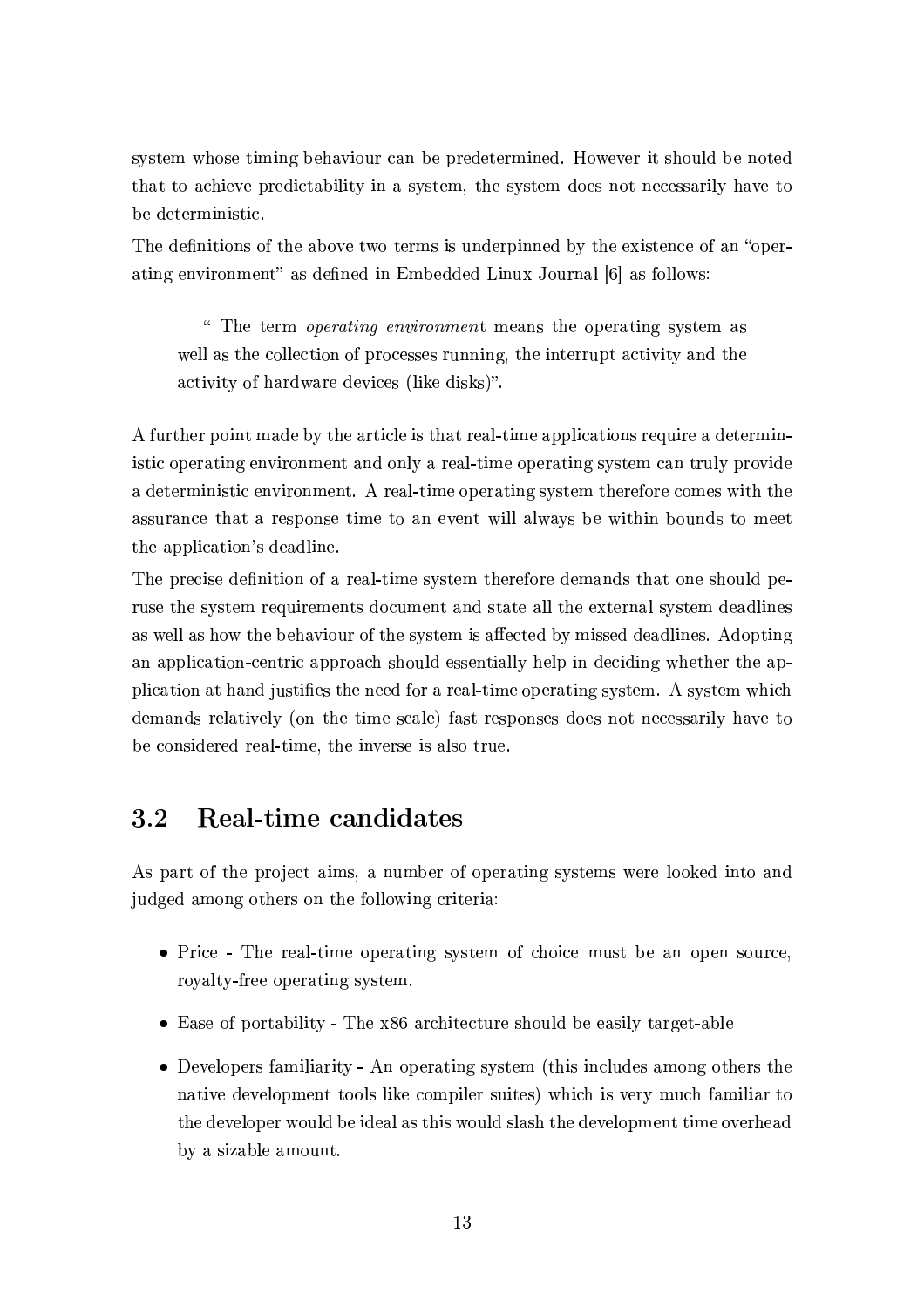• Support - A solution offering an ample amount of support for future improvements to the implementation is very much desirable.

Several other criteria had to be met in view of the requirements the application demands of the operating environment as stated in the system requirements section of chapter 2.3. The different operating systems researched vary from a full embedded real-time operating system like eCos [7] to what can be considered by many as a using a hammer to crack a nut approach of the use of a Linux system as an embedded real-time operating system. Emphasis was mainly put on finding a solution build around open-source technologies as the best solution for the problem posed by the application.

#### Red Hat eCos  $3.2.1$

"eCos is an open source, highly configurable, portable and royaltyfree embedded real-time operating system. eCos is designed to offer developers maximum control and overall flexibility over their real-time solution. This gives the developers the ability to configure the final realtime system around their application-specific needs. Features that are not needed can be removed from the system, ensuring a strict usage of the limited on-board hardware resources like flash memory" [7, pg. 9].

eCos supports the following features [8, pg. 2]:

- $\bullet$  eCos supports applications with real-time requirements and provides features such as:
	- Interrupt handling mechanisms and minimal interrupt latencies
	- Full kernel preempt-ability
	- Synchronization primitives and a number of scheduling policies
- Full  $TCP/IP support$
- The RedBoot bootstrap and debug firmware
- A highly portable Hardware Abstraction Layer (HAL)
- A real-time kernel that provides thread support, system timers, alarms and counters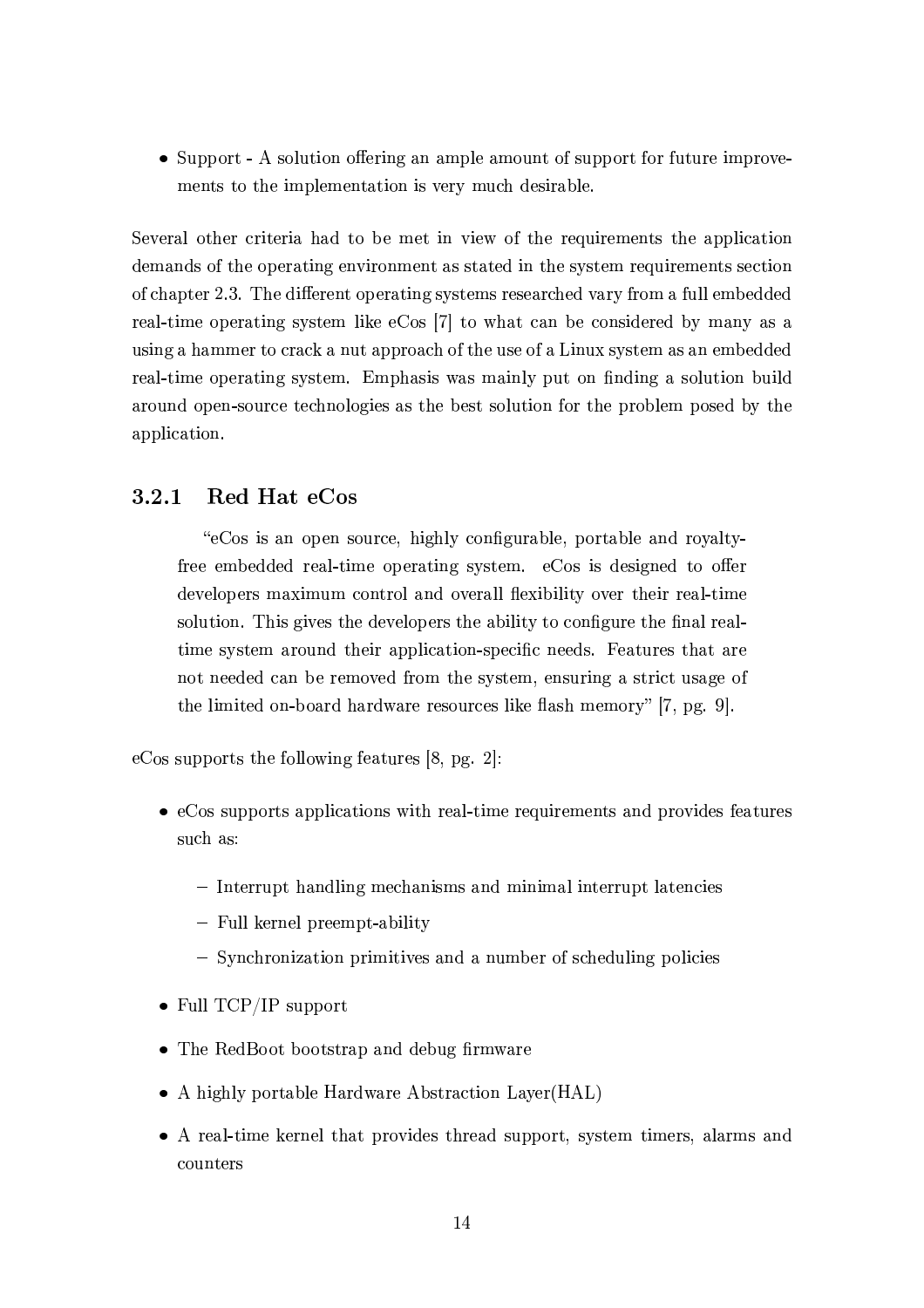The eCos real-time operating system offers a lot of enticing features like high configurability, a small memory footprint and full TCP/IP support with optional SNMP support, however on further investigation it was discovered that for the i386 PC architecture eCos does not yet provide the capability of running the operating system from a flash memory device. The overhead of learning a new operating environment given the time frame of an MSc. also weighed-in heavily against choosing eCos for development of the system.

A popular question embedded developers usually ask themselves regarding choosing a royalty-free embedded environment is, Can I use eCos? If the answer is no for some reason only than can the developer resort to Linux. Naturally the next sub-section focuses on Linux for embedded development.

### $3.2.2$ Real-time GNU/Linux variants

The GNU/Linux operating system is well known in the desktop and server arena and is gradually making inroads in the embedded side of things. The Linux kernel has evolved over the years and currently includes a lot of the POSIX real-time functions. There are however certain key problems that impede the use of Linux as a hard real-time operating system. It must be noted that Linux was designed with system throughput in mind as a result it does not offer deterministic response. Determinism is however central to all real-time applications.

The major problems with Linux being a real-time operating system involves the inability of the kernel to preempt itself regardless of whether a high priority thread is ready to execute or not. This leads to huge latencies which can run into the 100ms range. The kernel also has a tendency of disabling interrupts for unbounded periods of time, thus delaying its response to system events like interrupts.

The second issue is that of the Linux scheduler. The Linux scheduler is designed in a such a way that given a number of threads, before a single thread can be dispatched all the dispatch-able threads are examined to determine which one should execute first. It is quite simple to see that this delay will increase linearly with the increase in the number of threads [9].

There is a lot of work being done currently to make the Linux kernel more responsive. The efforts to make Linux suitable for real-time applications fall into roughly two categories, the preemption improvement approach and the sub-kernel approach. These two approaches are discussed in the following two sections, focusing on their strong points as well as their intrinsic limitations for adequate support of real-time applications.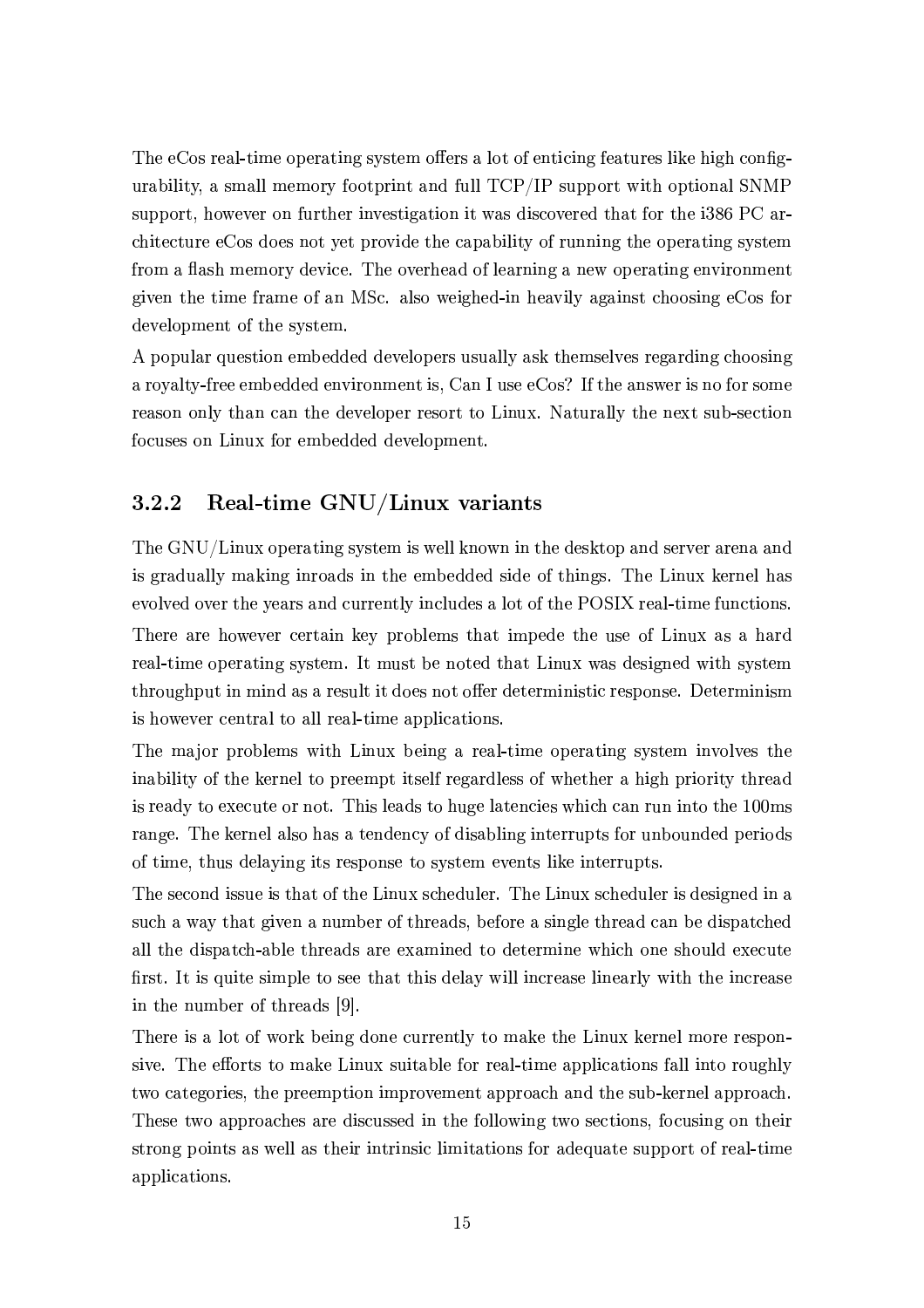### 3.3 The Preemption Improvement approach

This section shall give a brief overview of the two most popular approaches of solving the Linux kernel preemption problem. The first approach is that developed by MontaVista called "the Preemption patch" and the second is called "the Low Latency patch" pioneered by Ingo Molnar.

The preemption patch approach adopted by MontaVista, involves utilizing SMP (symmetrical multiprocessing) macros already available in the kernel and have the system run as if it were running on a multiprocessor machine even though it is still a single processor machine. The result is a system that will utilize the kernel's preemption capabilities in providing SMP support to enhance the preempt-ability of the Linux kernel on a uniprocessor system [10].

MontaVista also introduced a new real-time scheduler in the kernel, resulting in reduced interrupt latency and improved kernel handling of real-time threads [9].

Further information on these techniques can be found on the MontaVista web site [11]. MontaVista have implemented these techniques in their latest version of Hard Hat Linux called Journeyman Edition.

The Low latency patches developed by Ingo Molnar [12] offer a different approach in reducing the amount of scheduler latency inherent in the monolithic Linux kernel. This approach adopts a more simpler approach to reducing latency by identifying high latency blocks of code in the kernel and trying to safely introduce points where the scheduler can be called, effectively reducing latent periods that may affect external system events like interrupts. Implementation of low-latency patches is by no means a simple feat and can prove to demanding as far as maintenance is concerned  $[13]$ 

This overall Preemption (both the Preemption patches by MontaVista and the Latency patches originally developed by Ingo Molnar) approach might prove adequate for an application with real-time specification in the 100ms range and they offer and added advantage of developing software entirely based around the Linux API, but for truly hard real-time application it is often the case that the system demands responses that lie in the sub-millisecond range and for such system specification we have no choice but to look beyond solutions based around Linux. This brings us to solutions that employ an external kernel in addition to the native Linux kernel.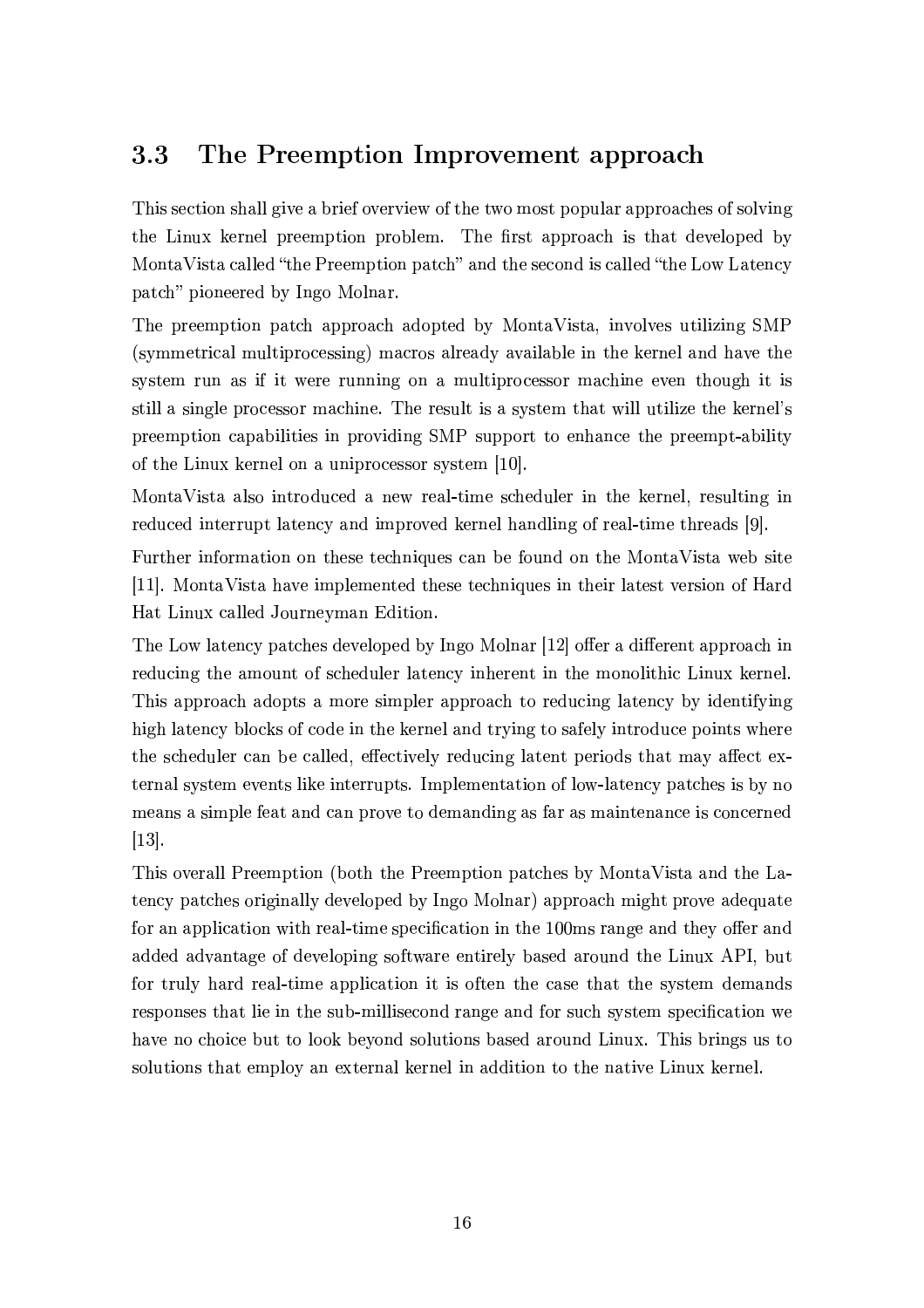

Figure 3.1: Sub-kernel integration into Linux system [15, pg. 77]

### The Real-Time Sub-kernel approach 3.4

The sub-kernel approach to real-time for Linux involves introducing a separate, small, real-time kernel between the hardware and Linux [14]. The sub-kernel is not a full blown operating system and it can not exist solely by itself. It is merely an extension to Linux. At the moment the two most popular projects that employ the sub-kernel approach are the Linux Real-Time Application Interface (http: //www.rtai.org) and Real-Time Linux (http://www.fsmlabs.com). Both these projects are governed by the GPL (or LGPL in the case of Linux RTAI) license although the inventor of RT-Linux has a patent for the special technique used in RT-Linux which is a subject of major discussion on both their mailing lists. RTAI Linux is however still fully maintained in the open-source realm.

RT-Linux and RTAI Linux provide a specially designed API for handling interrupts and for writing real-time tasks. In addition to this unique API, POSIX functions are still supported. Figure 3.1 provides a picture of how the sub-kernels fit into the overall Linux system.

It is clearly visible that RT-Linux and RTAI Linux adopt a kernel space approach to real-time, this is almost similar to writing device drivers modules where these modules run in kernel-space without typical user-space comforts such as memory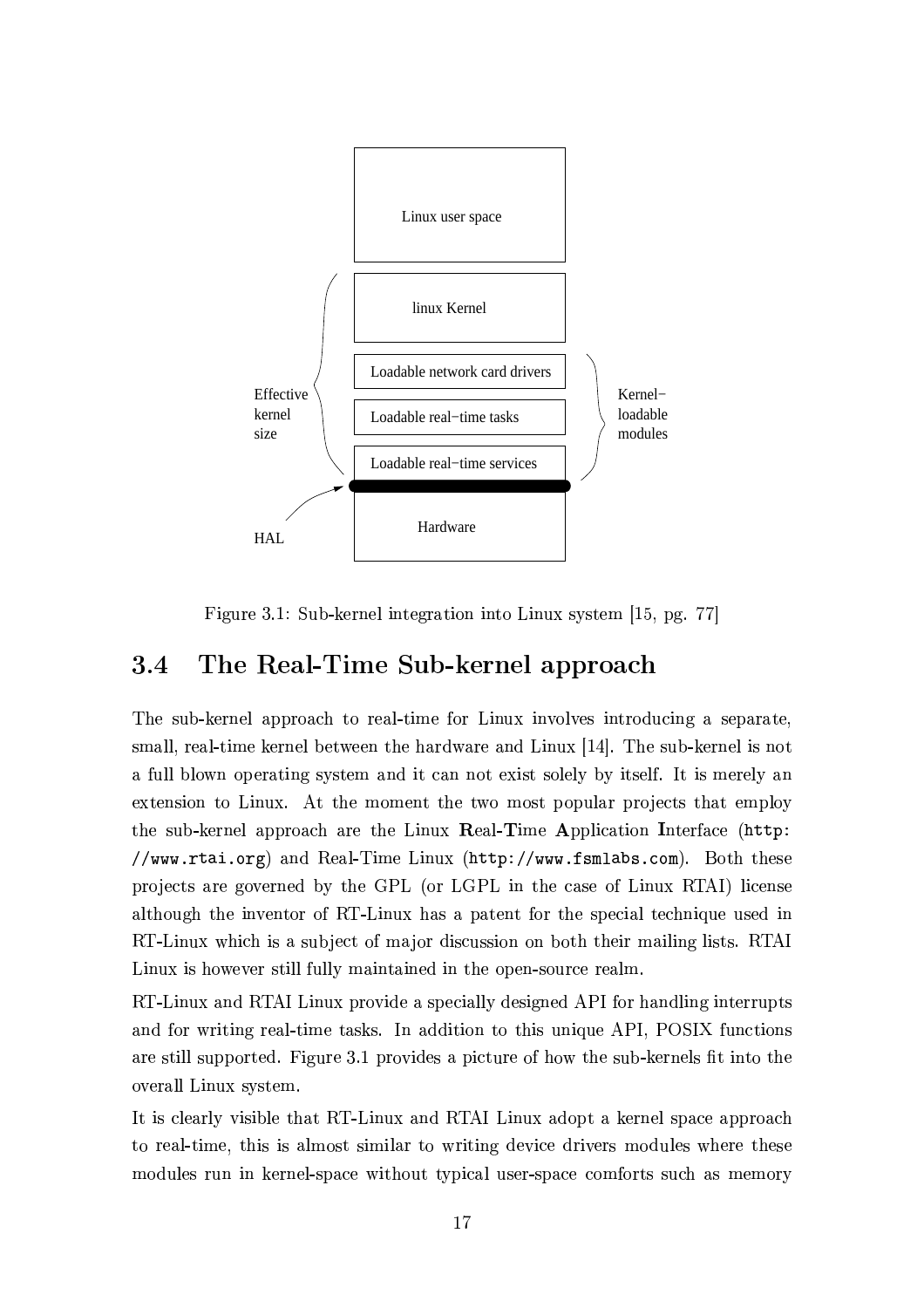protection. Both these implementations offer a vast array of mechanisms to communicate with user-space tasks. This is useful in taking full advantage of the underlying Linux functionality provided by the whole Linux system. These mechanisms include FIFOs, shared memory and mailboxes among others. RTAI provides a module called LXRT (Linux Real-Time) which is an alternative to kernel-space programming that makes it possible for a developer to write hard (nearly) real-time applications in user-space using the same RTAI Linux API. Only a slight performance penalty is incurred by such applications. RT-Linux has also started including user-space capability as of RT-Linux V3.0pre-7.

### $3.5$ Conclusions

The investigation of a suitable RTOS chapter has discussed the major issues involved in deciding on a real-time target for the Geosonde subsystem. A number of real-time solutions were looked at, including a full real-time operating system, eCos and various embedded Linux implementations. Various forms of introducing determinism into the Linux kernel were discussed as well as highlighting their weaknesses. The sub-kernel approach to real-time under Linux and in particular RTAI Linux was chosen for development over the preemption patch approach.

The design (to a lesser extent) and more importantly the implementation phases of the project are centered around the use of an RTAI Linux enhanced Linux system as the target operating system.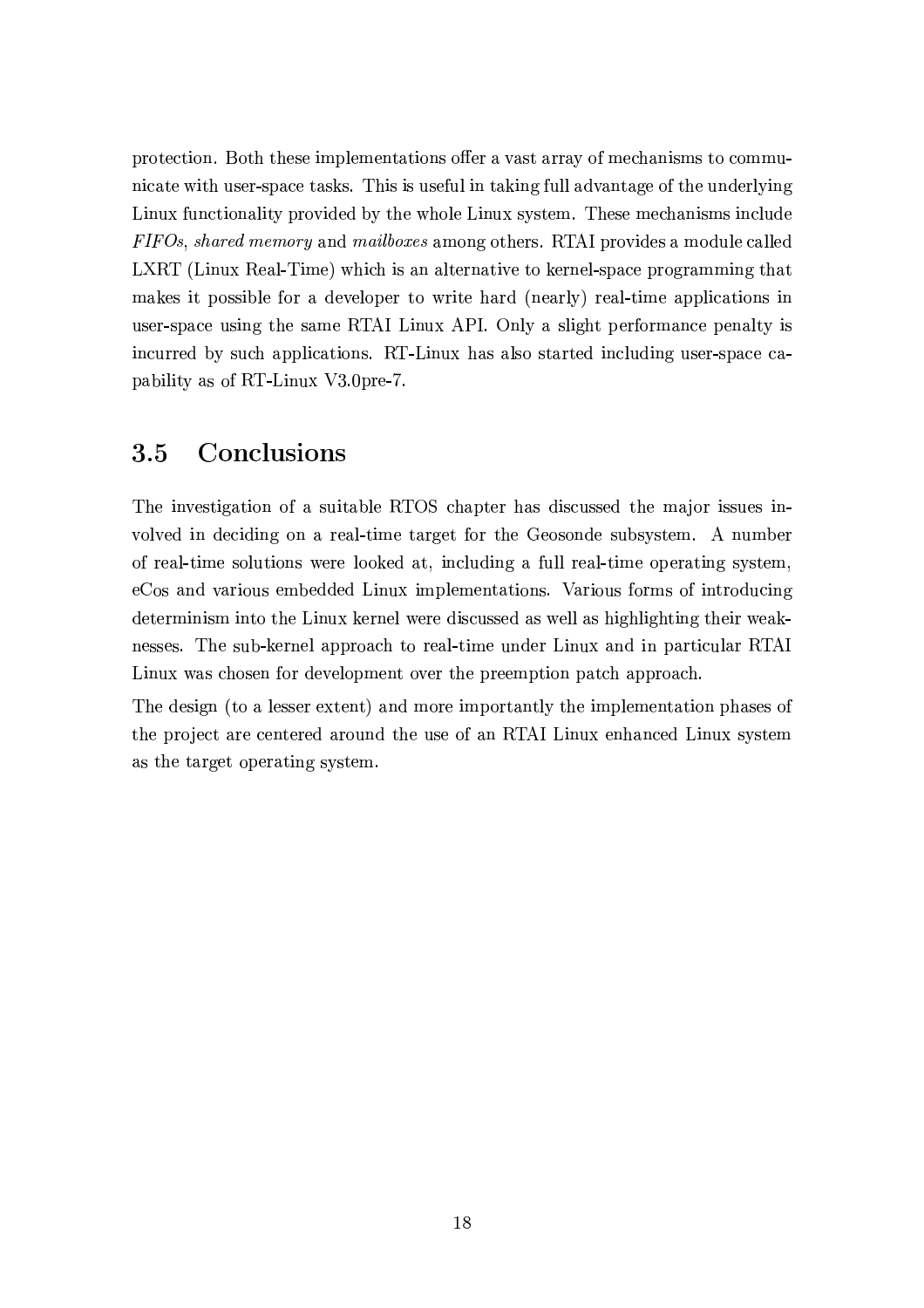# Chapter 4

## **Software Design**

This chapter describes the detailed design of the firmware for the  $PC/104$  processor board. All abstract specifications of the services provided by the Geosonde subsystem are produced in this chapter. This chapter will also describe how the Geosonde subsystem was partitioned into different sub-components to handle different system services. All the necessary component interface designs are described in this chapter, including Geosonde subsystem interfaces to the outside world. All the data structures employed by the subsystem for temporary data storage are also detailed in this document.

The scope of this document is limited to only software design issues. All implementation specific issues will be dealt with in a separate chapter, chapter 5. This is to insure that all the design decisions made are independent of any implementation specifics such as the RTOS chosen for the implementation.

The software running on the current system is Version  $0.90$ . From now on this shall be used as the system identifier and all modifications and additions noted as belonging to this particular version.

This chapter focuses on the following issues:

- Algorithm design The procedures for all the actions in the system are detailed and specified.
- Component design The different services the system provides are identified and allocated separate components.
- Data structure design Data structures employed by the system for data storage are designed.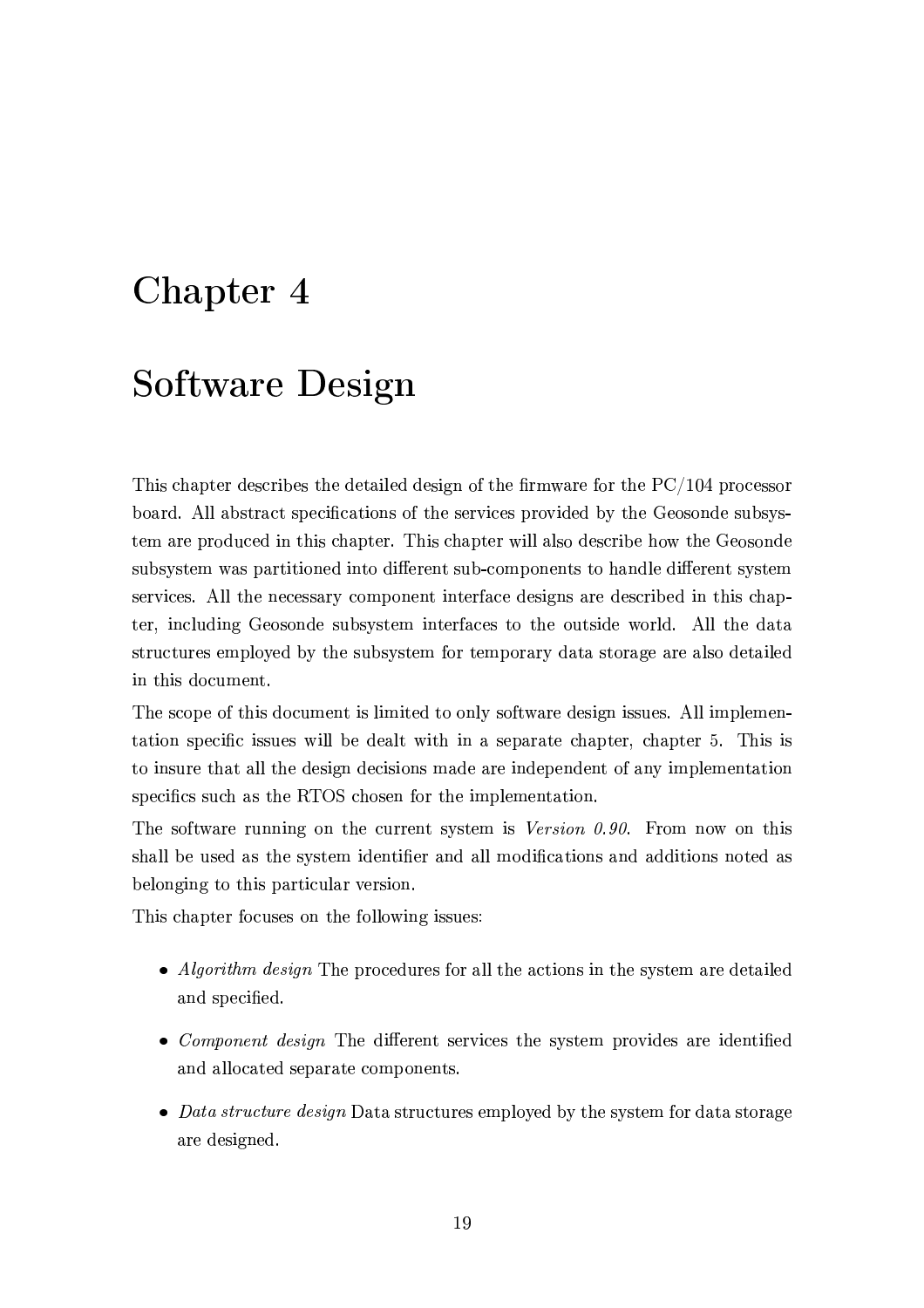### 4.1 **Design Considerations**

This section outlines all the prime issues that must be tackled in order to implement a complete and appropriate design solution.

### **Assumptions and Dependencies**  $4.1.1$

To be able to implement proper time-stamping of data, it is assumed that all the necessary networking capabilities are functional. This includes the NTS protocols and interfacing to a common Network Database for all subsystems on the Data Logging and Control system.

On the hardware side, A RTC is essential for accurate time-stamping and network synchronization of the  $PC/104$  board to a Network Time Server or some other external source of time. It shall thus be assumed that the hardware platform  $(PC/104)$ board) provides a RTC.

The language of choice for the software implementation is C, however it must be pointed out that assembly language might be used if such a need arises during the implementation phase. The choice of C as the main language of development is partly based on the fact that the current system was written and runs entirely C code. The C language does not provide inherent support for concurrency, as a result to be able to implement a real-time application using C as a development language relies heavily on the fact that the operating system (RTOS or the real-time executive) must be able to provide facilities for process creation, synchronization and adequate process and resources management.

A workaround to this problem of interdependency between C design specifications and the underlying environment provided by the RTOS in the design phase, is to use ADA as a PDL (Program Description Language) for *design description*. This will ensure a flexible design without any dependence on a particular real-time executive.

### **General Constraints**  $4.1.2$

Outlined below are the principal constraints that have a significant impact on the software design:

• Memory limitations Given the size of the on-board flash memory as described in the system requirements in section 2.3, it is essential that the software should not have over sized memory requirements.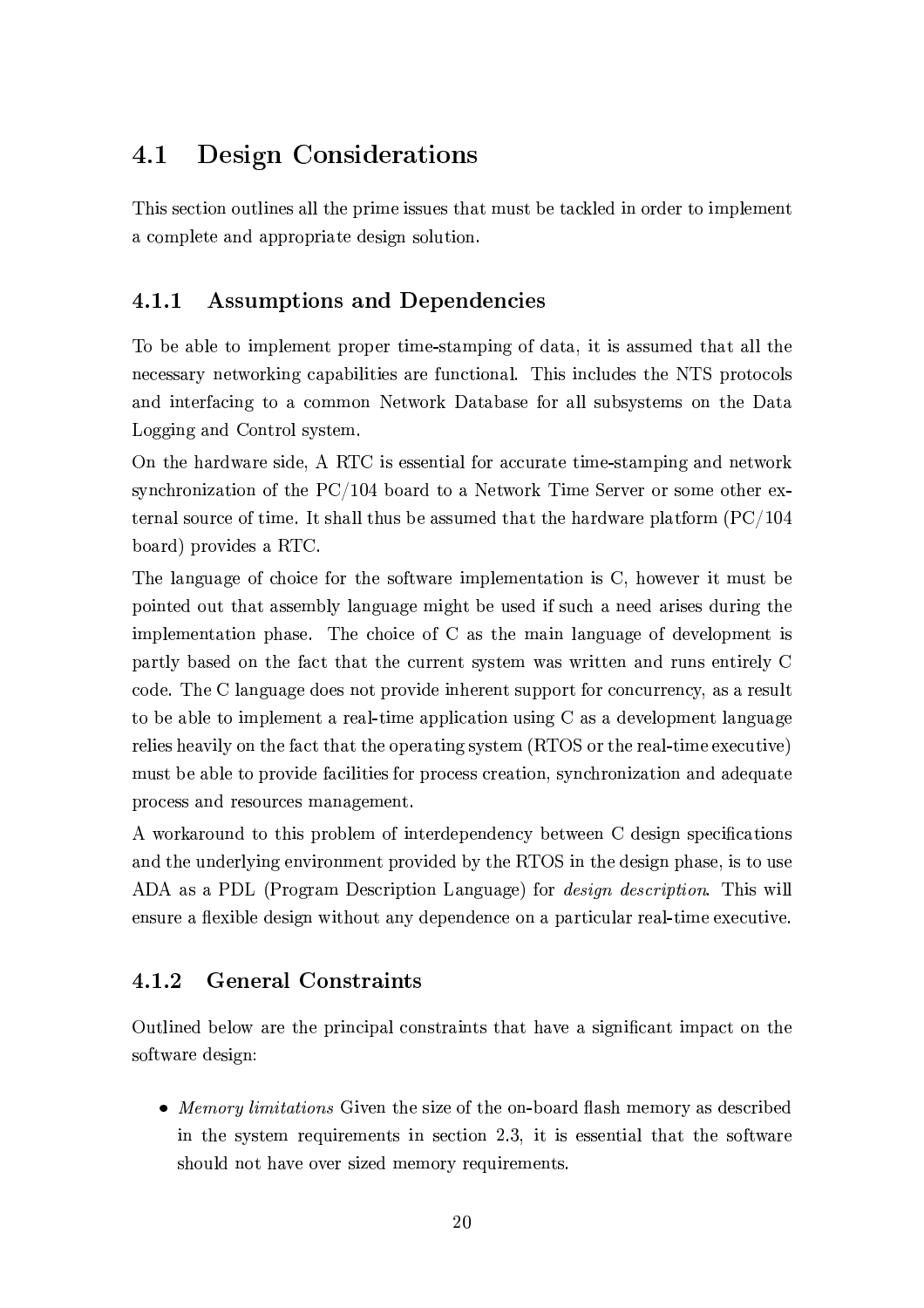• Performance requirements The real-time nature of the application imposes strict constraints on the servicing of events. Software modules written to handle things such as external interrupts have to be simple, short and have fast execution times.

#### **Goals and Guidelines**  $4.1.3$

These are the principles that will dominate the design phase of the software.

- A lot of emphasis will be placed on speed (system responsiveness) in the "realtime" sense of the application.
- The basic functionality of the current system will be preserved as much as possible. This for instance includes retaining the same user control commands employed by the current system for the limited user interfacing with the Geosonde acquisition board.

#### **Development Methods**  $4.1.4$

The method adopted in the software design follows the approach of implementing real-time systems for data acquisition systems as detailed in [16, sec. 16.5]. This approach shall be followed entirely as it is with adequate changes where applicable. Obvious requirements imposed by the unique Geosonde subsystem application means adequate changes being made to the approach in [16, sec. 16.5].

### 4.2 Geosonde Subsystem Architecture

The system architecture aims to provide a top-level overview of the functionality provided by the Geosonde subsystem and how the major responsibilities of the software are partitioned and ultimately assigned to subcomponents.

The Geosonde subsystem is classified as a data acquisition system. It collects data from radar probes and digitizes the acquired data. The data is then placed in a buffer from which it can be extracted and the required processing performed on it. Subsequent exporting of data to the console follows the processing step. Figure 4.1 shows the system model of the Geosonde data acquisition subsystem.

One way of looking at this system is as a number of stimuli that the system must process and the relevant responses produced. Effectively all the component partitioning of the software will be based on the stimuli-response model. Each stimuli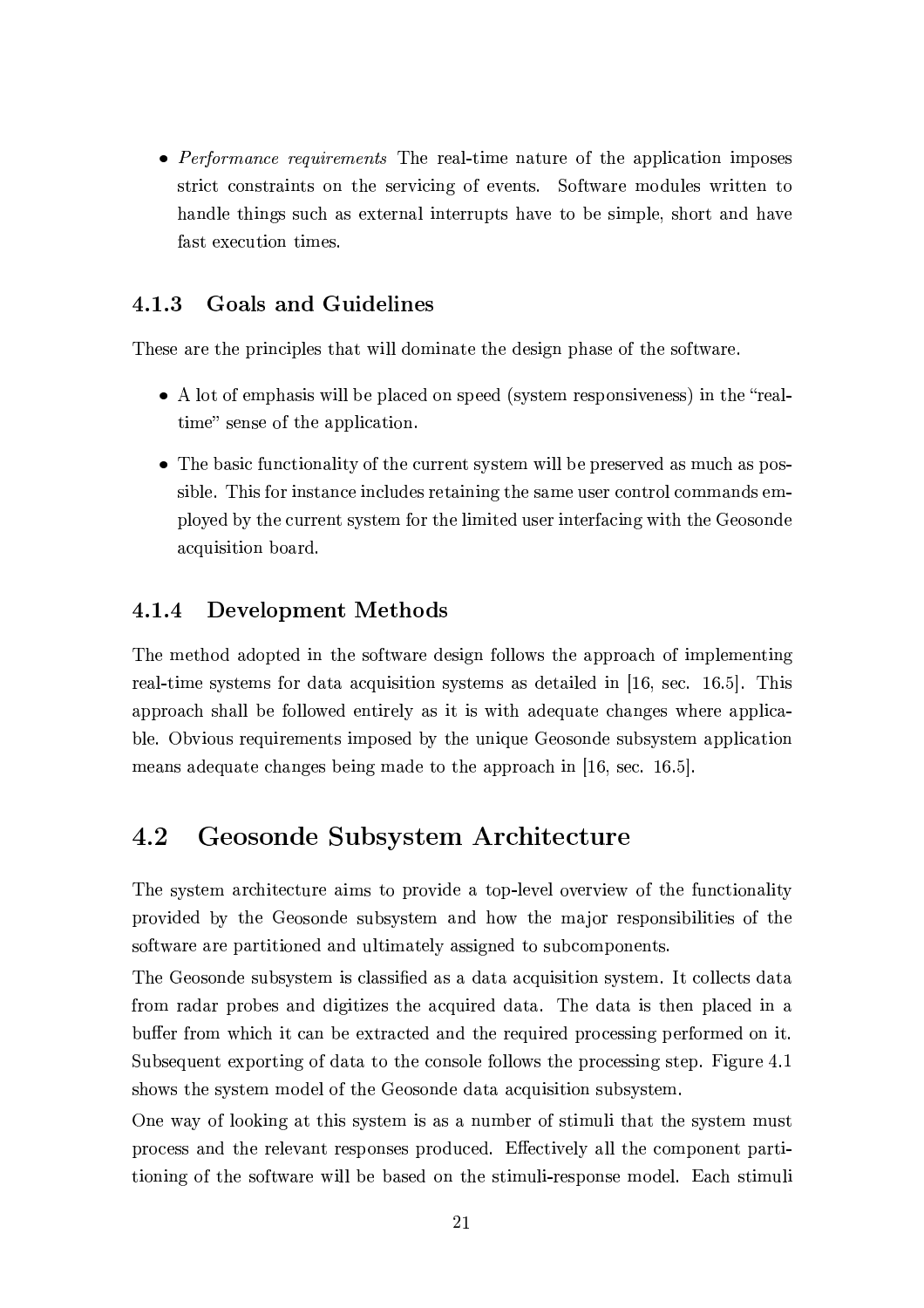

Figure 4.1: Geosonde Real-time System Model [16, Pg. 299, Fig. 16]

can be classified as either periodic or non-periodic. Periodic stimuli are produced by the sensors and pulses are generated at known periodic intervals. Aperiodic stimuli on the other hand occur at irregular intervals. These can be handled by interrupt handling mechanisms specifically written for the application or the board's own handling mechanisms.

The control software expects instances of each type of stimuli. Certain stimuli require responses to acknowledge received input and some do not.

Periodic stimuli expected:

- Returned (pulse) waveform from radar probes or sensors
- No response required

The system has only periodic stimuli generated by the sensors at predictable intervals.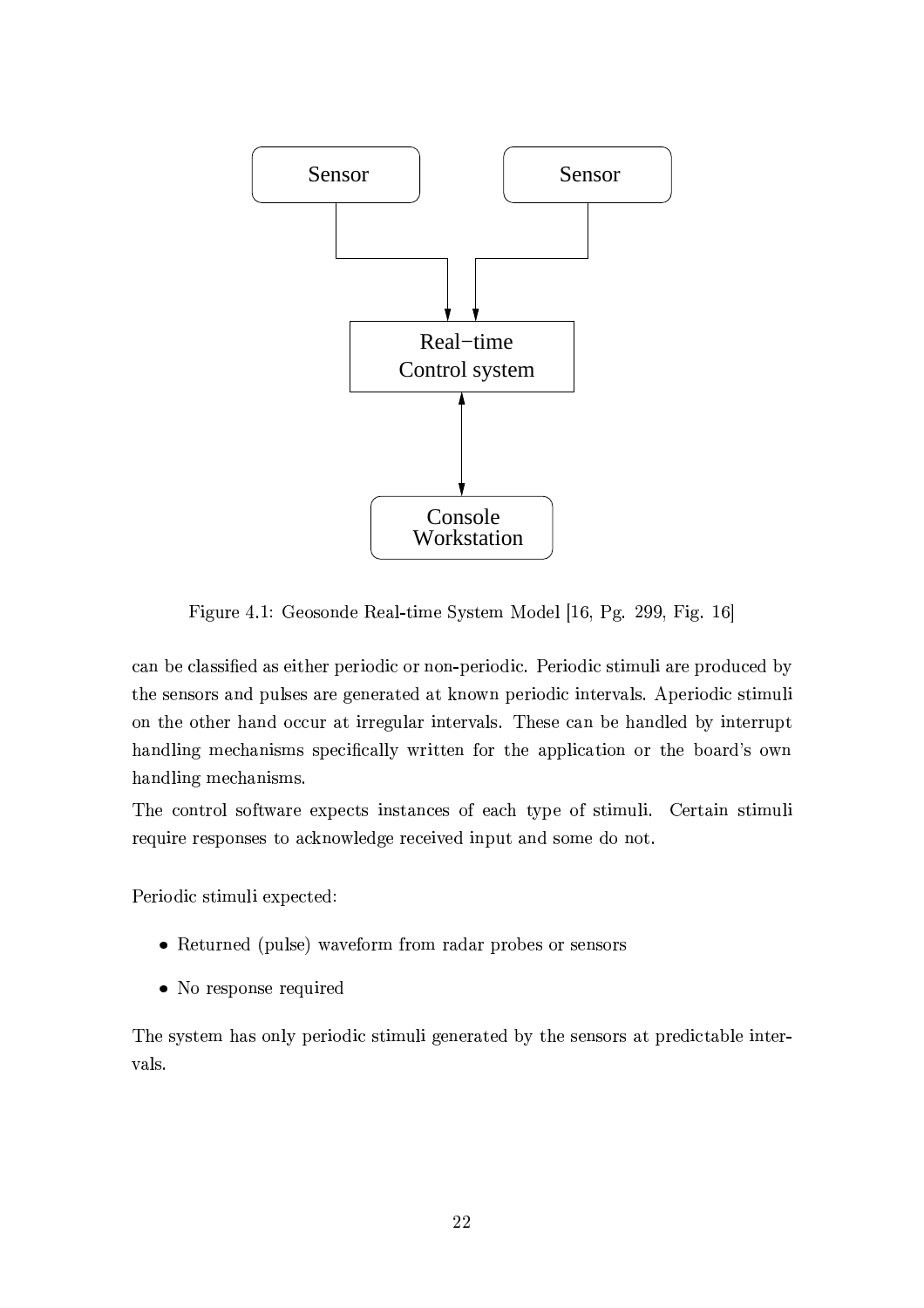

Figure 4.2: Sensor to console control process [16, Pg. 299, Fig. 16.2]

### 4.3 Detailed Subsystem Design

This part of the design chapter provides a more detailed discussion of the periodic components of the software as partitioned in section 4.2 of the document.

Design of real-time software dictates that all identified stimulus and response processing be grouped into a number of concurrent processes. The approach that will be followed here is to associate a process with each class of stimulus and response.

#### $4.3.1$ Returned pulse from sensors

The sampled data coming in from the radar probes is classified as one particular class of stimulus. Figure 4.2 shows the data flow of each sensor value from data acquisition by a probe to console.

The functionality and various system activities provided by this class of stimulusresponse processes is listed below:

- The system collects data from a number of radar probes
- The sensor data is placed in a buffer from which it is extracted and the necessary stacking routine is performed. The stacked data is exported over a communication channel<sup>1</sup> to the console for any further processing (floating point processing) and displaying.
- Each sensor must have an associated process which will be responsible for converting analog input data into a digital signal.

<sup>&</sup>lt;sup>1</sup>This can either be RS-232 or  $TCP/IP$  depending on which communication channel was chosen.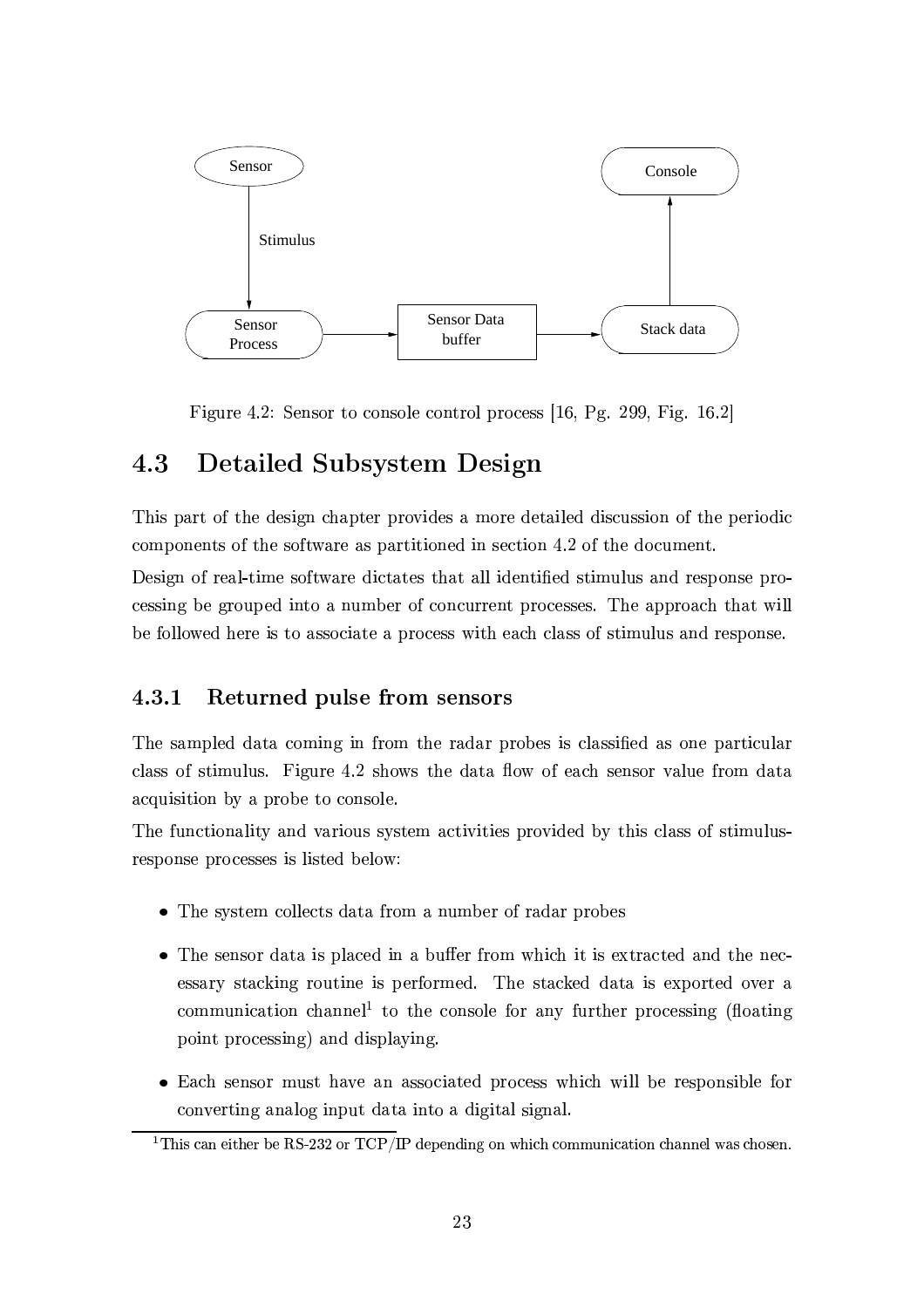

Figure 4.3: A ring buffer for data acquisition [16, pg. 313, fig 16.14]

- The data is then tagged with a sensor identifier (if more than one probe is used) and passed to the sensor data buffer.
- The process responsible for data stacking extracts the data from the buffer, stacks the data and passes it to the exporting process for exporting to the console.

A typical practical problem for real-time system implementation of a data acquisition system with subsequent processing is the speed differences between the processing process and the execution speeds and time taken by an acquisition process [16, Pg 313. One solution to this problem is to use a ring buffer for temporary data storage. A ring buffer consists of two processes. A *producer* process is in-charge of inserting data into the buffer and another process called a *consumer* that is responsible for reading the data from the buffer. A ring buffer is shown in figure 4.3.

A number of issues have to be taken into consideration when implementing a ring buffer:

- A producer process must not access the same element in the ring buffer as the consumer process at the same time.
- A producer process must not try to add data into a full buffer.
- A consumer process must not try and take data from an empty buffer.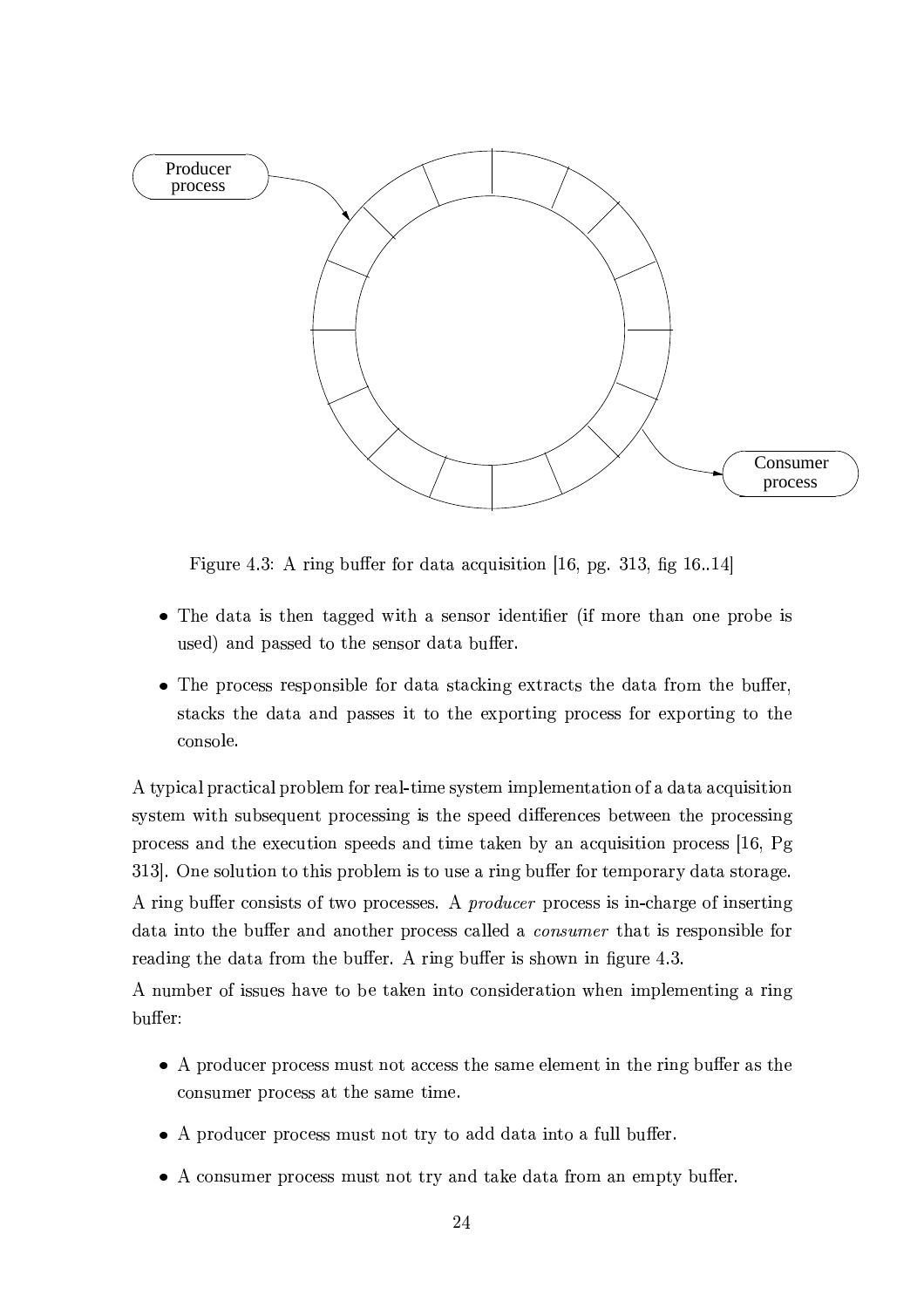```
task Sensor data buffer is
                               --specification
     -- Get and Put are parallel procedures.
     -- They are the only interface to the buffer.
     entry Put (Val: SENSOR RECORD);
     entry Get (Val: in out SENSOR RECORD);
end Sensor data buffer:
```

```
Figure 4.4: Task specification of Sensor data buffer [16, pg. 314]
```
A plausible solution to the first item is to use a mutual exclusion concurrency strategy. The last two points can be solved by implementing the buffer as an abstract data type with the *Producer* and *Consumer* operations implemented as concurrent operations  $[16, \text{pg. } 313]$ .

An EDA design description listing of the sensor data buffer process is shown in figure 4.4. The notion of a task can be used in describing parallel procedures, in this instances there are only two such parallel processes (Put and Get) allowed to manipulate the data buffer directly. The Sensor data buffer task specification describes the interface part of the task. This is essentially what all the other tasks defined in the system will see. The body of the sensor data buffer is shown in figure 4.5. It describes the overall dynamic behavior of the buffer task.

#### 4.3.2 Real-time Scheduling

After designing appropriate algorithms for carrying out the required computations it is essential that a proper scheduling scheme is decided on.

The user commands do not have any timing restriction as opposed to the periodic data coming in from the sensors. The sensor data process should have the highest priority in the scheme, this is because of the frequency at which these processes are to be executed. The RTAI scheduler offers a default scheduling policy of FirstIn-FirstOut (FIFO), on a per task basis. This shall be the preferred scheduling policy for all tasks unless stated otherwise.

### Operational modes of Geosonde subsystem  $4.4$

The Geosonde subsystem has two operational modes as shown in figure 4.6. This is in adherence to the system requirements that the software support RS-232 and Internet operational mode of control<sup>2</sup>.

<sup>&</sup>lt;sup>2</sup>Either of the two modes should be operational at any point in time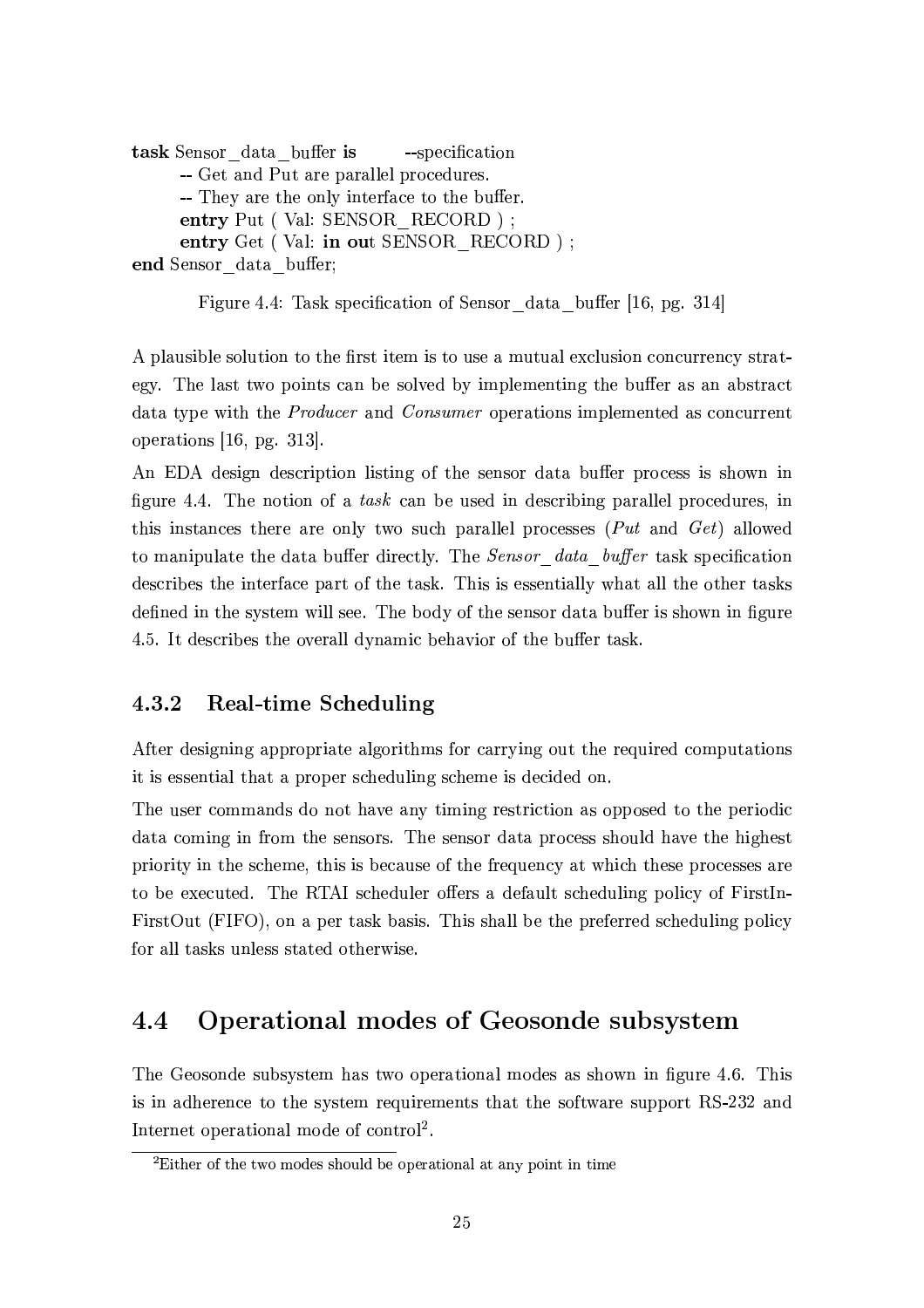```
task body Sensor data buffer is -- body
     Size: constant NATURAL := 5000;
     type BUFSIZE is range 0. Size;
     Store: array (BUFSIZE) of SENSOR RECORD;
     Entries: NATURAL := 0;
     Front, Back: BUFSIZE := 1;
begin
loop
     --Put will only execute when there is space in the buffer,
     --Get will only extract items from the buffer when it is not empty
     select
           when Entries < Size = >
                accept Put (Val: SENSOR RECORD) do
                      Store (BACK) := Val;
                end Put :
           Back := Back rem BUFSIZE'LAST + 1;
           Entries := Entries + 1;
     or
            when Entries < 0 \Rightarrowaccept Get (Val: in out SENSOR RECORD) do
                      Val := Store (Front):
           end Get ;
           Front := Front rem BUFSIZE'LAST + 1;
           Entries := Entries - 1;
     end select;
end loop;
end Sensor data buffer;
```
Figure 4.5: Body describing behaviour of Sensor data buffer [16, pg. 314]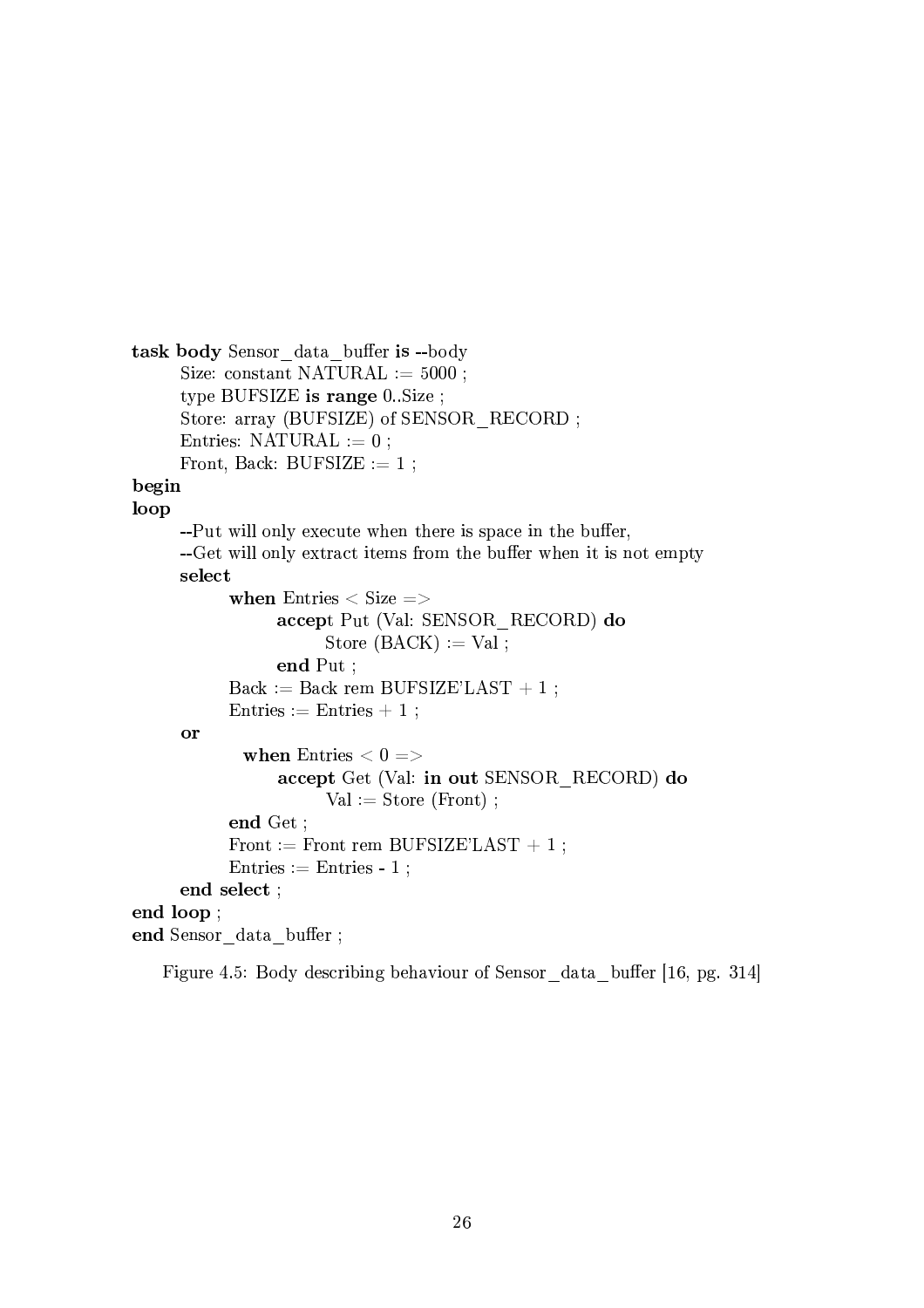

Figure 4.6: Operational modes of subsystem

### RS-232 Operational mode 4.4.1

The current system supports a crude and inefficient way of interfacing with a console PC over the RS-232. Both hardware and software handshaking are not supported. As an improvement to the subsystem, the implementation shall be controlled by a Text-terminal under Linux.

### **Internet Operational mode** 4.4.2

The Internet mode is an upgrade to the subsystem and shall use XML tools to define both command and data interchange between the Geosonde subsystem and a PC running a network control software.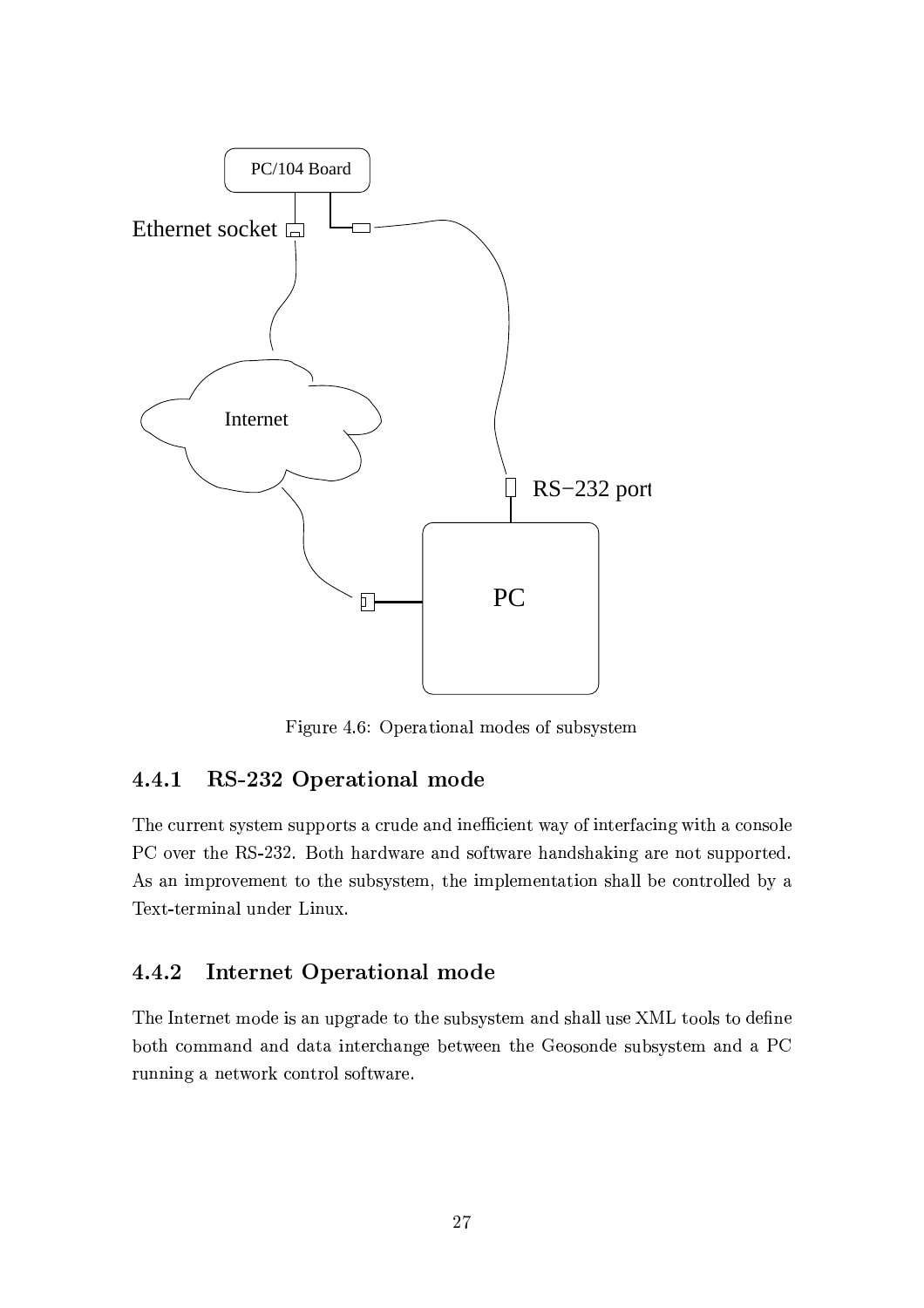## 4.5 Real-time application software design under RTAI Linux

The software design for the Geosonde sub-system follows the design model similar to that of designing drivers for a new piece of hardware in a Linux system. A split-architecture approach was followed where the different system activities were partitioned into time-critical and non time-critical activities. All the time-critical activities are to be written as real-time tasks that run in kernel space. Non timecritical activities of the software will be written as tasks that run under the memoryprotection umbrella of the Linux system.

A form of inter-process communication support has to be facilitated whereby the RTAI task modules can communicate and interchange data with the User-space tasks, this is provided by the RTAI Linux environment which supports various forms of inter-process communication that includes among others FIFOs and Mailboxes.

• FIFOs are used for the development phase of the software.

The manner in which the system modules are defined is in line with the development model imposed by the usage of sub-kernels, in this instance RTAI Linux. The system modules are conveniently divided as follows:

- Real-time design This is the core of the acquisition system where tasks are defined that operate in kernel space.
- Linux functionality design These are the supporting tasks that interface to the real-time tasks.

The real-time application design phase of the Geosonde sub-system shall adopt where appropriate the "Five Real-time Application Development Steps" outlined in the Hard real-time Linux article in Electronic design [15].

The following design steps were extracted from the aforementioned article:

- 1. Partition the system into time-critical and non time-critical elements. This is illustrated by the separate kernel-space and user-space regions in figure 4.7.
- 2. Provide both data communication and control structures between the real-time activities and the support elements running in user-space. This is achieved by using independent FIFOs for Data and Command. This is illustrated by A and C in figure 4.7.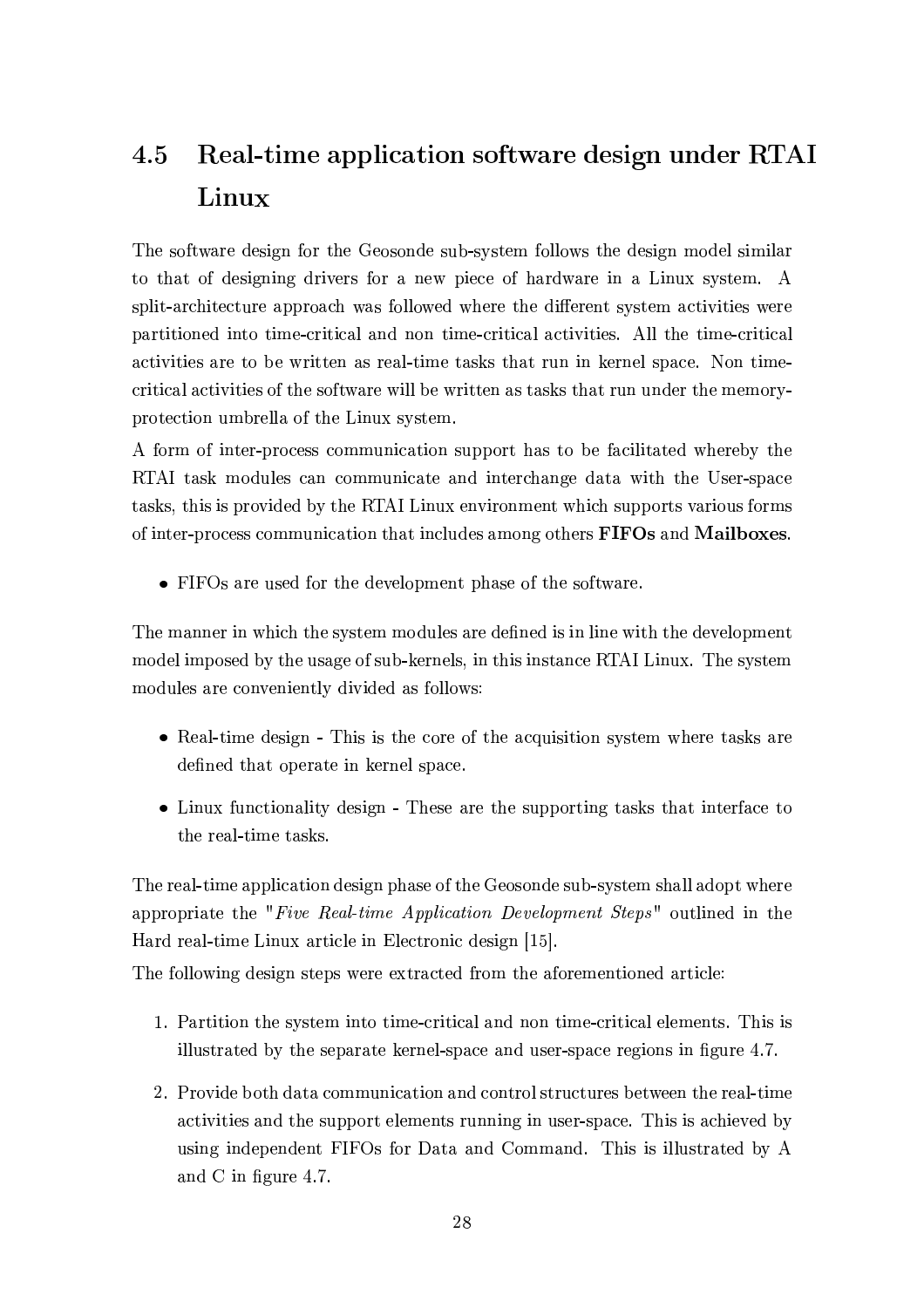

Figure 4.7: High level view of kernel space (RTAI) and User-space split-architecture design of system  $[15, fig. 2]$ 

- 3. Provide a command handler to control the real-time task from the support element running in user-space. The command handler should span both the real-time and user-spaces as shown in figure 4.7 by sections B and D.
- 4. All time-critical elements are to be developed as hard real-time tasks, shown by section D in figure 4.7. The acquisition function, task scheduling and initialization, and task cleanup are all defined in this step.
- 5. Define all non time-critical elements which give support to time-critical elements as standard Linux tasks running in user-space. This is represented by B in figure 4.7.

#### $4.5.1$ Separating the system

Elements of the system requiring immediate service will be treated as time critical elements. The Geosonde data acquisition application accepts a data stream coming in from an analog-to-digital converter. For successful acquisition, the system must be able to read the A/D output every  $X\mu$  sec<sup>3</sup>.

 $3$ For testing the system various timer value were used that the  $486$  microprocessor could handle. In a typical practical application however, the real timer value of the  $A/D$  rate would be used.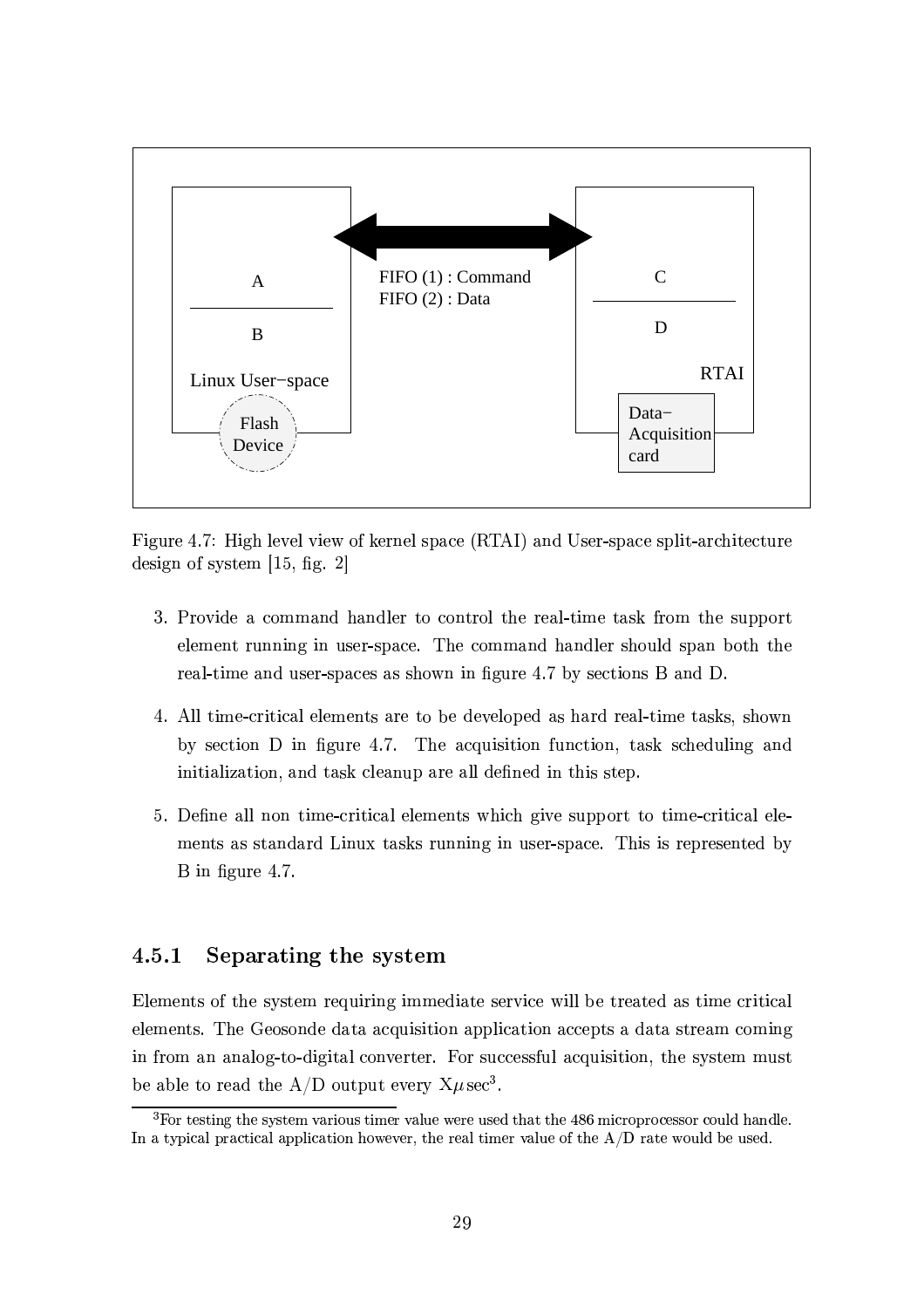• This instant where the digitized sample is taken is the only hard-real time element of the whole system. The data acquisition task will be implemented as a real-time task.

Elements of the system that will be implemented as non time-critical task are the following:

- The time-stamping procedure of the acquired waveform.
- The stacking procedure of the acquired waveforms.
- Temporary storage (if any) in the on-board flash device.
- Necessary tasks for control of read/write to system structure for storing sample data.
- Operational mode routines depending on the chosen mode of operation
	- Serial (RS-232) link setup and control routines and data exporting
	- Network (Ethernet) socket-based routines for exporting data

## 4.5.2 Facilitating communication between real-time and support elements [15]

RTAI Linux provides various IPC (Inter Process Communication) mechanisms. FI-FOs are to be used for the implementation phase because of their usefulness in communicating with interrupt handlers. For communication (data and control) between real-time tasks and user-space support tasks the following FIFOs will be defined:

- $\hat{f}$  fol: Command FIFO for real-time task control
- $\oint$  fifo2 : Data FIFO for passing acquired data from kernel-space to user-space bound application code.

Both  $\hat{f}$  fifold and  $\hat{f}$  folled are shown in figure 4.7 also shown are the communication end-points provided by these FIFOs in the kernel and user-spaces. A command handler makes it possible for the real-time task to be controlled by the user-space application code via the Command FIFO  $(fifo1)$ . Extra FIFOs will also be defined for the sole purpose inter-kernel-space communication between the acquisition task and command handler task.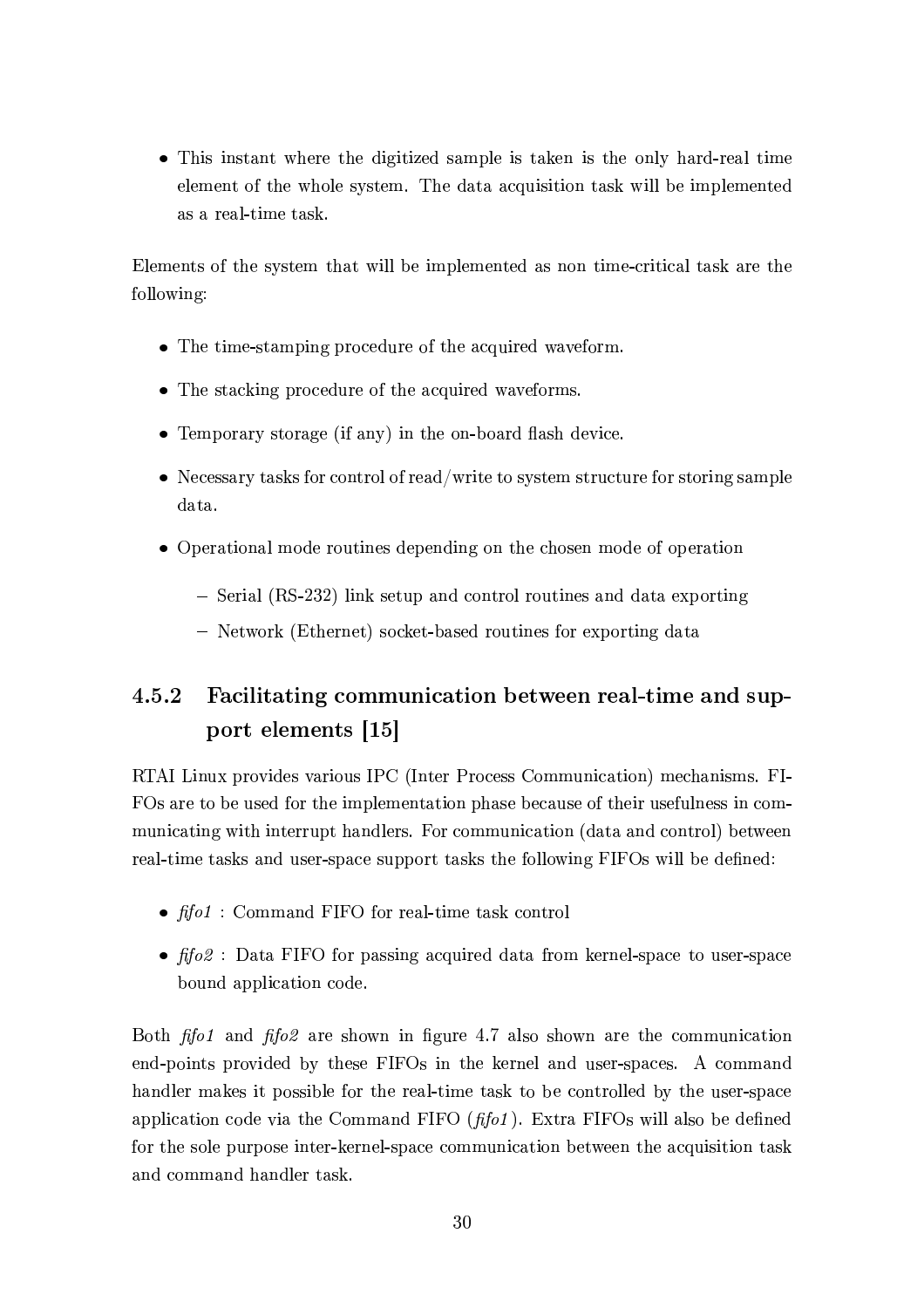#### 4.5.3 Developing hard real-time tasks

For developing real-time tasks under RTAI, the separate RTAI API will be used. All development will be done in kernel-space instead of utilizing RTAI's LinuX-Real-Time (LXRT) module. This decision is based on the fact that only a single task  $(a c q \space func))$  will be coded in kernel-space. Development in kernel-space offers a direct hard real-time response as opposed to using LXRT. However it must be noted that developing in kernel-space does not come with the luxury of memory protection common in all user-space development.

The following functions are to be defined for hard real-time tasks:

- $acq$   $func()$ : The acquisition function
- $init \mod{m}$  : A function to allocate required system resources, declare tasks and start tasks. This function is invoked by  $insmod/$ <sup>4</sup> when this module is loaded. This function is an absolute necessity for any development done in kernel-space.
- $my$  handler(): The command handler for user-space bound code to issue commands to real-time tasks.
- *cleanup*  $module()$ : This function is invoked by  $rmmod()^{5}$  whenever the module is removed. It does all the house-keeping like deleting tasks and releasing all resources allocated during the lifetime of the module. It complements the *init module()* function and as a result it also required.

#### 4.5.4 System support elements

All system support tasks are implemented as simple user-space Linux tasks. They will have access to Linux system calls, C library calls and all the services provided by a basic Linux system.

### Conclusions  $4.6$

This chapter has explained in detail the software design for the Geosonde subsystem. The design of system components has been detailed and reasons given for certain design choices that were made. All the data structures used by the subsystem for

<sup>&</sup>lt;sup>4</sup>see: man 8 insmod under GNU/Linux man pages

<sup>&</sup>lt;sup>5</sup>see: *man 8 rmmod* under GNU/Linux man pages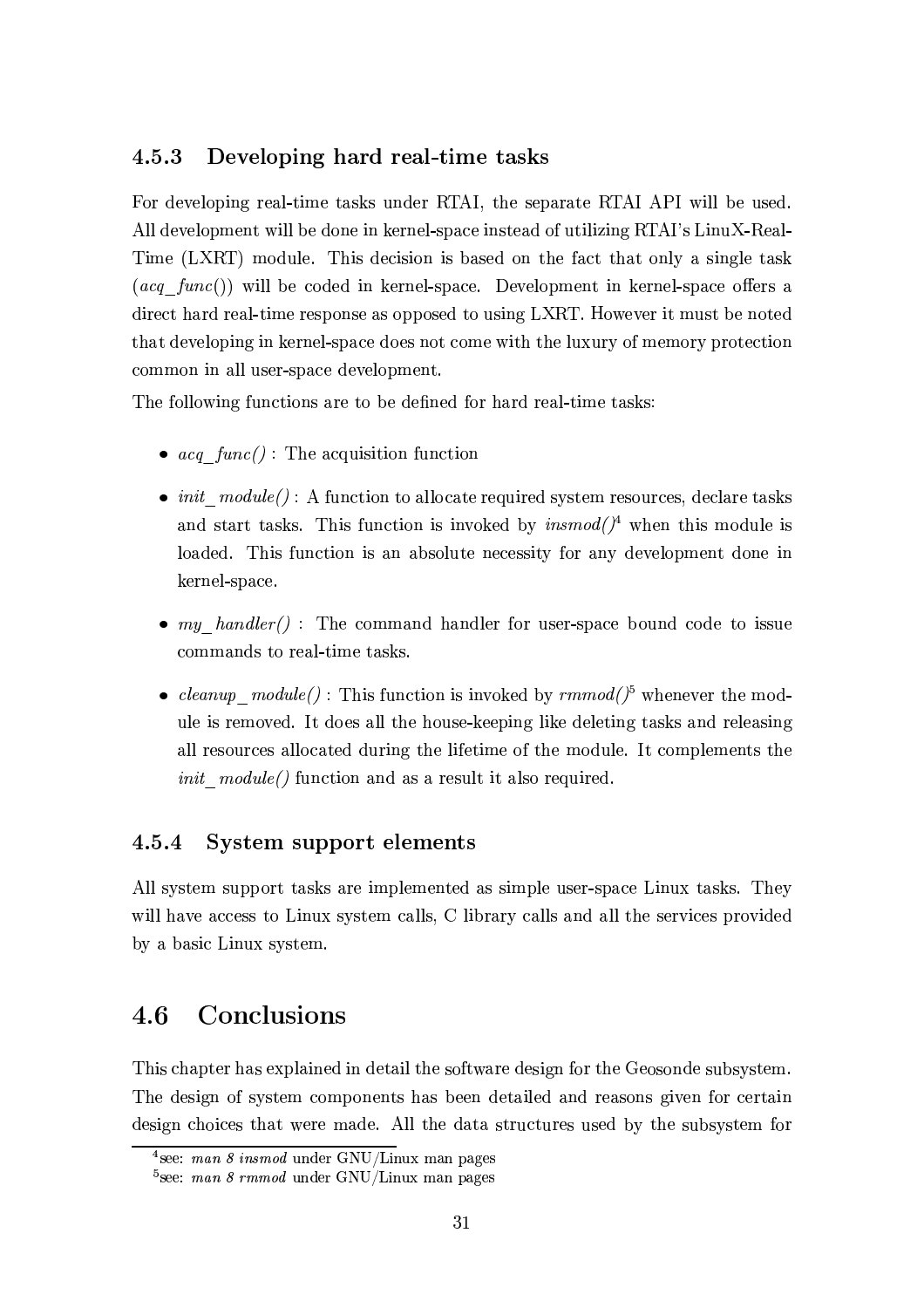temporary storage of data are mentioned and described. All assumptions made in order to have a proper system software design are also outlined. Design specific issues for interfacing to the subsystem are essential and as a result were also mentioned for each of the two operational modes of the Geosonde subsystem.

The bulk of the design chapter strives to concentrate on major software design issues without delving into implementation specifics such as the real-time kernel used. However a small section of the design focuses on the design model for designing software under the RTAI Linux sub-kernel as there are a number of issues to contend with for this type of system.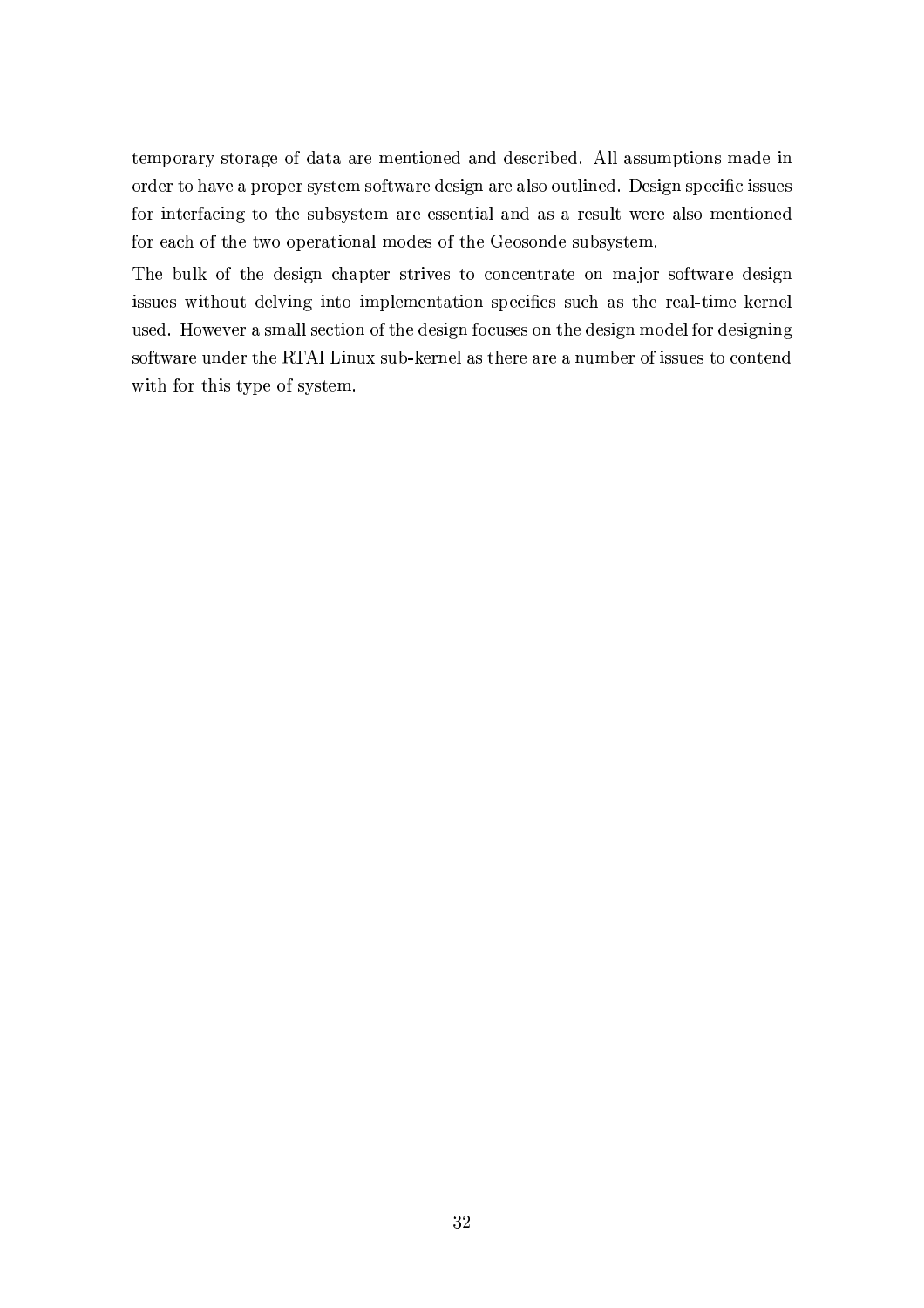# experimental contracts and contracts are all the contracts of the contracts of the contracts of the contracts of the contracts of the contracts of the contracts of the contracts of the contracts of the contracts of the con

## - !- -#" \$

This chapter describes the process of building a minimal Linux file system for an embedded system and all the tools employed in the process. The basic tools used to meet the project requirements are also mentioned as well as the necessary configuration options for the various tools and the kernel configuration. In compiling the tools various compiler options and optimization keys are used. This is important in most embedded systems due to restricted resources imposed by the hardware. These options and optimizations are also mentioned were necessary.

## 5.1 Building the minimal Linux system

Implementing a highly stripped-down Linux system follows a process much similar to that of building Linux boot disks used in recovering from system failures [17]. A minimal set of system directories are essential to support a fully-embeddable Linux system.

The root file system contains the following directories and sub-directories:

is a constant of the constant of the constant of the constant of the constant of the constant of the constant of the constant of the constant of the constant of the constant of the constant of the constant of the constant

- $\bullet$  (kin Essential commond libraries)
- ¡ 6-25c¢H¥2XcN \* <sup>2</sup> IK?<sup>2</sup> (
- $\sim$  (i.b. Essential shaned libraries and leaved madules for nun time support
- $\epsilon$ ,  $\sqrt{2}$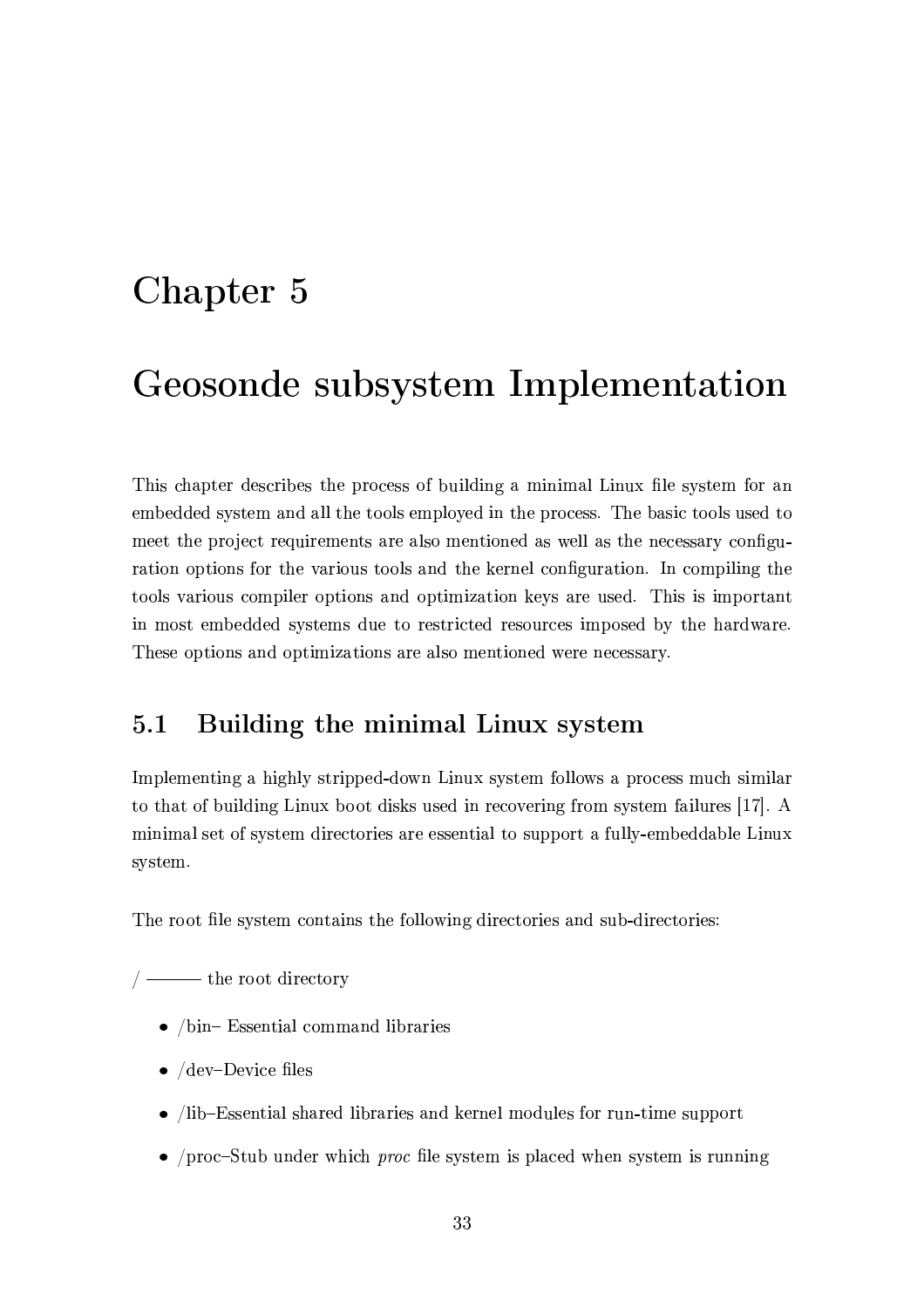- $\epsilon$  /ote System greethe configuration files
- $\sim$  (use Additional utilities and applications).
- $\sim$  (keet Deet leeden an  $\mathcal{L}$  flee

%'&-2 9->-(MLN9 <G ,@6 >-? 9p\* 4Q<H<a0 IK? <sup>2</sup> (QLN(032RB ^,(9-> ?<sup>6</sup> ,/48<>1@6 /©3ªª

/© C with additions and changes to the directories and configuration files made were appropriate for the embedded root file system.

## 5.1.1 Kernel configuration options

A customized kernel image had to be configured with a minimal set of features required to support the underlying hardware and the required system functionality as outlined in the project requirements.

The following sub subsections describe some of the features to be linked in which are essential to meet the project requirements

## Networking options

%'&- ( =P2R,a0 <sup>&</sup>gt;<sup>482</sup> &K,( 03< <sup>9</sup> <sup>2</sup> 2@,91? 2R6 ^)08& (8>.-.p</4Q0=P<\_4 %-U h9Ue@2X0^</48fF@-A1VE¥1V&-U (Q>.-.n<\_4Q0 is also enabled to support kernel level auto configuration during boot time<sup>1</sup>. Network device support for  $cs89x0$  chipset based Ethernet controllers is enabled to support the on-board Ethernet controller.

## File systems supported

The minix file system was enabled during the testing phases of the file system on boot floppies, this is no longer essential and can be removed as a trade-off between size and system features. The */proc* file system is supported to provide a virtual file system which provides information about status of the system during run time. ext2, the second extended file system (the default Linux file system) is used for testing and final deployment of system using an IDE device<sup>2</sup>.

<sup>&</sup>lt;sup>1</sup>A DHCP server has to be available on the local network for assigning IP address of the device. <sup>2</sup>For future system upgrades, a compact-flash card may be used. This will require the MTD (Memory Technology Devices) feature to support solid-state file systems.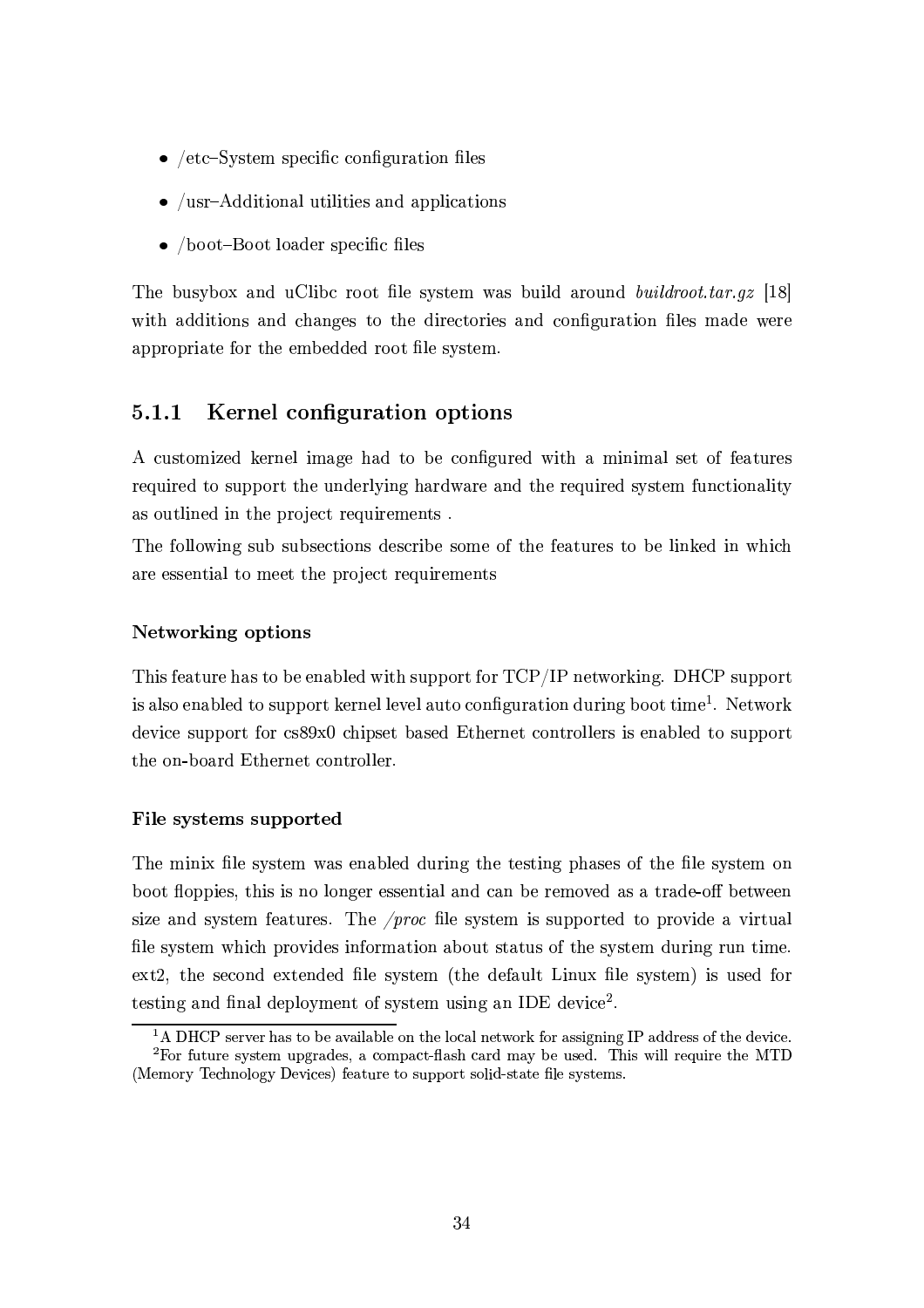## $\mathcal{L}_{\mathcal{S}}$  and  $\mathcal{L}_{\mathcal{S}}$  and  $\mathcal{L}_{\mathcal{S}}$  and  $\mathcal{L}_{\mathcal{S}}$  and  $\mathcal{L}_{\mathcal{S}}$  and  $\mathcal{L}_{\mathcal{S}}$

 $\mathbb{R}^n$  , and  $\mathbb{R}^n$  is a contract to the contract of the contract of  $\mathbb{R}^n$  . The contract of the contract of the contract of the contract of the contract of the contract of the contract of the contract of the , and the contract of the contract of the contract of the contract of the contract of  $\alpha$   $\alpha$ processor.

## N>r>\_J{c>FgNBFI> ¦S@Fk@IJQDGKAaG>AF!

The RTHAL patch to a standard Linux kernel is essential for RTAI to provide a hard real-time environment as part of Linux.

Other configuration options are available in the kernel configuration file (see  $Con \sim$  . The contract of the contract of the contract of the contract of the contract of the contract of the contract of the contract of the contract of the contract of the contract of the contract of the contract of the co

## 5.1.2 GRUB bootloader

The choice of which bootloader to use for the project is limited to only two of the most popular methods of booting-up the system under Linux. These are LILO and GRUB. GRUB was chosen as the bootloader for the project. The decision was based on the rich set of features GRUB supports.

" GRUB is a GPLed bootloader intended to unify bootloading across  $x86$  operating systems. In addition to loading the Linux kernel, it implements the Multiboot standard, which allows for flexible loading of multiple boot images (needed for modular kernels such as the GNU Hurd). ? Z

Listed below are some of the features GRUB supports that are important to the project.

- Supports a text configuration file with preset commands
- Provides a simple menu interface to support the preset commands in the configuration file
- Has an easily adaptable command-line interface which is accessible from the menu. This can be used to edit the preset commands
- Supports network booting to load operating systems from the network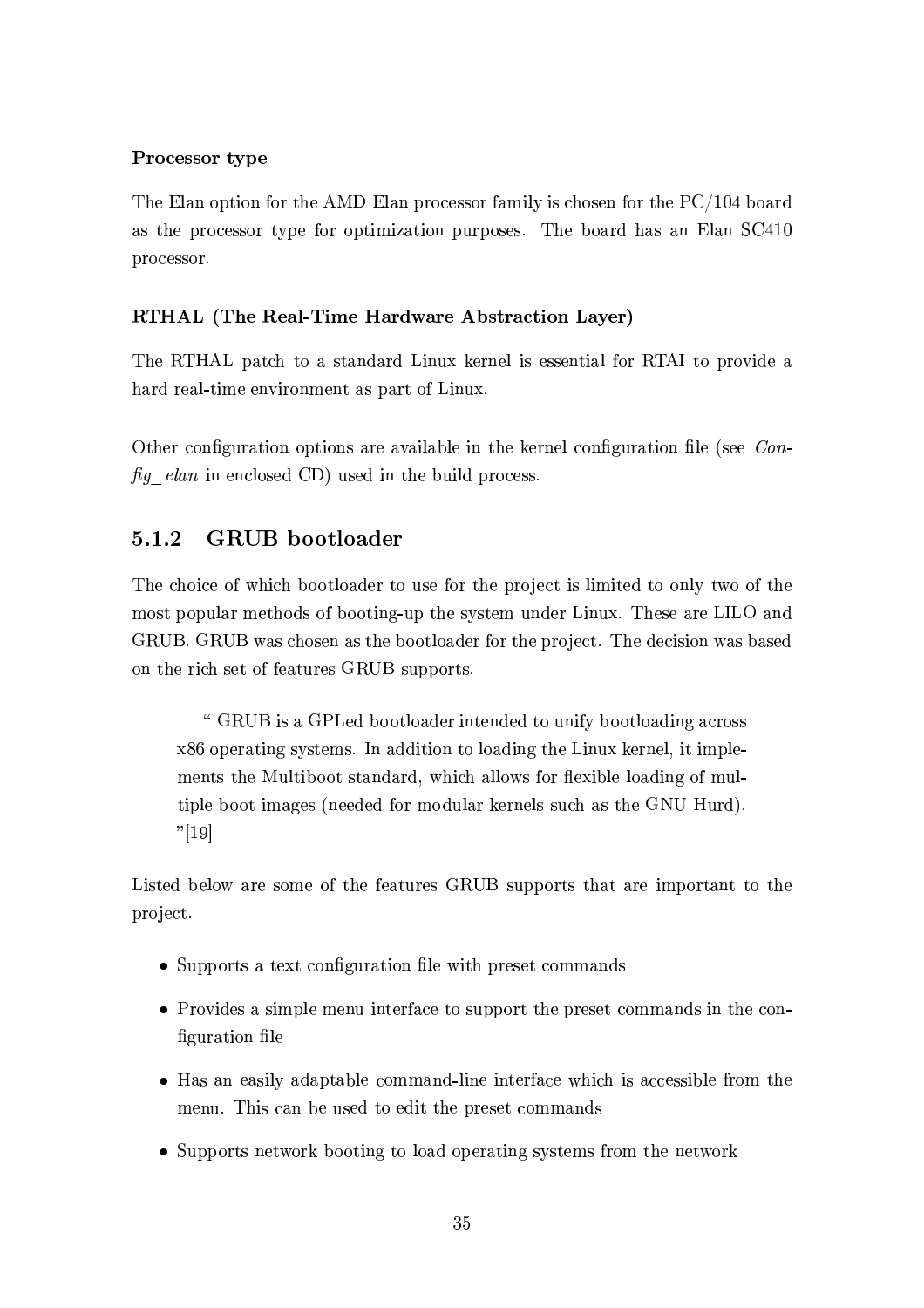$\mathbf{H}$  (  $\mathbf{V}$  ) (  $\mathbf{A}$  )  $\mathbf{A}$  ( $\mathbf{C}$ )  $\mathbf{H}$   $\mathbf{D}$   $\mathbf{C}$   $\mathbf{A}$   $\mathbf{A}$   $\mathbf{I}$  ) ( $\mathbf{A}$ can be controlled from the host computer.

%'&-2k082G0 \*<@1IKA/>43,a08:<@I-? 2mp (2R2\*& -<sup>b</sup> @ 2@-\*5?<(2R6 -¥<sup>q</sup> ^,(T>-(2R603< ( 2X0Y08&-2rB;2@N> commands for the bootloader.

## $\omega$  . The south of the south of the south of the south  $\omega$  and  $\omega$  and  $\omega$  and  $\omega$  and  $\omega$  and  $\omega$  and  $\omega$  and  $\omega$  and  $\omega$  and  $\omega$  and  $\omega$  and  $\omega$  and  $\omega$  and  $\omega$  and  $\omega$  and  $\omega$  and  $\omega$  and  $\omega$  and  $\omega$ system

This section describes the tools and software used during the implementation phase of the project.

## $5.2.1$  uClibc-0.9.14

>-? 9n\* ( , - ? 943,/4L =P<\_4\6-2Xc\_2 ?<\_.-@-A 2RB9 2R616-2R6 <sup>D</sup>@F>HG (QLN( 082RB( 03&K,a0\<kjg254 ( , (BC,?:? <sup>254</sup> footprint than the standard GNU libc (glibc) [20]. Almost all applications supported 9. 9pt 9. 9pt 9. 9pt 9. 9pt 9. 9pt 9. 9pt 9. 9pt 9. 9pt 9. 9pt 9. 9pt 9. 9pt 9. 9pt 9. 9pt 9. 9pt 9. 9pt 9. 9p

%'&-2 >-? 9n\* 6125c\_2?<\_.1B;2@0o2@cH)48<@B;2@0 ^,( @-( 03,?:?2R6l<@ , <sup>D</sup>@F>HG 6125c\_2?<\_.1B;2@0o&1<( <sup>0</sup>  $\bullet$  . And  $\bullet$  . And  $\bullet$  . And  $\bullet$  . And  $\bullet$  . The set of  $\bullet$  . The set of  $\bullet$  . And  $\bullet$  . And  $\bullet$  . And  $\bullet$  . And  $\bullet$  . And  $\bullet$  . And  $\bullet$  . And  $\bullet$  . And  $\bullet$  . And  $\bullet$  . And  $\bullet$  . And  $\bullet$  . And  $\bullet$  . An \$ LX« (8ǻ'&);@ 2@-\*R?<( <sup>256</sup> -¥<sup>q</sup> <sup>V</sup>

Y?:? 03&-2 -` \*<N6-2k6-25c/2 ?<\_.p256=P<\_4 03&12k.-48<[ZQ2\*0 ^,('\*</B;.- ? 256,@6082 ( 082R6 >-@6-25403&-2 >-? 9n\*  $\overline{a}$  , and  $\overline{a}$  and  $\overline{a}$  is a chinese of  $\overline{a}$  . The chinese of  $\overline{a}$  $\mathcal{C}^*$  . The contract of the contract  $\mathcal{C}^*$  and  $\mathcal{C}^*$  are  $\mathcal{C}^*$  . The contract of the contract of the contract of the contract of the contract of the contract of the contract of the contract of the cont 9->03:<@ V #@-?)L 03&-2 I-? <sup>2</sup> ('@<sup>2</sup> \* 2(8(,/4L 03<4>-@ 03&-2 <sup>9</sup>@,/4Q:2 ( \*<\_B.- ?2R6,A,/@-(0 >-? 9n\* 6>4Q@-A development are installed to the target IDE device. These are essentially shared libraries installed under */lib* directory of the system.

<( <sup>0</sup> </= 03&12T08<H<?:( B2@08:<@256o@ 03&12=P<?:?<^@-Ab(Q>-9-(2 \*08:<@1( ^2R4Q2 91> ?<sup>6</sup> >-( @-A 03&-2 >-? 9n\* - \*<\_B.- ?2R4 <sup>V</sup>

## .-^.- 6123<6E+

>1(QL8<G ( </=082@ 482X=P2R484Q2R603<;,( 03&-2! "6#-\$-&%b©'!(!)&\*\* ª+\*-,m \*\*/.¦&10V <sup>h</sup>0U<kjg254 ( small versions of many standard Linux utilities and bundles them into a single stripped-down executable. These utilities are mostly GNU fileutils and shellutils among others.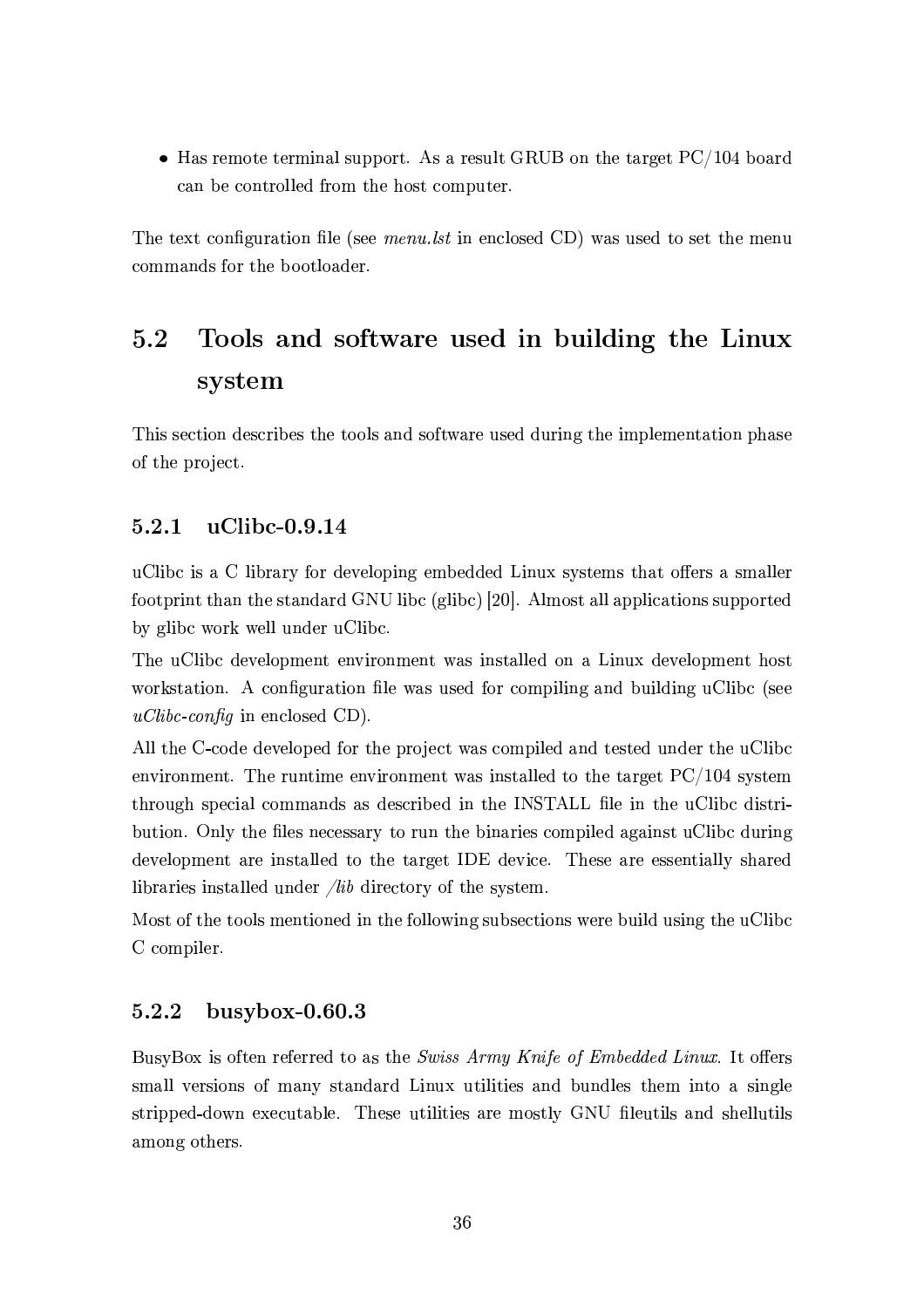"The utilities in BusyBox generally have fewer options than their fullfeatured GNU cousins; however, the options that are included provide the expected functionality and behave very much like their GNU coun-082R4Q.K,/4Q0 (RV >-(ML%<G .-48<cN:6-2( ,=,/:4?)LJ\*</B;.?25082 <sup>U</sup>#§Nh- 2@cN:48<@B;2@0=P<\_4 any small or embedded system"  $[21]$ 

BusyBox is extremely modular as a result commands or utilities can be added or 2G1\*5?:>612R6,a0 \*<\_B;.1 ? 208:B2'03< \*R>-(03<\_B <sup>m</sup> 2U08&-2Y25B9 2R6-6-256 (QLN(032RB!=P<\_4W03&12 U- \ © 0,a4A2X0 <sup>V</sup> !\*<@1IKA\_>48,a03)<@JIK? 2`p (2R2 - (kXª0!(8«ª'&)e,@6 - (kXª0!(mA\*) \* @ 2@1\*R?<( 2R6 -¥q^,( used to select features to be compiled into the image.

## $5.2.3$  tinylogin-1.02

"TinyLogin is a suite of tiny Unix utilities for handling logging into, being authenticated by, changing one's password for, and otherwise maintaining users and groups on an embedded system. It also provides shadow password support to enhance system security. TinyLogin is, as the name implies, very small, and makes an excellent complement to BusyBox on an embedded system (though it can of course be used without)."  $[22]$ 

Like BusyBox, TinyLogin is also modularized making it possible to build only the required components. It also supports the use of a configuration file to select desired components and features. The configuration file used for the project development  $\sim$  ,  $\sim$  ,  $\sim$  ,  $\sim$  ,  $\sim$  ,  $\sim$  ,  $\sim$  ,  $\sim$  ,  $\sim$  ,  $\sim$  ,  $\sim$ 

## $5.2.4$  setserial- $2.17$ - $24$

%'&-2 (<sup>250</sup> (2R4Q¤,? .-4Q<A48,/B (W>1( 2R6o03< \*<@1IKA\_>4Q2U,@6;,?:?< \*,a032 03&-2 ( 2548:,? .p</4Q0 482(<>4\* 2(b <sup>n</sup> ¬ <sup>V</sup> It is also used to report on the status of the serial port. A number of attributes of a serial port can be configured. Among these, listed below are the most common attributes to set:

- The I/O port of the serial port
- $\bullet$  The hardware IRQ
- The UART type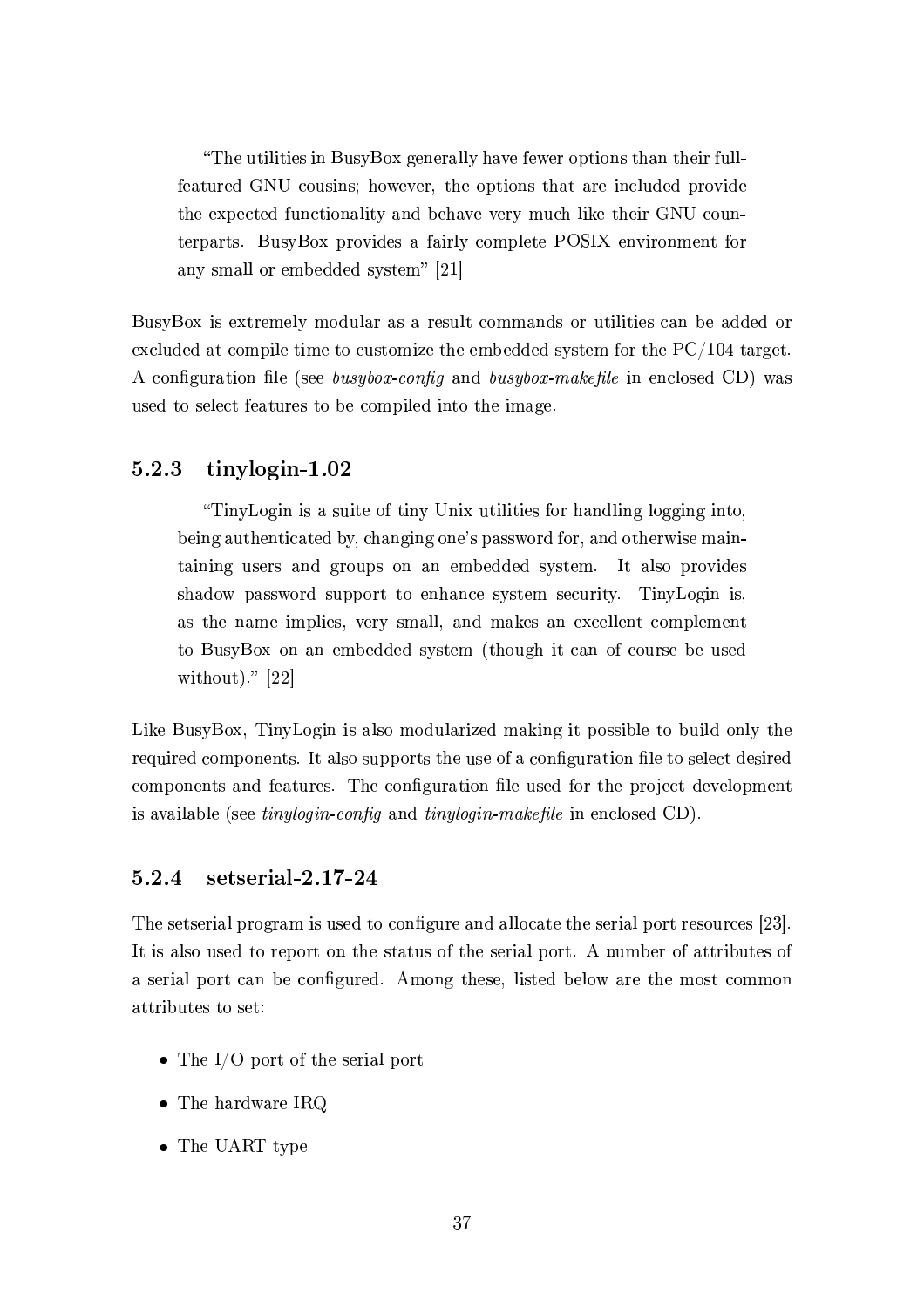%'&-2 U- \ © 03,/4A2X0 (QLN( 082RB ( 2548¤,? .p<\_4M0 ( \*<@1IKA\_>4Q2R6C,@6@03¤,? <sup>m</sup> 2R6 9FL , (0,/4M0 <sup>&</sup>gt;. (&-2?:? (Q\* 48).10 ?<sup>&</sup>lt; \* ,a082R6C@ <sup>l</sup>\* j«lG& ;61:482\*08<\_4L </= 08&-2 (MLN( 0325BV #@-?L 03&-2 <sup>I</sup><sup>4</sup> ( <sup>0</sup> 0^<?p-# ,@6 -#n[q ( 2548¤,? 6-2XcH\* 2( ,/482 \*<@1I-A\_>48256l=P<\_4+08&-2 (MLH(0325BV § 252 -- \* - \* ©bLk '@ 2@-\*R?<( <sup>256</sup>  $\sim$   $\sim$   $\sim$   $\sim$ 

## $5.2.5$  udhcpc  $0.9.6-3$

<sup>&</sup>gt;61&\*. \* ( , (B;,?:?{i =>-?)?)L =>-@-\*03:<@,? "- \*<\_B.? :,@0 ¥1V1-U \*R? )2@0 <sup>n</sup> © <sup>V</sup> %'&-2 <sup>&</sup>gt;6-&\*. \* . A set of  $\mathbf{A}^T$  ,  $\mathbf{A}^T$  ,  $\mathbf{A}^T$  ,  $\mathbf{A}^T$  ,  $\mathbf{A}^T$  ,  $\mathbf{A}^T$  ,  $\mathbf{A}^T$  ,  $\mathbf{A}^T$  ,  $\mathbf{A}^T$  ,  $\mathbf{A}^T$  ,  $\mathbf{A}^T$  ,  $\mathbf{A}^T$  ,  $\mathbf{A}^T$  ,  $\mathbf{A}^T$  ,  $\mathbf{A}^T$  ,  $\mathbf{A}^T$  ,  $\$ server located somewhere on the local network. Its major task is to automatically configure the network interface at boot-up time using the Ethernet protocol.

The network interface and other network specific information are also configured 08&-48<>1A& , (&-2 ?)?(8\*48:.H0 ?<sup>&</sup>lt; \*,a03256@ 03&-2rl\* j«lG& 6-)482 \*03<\_4L\_V§ 252 -'& \* "ª[©& @ 2@-\*R?<( <sup>256</sup> -¥7V

## $5.2.6$   $\;$  lrzsz 0.12.21-4

"Trzsz is a Unix communication package providing xmodem, ymodem , and  $\mathcal{A}$  is a set of  $\mathcal{A}$  . The set of  $\mathcal{A}$  is a set of  $\mathcal{A}$ 

The package provides programs to send (sz, sx and sb) and receive (rz, rx and rb)  $\mathcal{P}$ These programs can be run from a number of different programs under different operating systems.

For the project only the ZMODEM program to send files sz, was build for the target board. On the host computer, all three protocols are supported by minicom, see (<sup>2</sup> \*08:<@ @ <sup>V</sup> <sup>¬</sup> V\_V

## $5.2.7$  util-linux  $2.11n-4$

util-linux is a collection of essential system utilities for Linux [27]. Only hwclock was compiled for the target board. hwclock is a program that queries and sets the  $\alpha$  . The  $\alpha$  is the state of the state of the state of the state of the state of the state of the state of the state of the state of the state of the state of the state of the state of the state of the state of the sta , which is a construction of the construction of the construction of the construction of the construction of the construction of the construction of the construction of the construction of the construction of the construct clock using the hardware clock.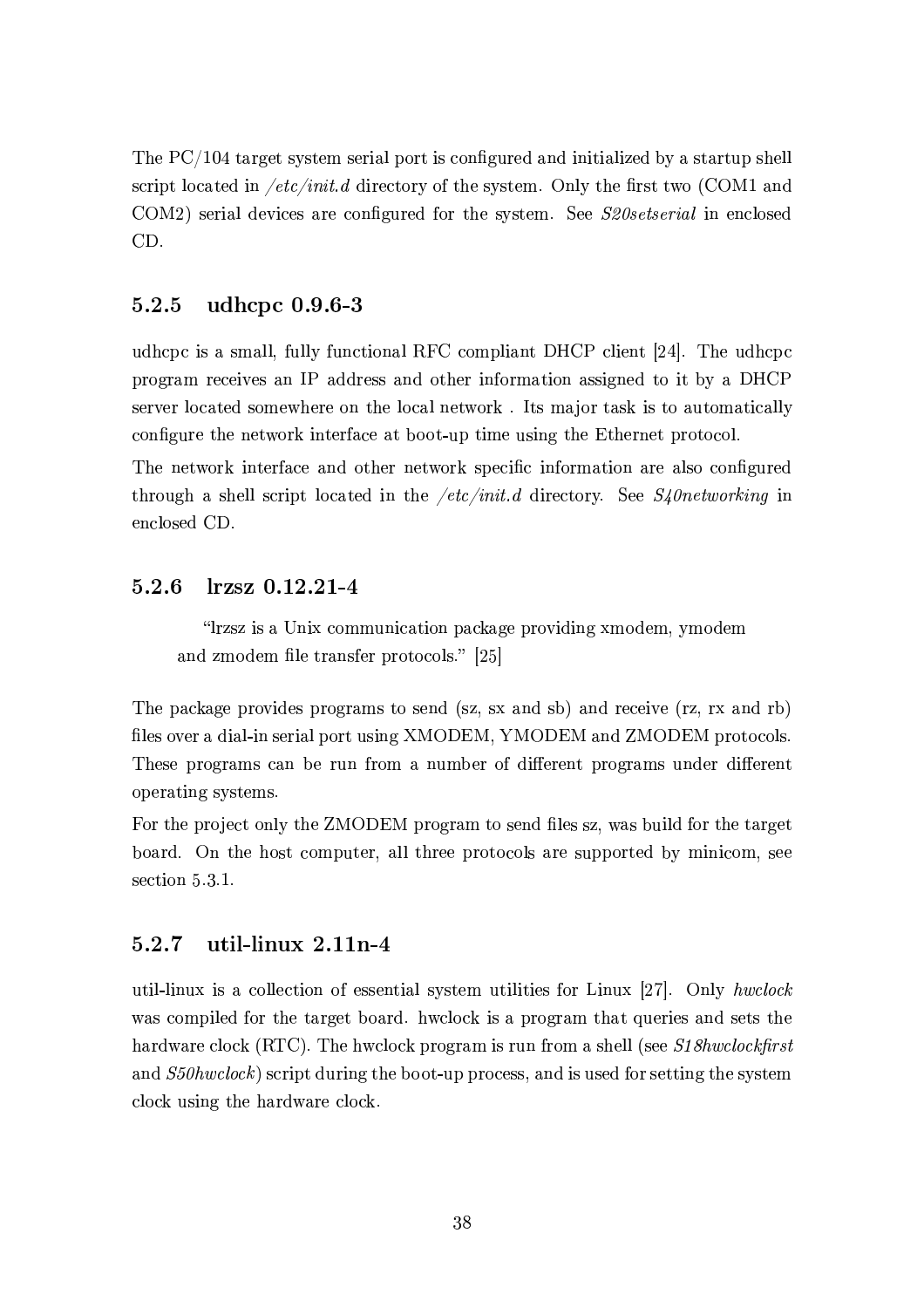## 5.2.8 ntpclient

 $\overline{a}$  , the state  $\overline{b}$  in  $\overline{c}$  ,  $\overline{c}$  ,  $\overline{a}$  ,  $\overline{a}$  ,  $\overline{a}$  ,  $\overline{a}$  ,  $\overline{a}$  ,  $\overline{a}$  ,  $\overline{a}$  ,  $\overline{a}$  ,  $\overline{a}$  ,  $\overline{a}$  ,  $\overline{a}$  ,  $\overline{a}$  ,  $\overline{a}$  ,  $\overline{a}$  ,  $\overline{a}$  , functionality is a small subset of xntpd, but has the potential to function better within that limited scope. Since it is much smaller than xntpd, it is also more relevant for embedded computers. "[26]

The ntpclient software has a number of user options to be passed to the program at  $\alpha$  . The set of the set of the set of the set of the set of the set of the set of the set of the set of the set of the set of the set of the set of the set of the set of the set of the set of the set of the set of the s external source of time using the NTP protocol. This is to be performed before any acquisition is performed so that all time stamping of acquired data is as close to the "real time" as possible.

%'&-2i.-4Q<A43,aB \* ,@#9 2r4>-@ ,A,/@ ,a0Y, ? ,a082R4 ( 03,A2r03<2@-(Q>482r03&-,a0Y08&-2 U- \ © <sup>9</sup> <q,a486 ( in synchronization with other sensors on the local network. The system clock often  $\alpha$  . The property of the contract of the contract of the contract of the contract of the contract of the contract of the contract of the contract of the contract of the contract of the contract of the contract of the co of accurate time is the only way true time can be kept.

### $5.3$ y5iz7w|yk~y7| +|o~ +z  
ou

 $\mathbb{R}^{n}$  , and  $\mathbb{R}^{n}$  , and  $\mathbb{R}^{n}$  , and  $\mathbb{R}^{n}$  , and  $\mathbb{R}^{n}$ system. On the target side low level routines setup the serial port as well as setting  $\bullet$  . (8)  $\bullet$  . (8)  $\bullet$  . (8)  $\bullet$  . (8)  $\bullet$  . (8)  $\bullet$  . (8)  $\bullet$  . (8)  $\bullet$  . (8)  $\bullet$  . (8)  $\bullet$  . (8)  $\bullet$  . (8)  $\bullet$  . (8)  $\bullet$  . (8)  $\bullet$  . (8)  $\bullet$  . (8)  $\bullet$  . (8)  $\bullet$  . (8)  $\bullet$  . (8)  $\bullet$  . (8)  $\bullet$  . (8) boot-up script located in the /etc directory ensures that a getty is running on the chosen serial port and a communication program on the host side connects to the target board.

 $minicom$  was used on the host side to communicate with the Geosonde subsystem.

## 5.3.1 minicom

minicom is a menu driven serial communication program that runs under Linux. It  $\mathcal{N}$  , and  $\mathcal{N}$  as a set of  $\mathcal{N}$  and  $\mathcal{N}$  . The set of  $\mathcal{N}$  is a set of  $\mathcal{N}$ ANSI and VT102 terminals. A number of features are supported by minicom such as automatic zmodem downloading and capturing to file.

minicom supports saving all configuration options to a file. The configuration script  $\rho$  ( 28.  $\rho$ ) (256  $\rho$  ) (256  $\rho$  ) (256  $\rho$  ) (256  $\rho$  ) (256  $\rho$  ) (256  $\rho$  ) (256  $\rho$  ) (256  $\rho$  ) (256  $\rho$  ) (256  $\rho$  ) (256  $\rho$  ) (256  $\rho$  ) (256  $\rho$  ) (256  $\rho$  ) (256  $\rho$  ) (256  $\rho$  ) (256  $\rho$  )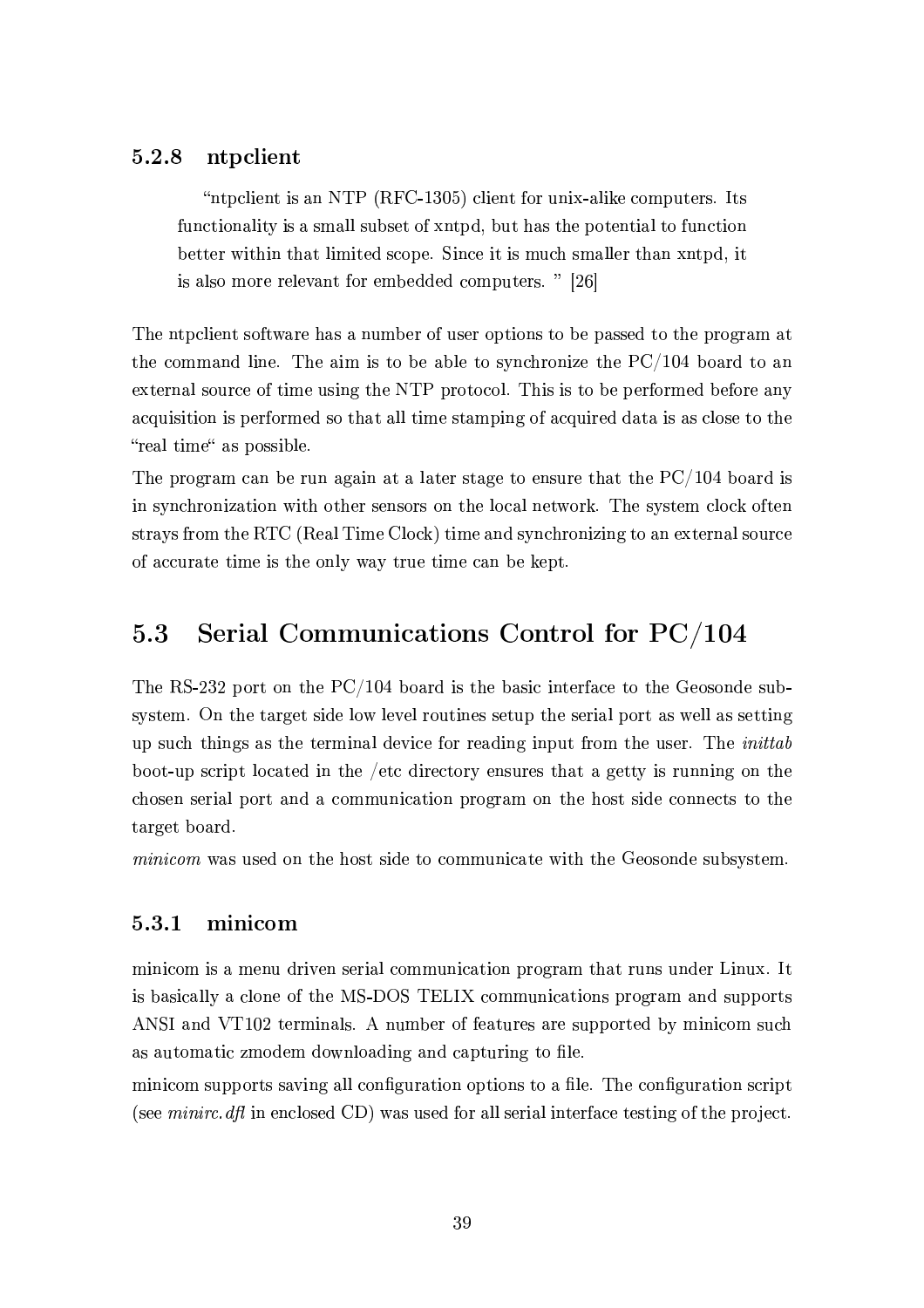## sot - [~
x  7|~ +zi|{ -7|y¦~ yR|}

The Internet interface for the Geosonde subsystem follows a typical client-server . A B  $\sim$  (1)  $\sim$  (1)  $\sim$  (1)  $\sim$  (1)  $\sim$  (1)  $\sim$  (1)  $\sim$  (1)  $\sim$  (1)  $\sim$  (1)  $\sim$  (1)  $\sim$  (1)  $\sim$  (1)  $\sim$  (1)  $\sim$  (1)  $\sim$  (1)  $\sim$  (1)  $\sim$  (1)  $\sim$  (1)  $\sim$  (1)  $\sim$  (1)  $\sim$  (1)  $\sim$  (1)  $\sim$  (1)  $\sim$  (1)  $\sim$  03  $\sim$  03  $\sim$  03  $\sim$  03  $\sim$  03  $\sim$  03  $\sim$  03  $\sim$  0.03: (200  $\sim$  0.03) waits for the acquisition system to connect to it.

Two ports per acquisition subsystem are opened by the server.

- PORT1 This port is used for issuing commands to the client over a network link. In this case the Geosonde subsystem is the client that receives the commands.
- PORT2 The second port of the subsystem-controller interface is used by the client for telemetry purposes.

Both ports are simply sockets with matching port numbers on each side (server and client side), i.e. PORT1 has same identifier on the client side as PORT1 on the server side.

## 3 !+-<5 <8773 <8+5 O4-"%

%'&-2 \*<@034Q<?1(</=0^,a48203&-,a0E4>-@-( <@ 08&-2 U- ,(E(&-<^T@ @+IKA\_>4Q2 @ V) ( .-,/4Q0W<a=g,@ <@-A</@-A 4Q2 ( 2R,/4\*&#.-48<ZQ2 \*0b,a0 XY\§H ( 9<N6-6K,/4Q6 § .K,\*2 ? A&q0 -2@032R4 <sup>V</sup> %'&-2 <sup>9</sup>,( \* :6-2R, ( 03< >-( <sup>2</sup> -D 03<=,\* ? 0,a08276K,[0,2GH\*&K,@-A2 <sup>9</sup> 250^2R2@ 4825B;</082 ( 2@1(<\_4(7? )f/2d08&-2 925<(<@6-2C,@6 , host computer connected to the network running the control software.

%'&-2 <sup>A</sup>4Q<>.&K,( 6-2 ( A\_@2R6#,@ -D c\_< \* ,9->-? ,a4L\*,?:?2R6 hD <sup>p</sup> hj@-( 084>B2@0 ,/48f>. <sup>D</sup>,@H` guage) [28] to control distant sensors via Internet.

## $IML$  [29]

 $\mathbf{r}\cdot\mathbf{r}$  , and  $\mathbf{r}\cdot\mathbf{r}$  , and  $\mathbf{r}\cdot\mathbf{r}$  , and  $\mathbf{r}\cdot\mathbf{r}$ in the exchange of data and commands between a host computer and remote sensors or instruments.

Below are some of the benefits of using IML:

 $\{A\}$   $\{A\}$ -D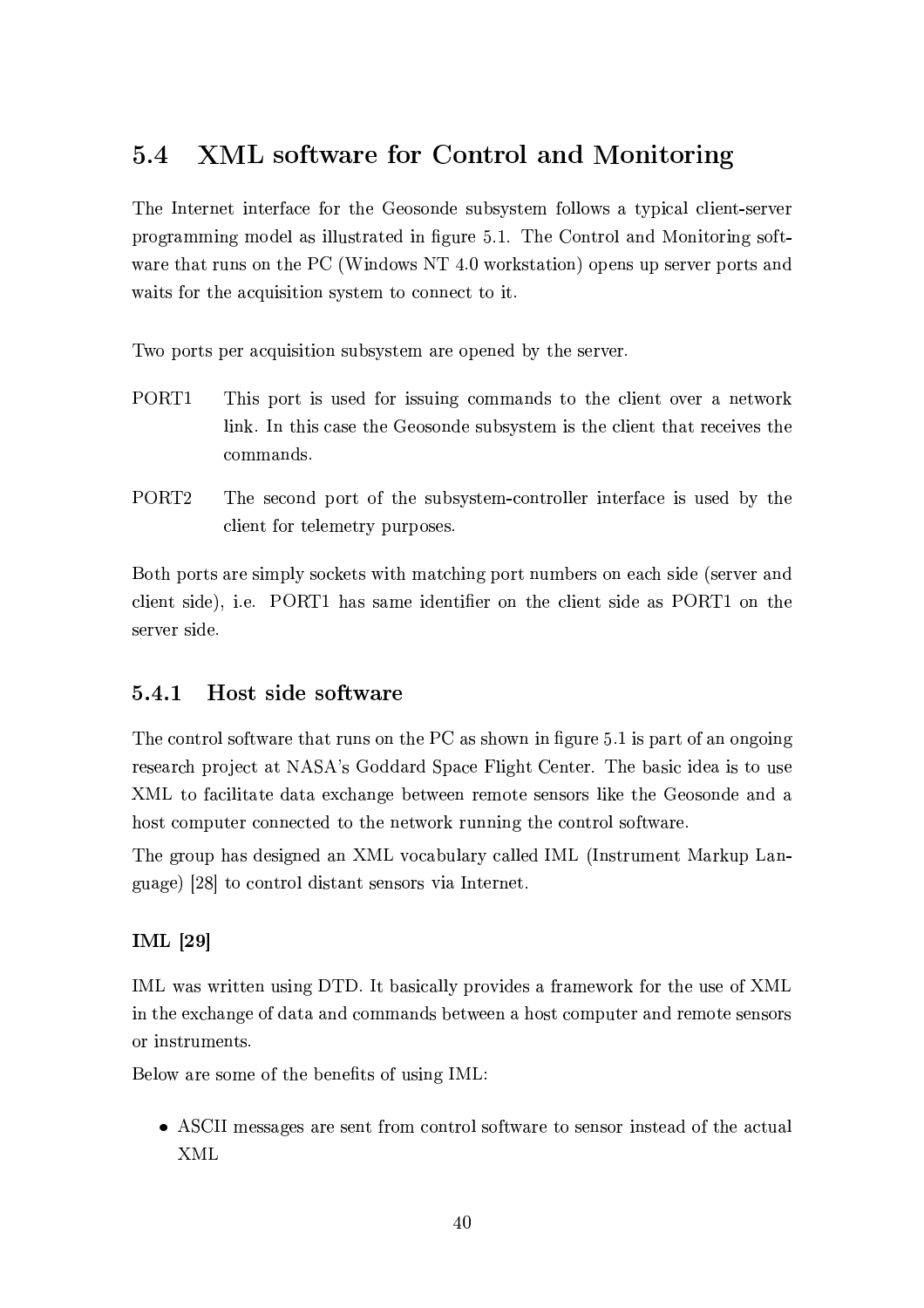

A\_>4Q2 @ V)/-? :2@0 `j(2R4Mc\_2R4TB<H612 ? </= U- 08< 92R<(<@6-2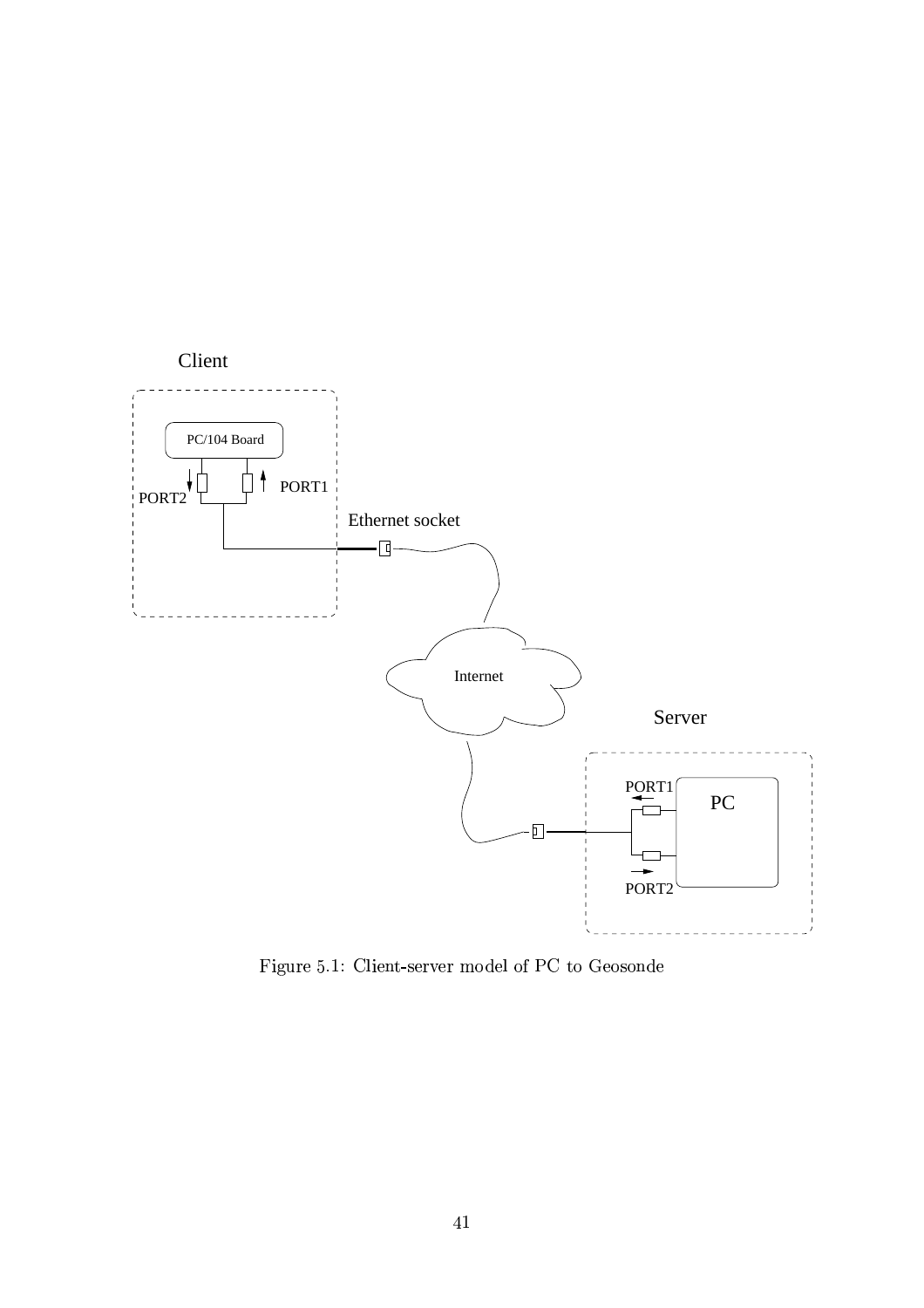- ¡ ,ca, <sup>9</sup>,(2R608<H<? 482R,/6( 03&-2 -D 6-< \*R>B;2@0 >-( @-AJhD ,@6 \* 4Q2 ,a082 ( , >1( 2R4 interface for issuing commands to the sensor.
- Received data from the sensor can be interpreted by the Java based tool and . The contraction of the contraction of  $\alpha$  and  $\alpha$  -contraction of  $\alpha$  -contraction of  $\alpha$  -contraction of  $\alpha$

%'&-2 -D (.p2\* I-\* ,a08:<@ >-(2R6 =P<\_403&-2 92R<(<@612 (Q>-9-(MLH(0325B ( ,c/,a ? ,9-?2@ , .? ,a@ 082G0 IK? 2Op ( <sup>252</sup> 1"« 0 '@ 2@-\*5?<(2R6 -¥qV #@-?L , (Q>-9H`j(250</=T03&12</48A@,? 92R<(<@6-2 commands are implemented. It is however easy to extend the supported commands  $\mathcal{C}=\mathcal{C}=\mathcal{C}=\mathcal{C}=\mathcal{C}=\mathcal{C}=\mathcal{C}=\mathcal{C}=\mathcal{C}=\mathcal{C}=\mathcal{C}=\mathcal{C}=\mathcal{C}=\mathcal{C}=\mathcal{C}=\mathcal{C}=\mathcal{C}=\mathcal{C}=\mathcal{C}=\mathcal{C}=\mathcal{C}=\mathcal{C}=\mathcal{C}=\mathcal{C}=\mathcal{C}=\mathcal{C}=\mathcal{C}=\mathcal{C}=\mathcal{C}=\mathcal{C}=\mathcal{C}=\mathcal{C}=\mathcal{C}=\mathcal{C}=\mathcal{C}=\mathcal{C}=\mathcal{$ </= >1( @1A -D ,( B;2R,@-( <a= \*<@034Q<? =P<\_4b<@2<\_4\B<\_4Q2 ( 2X0r</= @250^<\_4Qf/2R6 ( 2@-(<\_4(RV7£,\*& @2^ (2@-(<\_4T@ 03&12 (QLN( 082RB<@-?L &-,( 03< <sup>9</sup> 2r,/6-6-25608<d03&-2 -#D IK?2\6-2 (Q\* 4Q9@-A &-<^ )0 ( to be interfaced to and the Java software automatically creates the necessary user interfaces.

## 3.- 46"0- ,5 <773 <+5 O46"

On the client side, the networking code was written using basic socket level programming. The networking code is embedded in the actual application code and interfaces directly with the kernel space module using FIFOs as described in section  $4.5.$ 

## sots are the south of the south of the south of the south of the south of the south of the south of the south o

In order for the real time code to work under Linux, the application needs an RTHAL-enabled kernel and the necessary RTAI modules as well the device nodes for the RTAI FIFOs. This is all accomplished during the build process of the RTAI  $\mathbf{u} = \mathbf{u} - \mathbf{v}$  . In the contract  $\mathbf{u} = \mathbf{u} - \mathbf{v}$  ,  $\mathbf{v} = \mathbf{v} - \mathbf{v}$ %< \*<\_B.- ?2\03&-2 "%bh B<H6>-? 2(i 03&12+4M0,/` <sup>n</sup> © V\_V Zd6- (034Q9->08:<@(<>4\* 27@-\*R?)>6-2( , \*&(  $\overline{config}$  interface tool to configure RTAI. The menuconfig tool automatically generates a configuration script which is in-turn used by the make command. See RTAI-config @ 2@-\*5?<(2R6 -¥ =P<\_408&-2 \*<@1I-A\_>43,[03:<@(Q\* 4Q:.10 >-(2R6#@ 03&-2r.-4Q<[ZQ2 \*<sup>0</sup> <sup>V</sup>

Among others, the following configuration options are essential to the project.

 « \*k \* ©- "%Yh <jg254 ( ,b08</0,? </=K03&1482R2 (Q\*&-2R6>-? <sup>254</sup> (RV %'&12 :U <sup>p</sup> >-@).-48< \*2(8(<\_4oq (Q\*&-2R6>1? 2R4 was used for the project.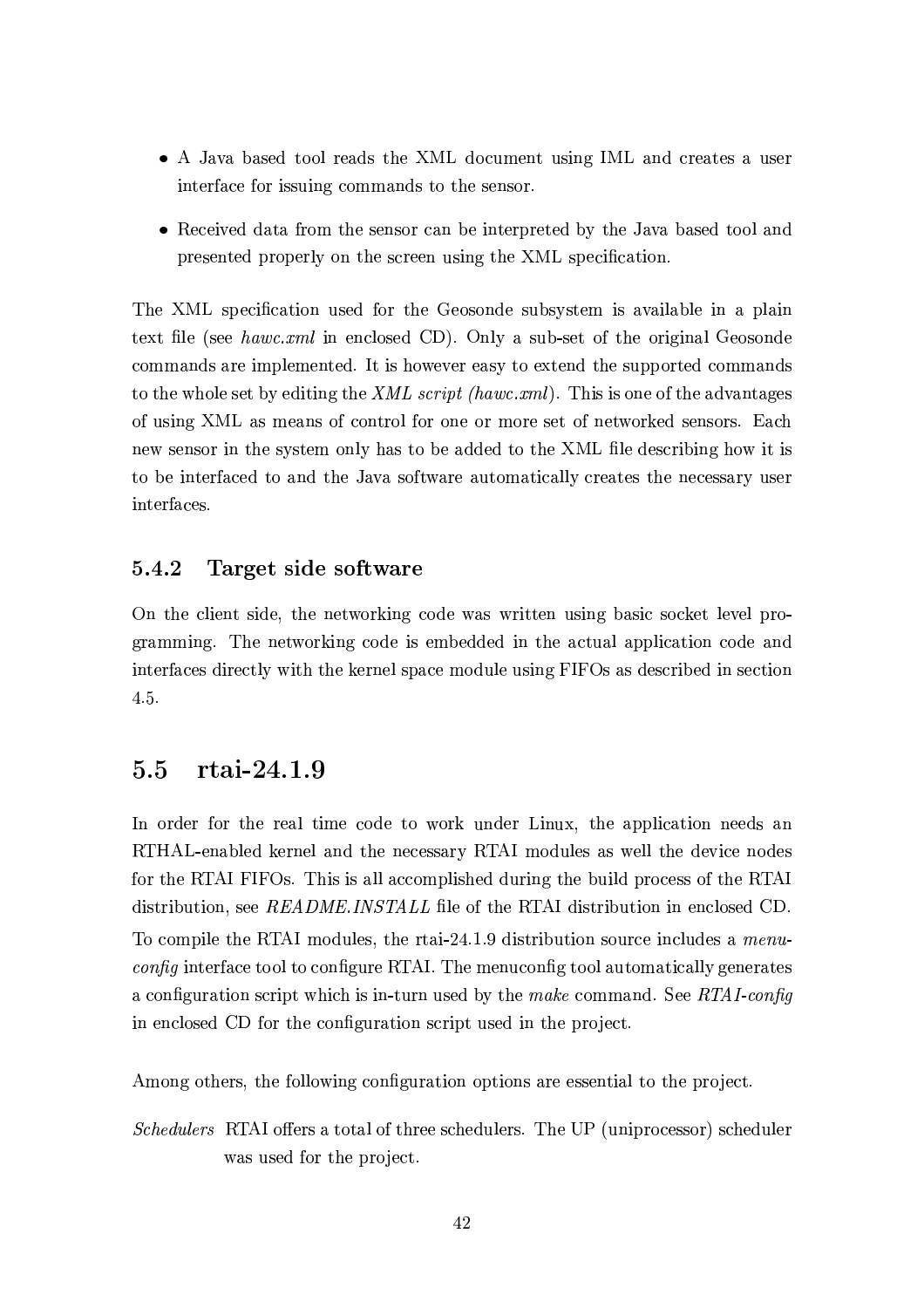$Features$  $\mathcal{M}=\mathcal{M}=\mathcal{M}=\mathcal{M}=\mathcal{M}=\mathcal{M}=\mathcal{M}=\mathcal{M}=\mathcal{M}=\mathcal{M}=\mathcal{M}=\mathcal{M}=\mathcal{M}=\mathcal{M}=\mathcal{M}=\mathcal{M}=\mathcal{M}=\mathcal{M}=\mathcal{M}=\mathcal{M}=\mathcal{M}=\mathcal{M}=\mathcal{M}=\mathcal{M}=\mathcal{M}=\mathcal{M}=\mathcal{M}=\mathcal{M}=\mathcal{M}=\mathcal{M}=\mathcal{M}=\mathcal{M}=\mathcal{M}=\mathcal{M}=\mathcal{M}=\mathcal{M}=\mathcal{$ 

> $-$ %'&-2 U#§Hh- 1UWh 03&1482 ,a6-@-A

RT memory manager A dynamic memory manager for RTAI tasks

During configuration, an option of choosing between built-in and standalone modules is available.

## 5.6 Conclusions

This chapter has described the process of building a minimal Linux file system for an embedded system. All the necessary tools and packages necessary for a fully functional embedded Linux system are mentioned, as well as the Geosonde specific utilities that were used to fulfill the project goals. The various open-source programs used for implementing and finally testing both interfaces of the Geosonde subsystem are mentioned as well as the necessary configuration scripts for certain tools. All the software responsible for communication between the client and target side for both interfaces is also described.

The implementation of a minimal file system was followed by testing of both interfaces.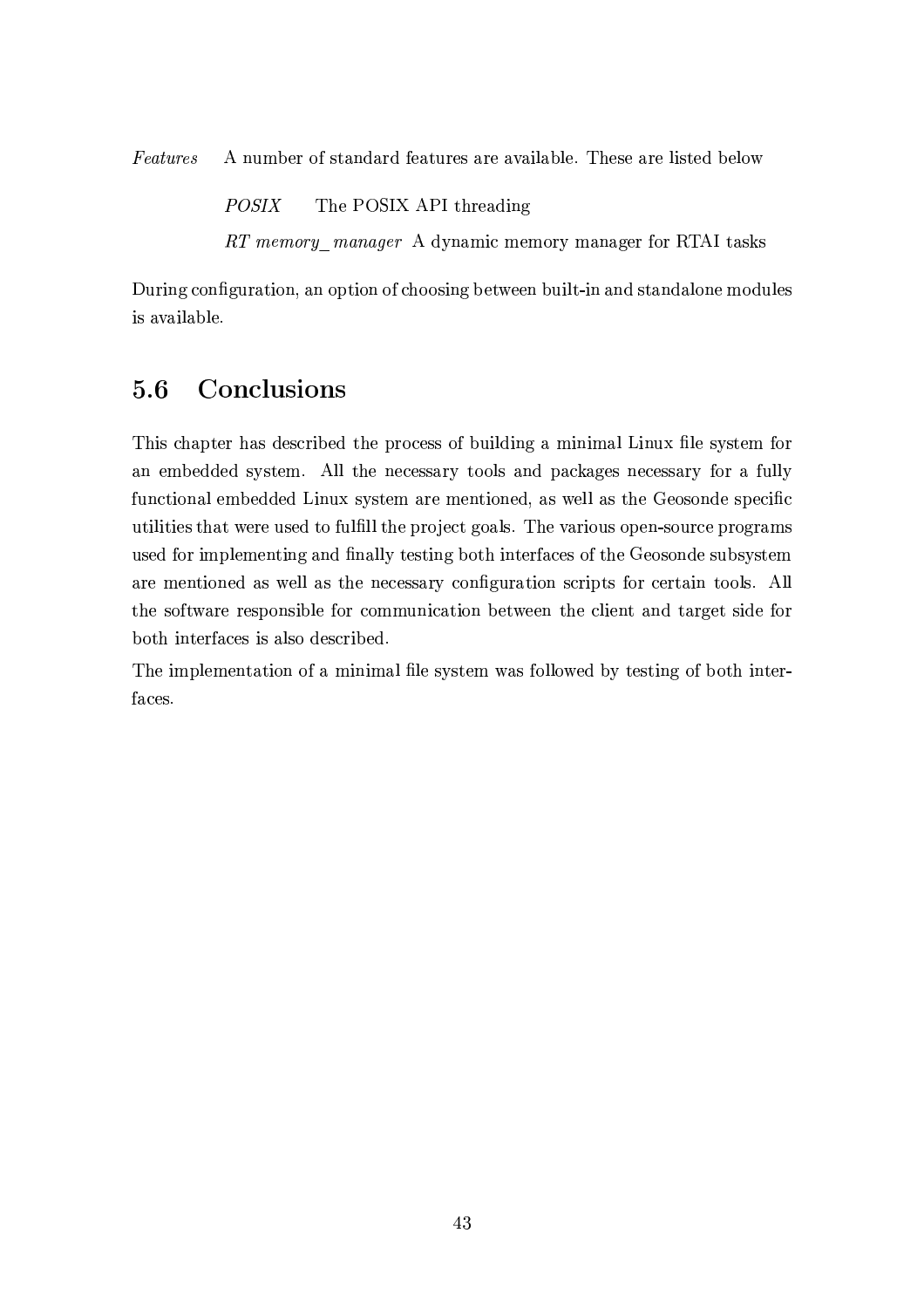# -

## " - #

This chapter describes the testing procedures of the Geosonde subsystem to ensure that all the project requirements as stated in earlier chapters are met.

The system will be tested for correct operation of both the serial and network @082R4M=,\* 2(RV\*-<\_4Q482\*0i<\_.n2R43,[03:<@ </= 08&-2 "%bhbD@F>HG 4Q2 ,? 08:B2 (8>19H` fa2R4@2 ? >-@6-254 <sup>D</sup>@F>HG will also be tested to ensure that data exchange does indeed take place between both the kernel and user space.

## 6.1 Data Used for Testing

Due to time constraints the final implementation of the project does not include an  $A/D$  card as used by the current DOS system. Instead the data acquisition routines in the kernel module of the code emulate the operation of the data acquisition card by writing short integers to an array. The size of the array is the same size as the array that would be produced using an actual acquisition card.

This is accomplished by the  $get\_wave$  function which should contain  $A/D$  device specific code.

## ;t + 7|{ ~w i|{ oC|W+|y'k~y+|

To setup the board for testing requires a 12V power supply for the board and the  $\overline{IDE}$  device. The testing configuration of the whole subsystem for both the serial and the Ethernet mode of operation is shown in figure 6.1.

%'&-2 <sup>X</sup>%Ul\*5? )2@0 (</=0^,/4Q2b ( 4>-@ 6>48@-A+9 <N</0 `>.`p ( 252 ,&
¨K«b \*&
E@ 2@-\*R?<( <sup>256</sup> -¥qE03< (MLH@1\*&-48<@ <sup>m</sup> 2i03<;, (<>4\* 27<a=W,\*5\*R>48,a032r03)B;2 <sup>V</sup> =032R4T03&12 <sup>9</sup> <H<a0 `j>..148< \* <sup>2</sup> (Q( </= 03&-2 U- \ ©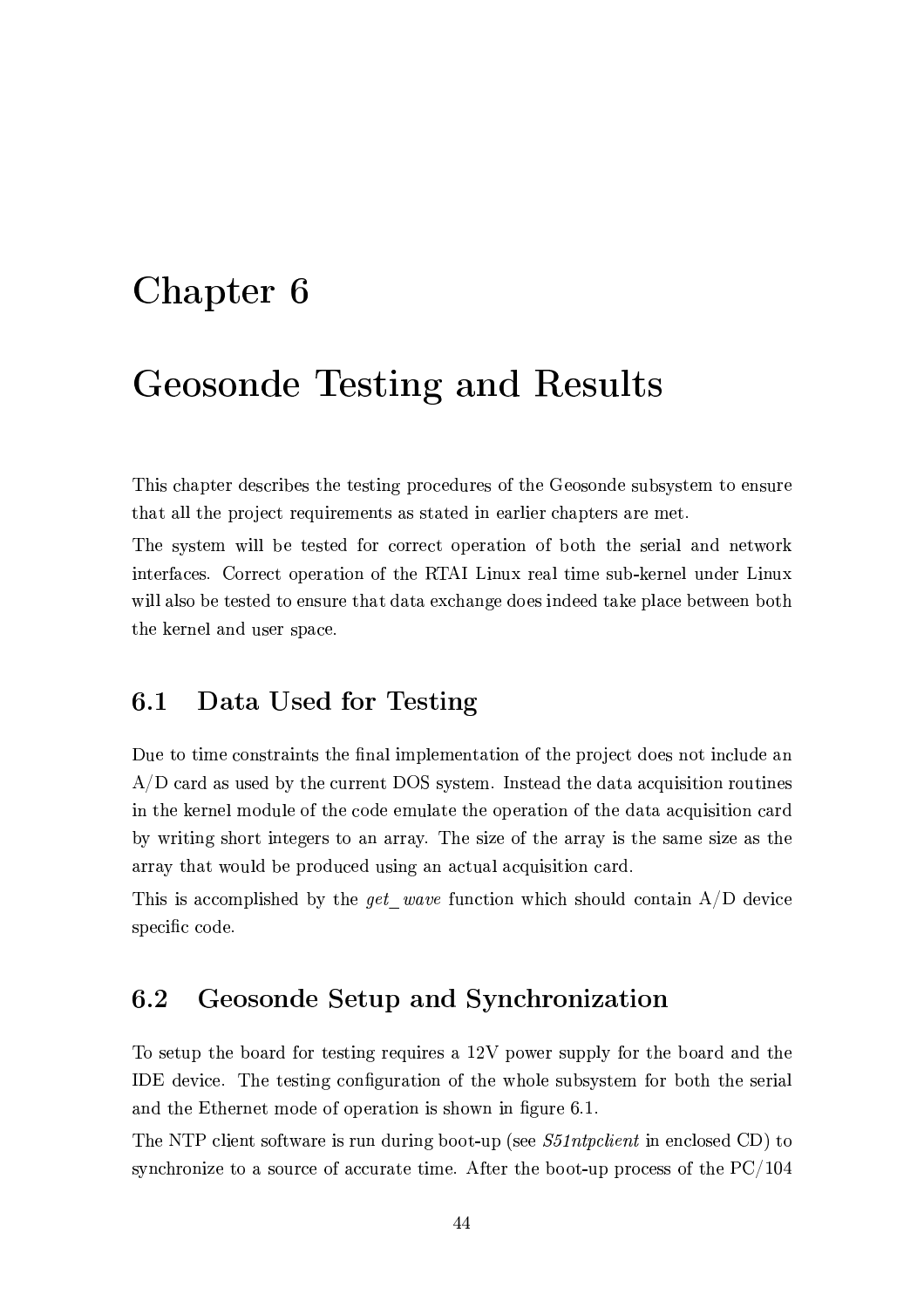

Figure 6.1: Test configuration of subsystem

board, the ntpclient program can be optionally run from an xterm to synchronize 08&-2"%- 08<o2G03254@,?(<>4\*2r</=E,\*R\*R>43,a082r08:B2 <sup>V</sup> § <\_B;2k<a= 08&-2r.>-9-? \*¤X%U( 254Qc\_254 (Y>-( <sup>256</sup> =P<\_408:B2 (QLN@-\*&148<@m @-A ,a482 ? ( 082R6@ 03&12 I-? <sup>2</sup> &
¨ ( - \*© \* ©-i@ 03&-2r2@1\*R?<( 2R6 -¥7V

### $6.3$  -/-p|~a

%< <sup>082</sup> (0C03&12 (2R48:,? @082R4Q=,\* <sup>2</sup> <sup>9</sup> 2X0^252@ 08&-2 92R<(<@6-2 <sup>9</sup> <q,/486,@6, &1<( <sup>0</sup> U- 4>-@1@@-A Linux, the two are directly connected by a null modem cable which provides for  $\overline{a}$  , a set of  $\overline{a}$  ,  $\overline{b}$  ,  $\overline{c}$  ,  $\overline{c}$  ,  $\overline{c}$  ,  $\overline{c}$  ,  $\overline{c}$  ,  $\overline{c}$  ,  $\overline{c}$  ,  $\overline{c}$  ,  $\overline{c}$  ,  $\overline{c}$  ,  $\overline{c}$  ,  $\overline{c}$  ,  $\overline{c}$  ,  $\overline{c}$  ,  $\overline{c}$  ,  $\overline{c}$  ,  $\over$ 

%'&-2 U- \ © <sup>9</sup> <N</0 (`j>. ,@6 4>-@-( , <sup>A</sup>250Q0L .-48<A43,/B<@ 03&-2 \*<@-@2 \*082R6 (2R48:,? .p</4Q0 ^)03&  $0.82\times10^{-4}$  and  $1.4\times10^{-4}$  and  $1.4\times10^{-4}$  (  $1.4\times10^{-4}$  )  $1.4\times10^{-4}$  (  $1.4\times10^{-4}$  )  $1.4\times10^{-4}$ control the target board in an interface similar to that provided by standard Linux xterm.

Y?:? ,\*]>)48256e6K,a0,; (Y^4Q)0Q032@ 03<, I-? <sup>2</sup> <sup>V</sup> %'&-2 IK?27 ( 0348,@-(=P2R484Q2R608<&-<(0 U- <c/2R4 (2R48:,? . and the contract of the contract of the contract of the contract of the contract of the contract of the contract of the contract of the contract of the contract of the contract of the contract of the contract of the con correction protocol) program.

A couple of the shell scripts that are run at boot time which make it possible to <\_.n2R48,a032d08&-2 U- \ © <sup>9</sup> <q,/486 ,( ,032G0 ` 082R4QB;@,? ,a482d03&12 I-? <sup>2</sup> ( & L
C,@6 -- \* - \* ©bLk @ 03&-2r2@1\*R?<( 2R6 -¥7V

The minicom script for configuring the serial port for the host computer is the file &©3« @ 03&-2r2@1\*R?<( 2R6 -¥7V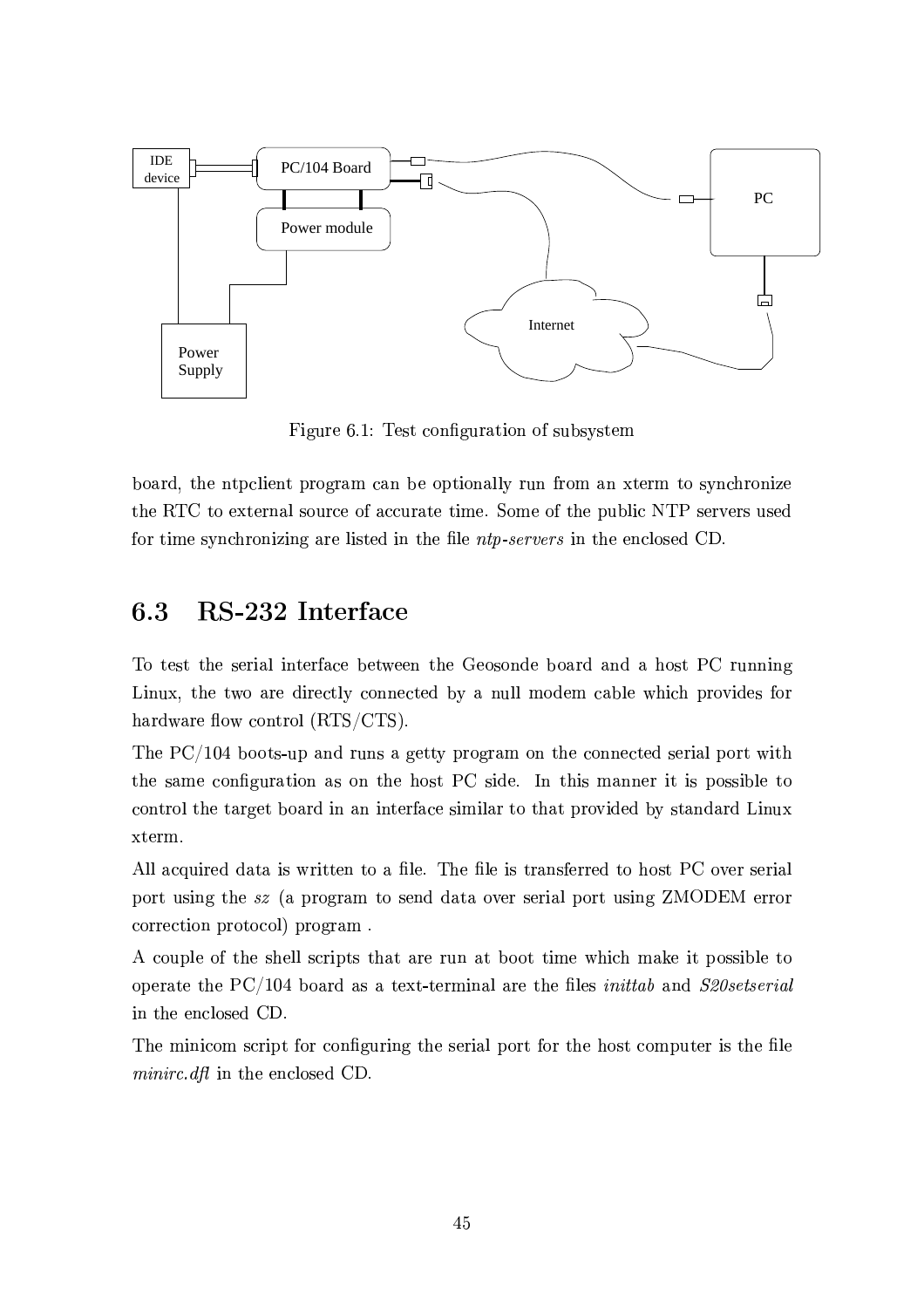## 6.4 Ethernet Interface

In testing the Internet interface mode of operation, the Java based control software which runs on a Windows NT workstation must be run first before the Geosonde subsystem network application code can be run. This is because the control software runs as a server and all sensors connecting to it are run as clients.

Unlike the serial interface, all data acquired is immediately send over the Internet 08< 03&-2 \*<@034Q<?(</=0^,a482 <sup>V</sup> %'&-2 -D IK? <sup>2</sup> 1"« 0? <sup>p</sup> (2R22@1\*R?<( 2R6 -¥q7612 (8\*489 2( 03&-2  $\overline{\phantom{a}}$  ,  $\overline{\phantom{a}}$  ,  $\overline{\phantom{a}}$  ,  $\overline{\phantom{a}}$  ,  $\overline{\phantom{a}}$  ,  $\overline{\phantom{a}}$  ,  $\overline{\phantom{a}}$  ,  $\overline{\phantom{a}}$  ,  $\overline{\phantom{a}}$  ,  $\overline{\phantom{a}}$  ,  $\overline{\phantom{a}}$  ,  $\overline{\phantom{a}}$  ,  $\overline{\phantom{a}}$  ,  $\overline{\phantom{a}}$  ,  $\overline{\phantom{a}}$  ,  $\overline{\phantom{a}}$ can thus be viewed in any manner desired by the user. All that has to be done  $\blacksquare$ essentially the data formats the control program expects from the Geosonde).

## ;t3s -\$yR|wC

The RTAI Linux sub-kernel and its modules were fully integrated into the whole Linux system. Task communication and data exchange between kernel and user space was observed to be fully operational. Different timer values were passed to the RTAI Linux scheduler to test whether adequate timing of tasks was taking place.

## 6.6 Conclusions

This chapter has described the hardware setup for the Geosonde subsystem and the testing procedure for both the serial and the network mode of operation. The data used for testing purposes to emulate ab  $A/D$  acquisition card is also described. Both modes of operation and communication were tested and found to be working. Other functional requirements of the system were also tested and found to be working properly. These include RTAI Linux integration into subsystem and implementation of the NTP specification for client synchronizing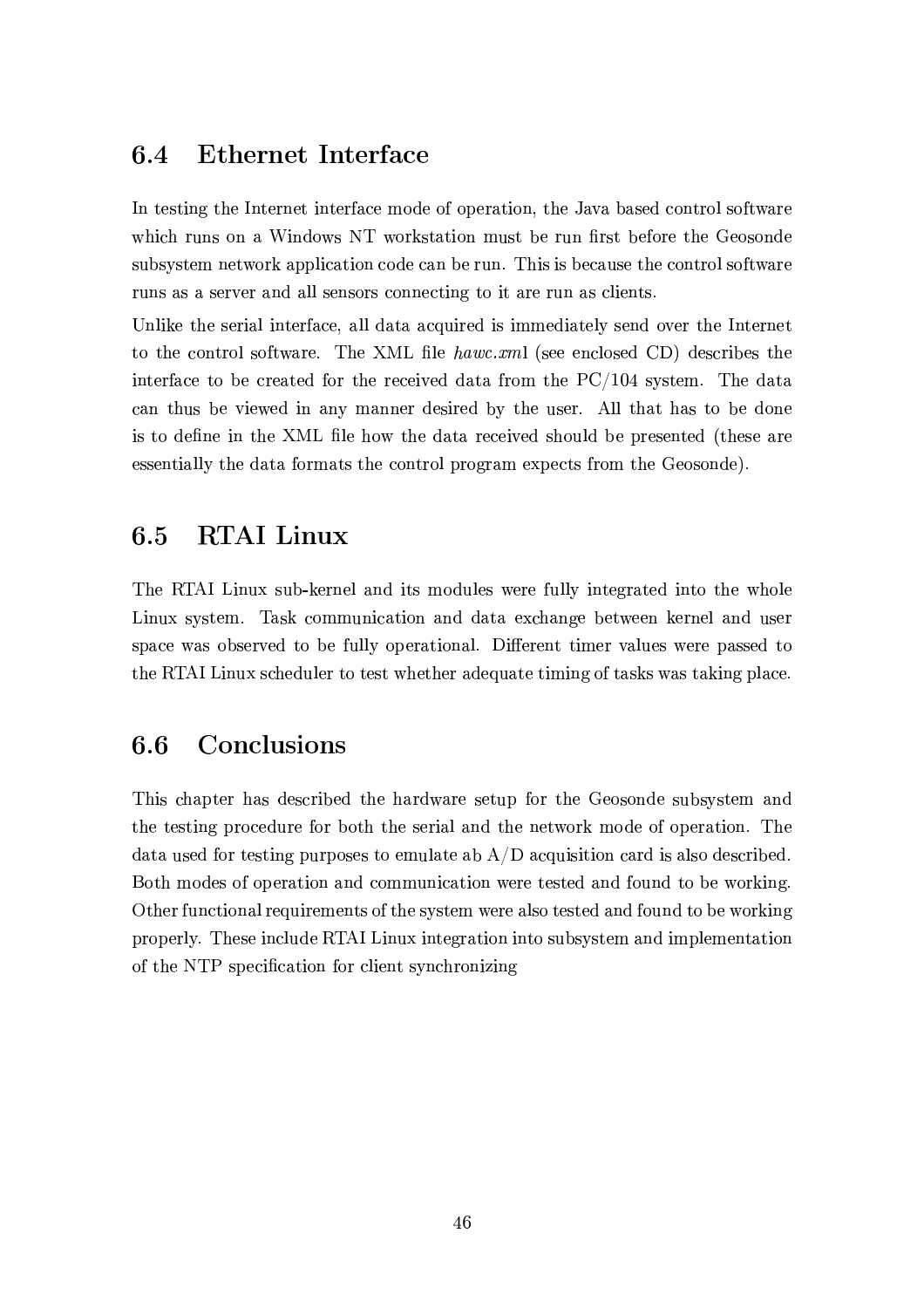# experimental contracts and contracts are a contracted and contract of the contract of the contract of the contract of the contract of the contract of the contract of the contract of the contract of the contract of the cont

# $\blacksquare$  . The set of the set of the set of the set of the set of the set of the set of the set of the set of the set of the set of the set of the set of the set of the set of the set of the set of the set of the set of the . A strong the contract of the contract of the contract of the contract of the contract of the contract of the

## $t = 1, 2, \ldots, N$

The literature has shown that MS-DOS is not a suitable operating system of choice for the Geosonde subsystem. It also showed that a Linux system endowed with 4Q2 ,?` 03)B;2 \* ,/.-,9 ? )08:2 ( ( ,;B<\_482\cN:,9-? 2r<\_.H03:<@ V %'&12 <sup>9</sup> 2@2I0 ( </= >1( @1A ,@ -Dl9,( <sup>256</sup> interface to the subsystem were also shown. The manner in which new sensor descriptions are added to the control software also shows the simplicity with which  $Q_2$  , and  $Q_3$  is the contract of  $Q_2$  and  $Q_3$   $\in$   $Q_4$   $\in$   $Q_4$  ,  $Q_5$   $\in$   $Q_6$   $\in$   $Q_7$   $\in$   $Q_8$   $\in$   $Q_7$   $\in$   $Q_8$   $\in$   $Q_9$   $\in$   $Q_7$   $\in$   $Q_8$   $\in$   $Q_9$   $\in$   $Q_7$   $\in$   $Q_8$   $\in$   $Q_9$   $\in$ 

The objective of this thesis was to firstly look into upgrading the MS-DOS system by introducing network capabilities to the system. As a more viable alternative to the DOS system part of the project requirements was to investigate and implement a real-time solution for the Geosonde radar system and provide for a network interface to the subsystem while still maintaining the serial mode of operation as a basic form of interaction with the subsystem.

The thesis objectives were achieved by first investigating the viability of MS-DOS as a suitable operating environment bearing in mind the required functionality to be introduced. A number of real-time kernels and/or operating systems were investigated and a choice was made taking into consideration the requirements imposed by the application. A software design was carried out and a minimal Linux system was built.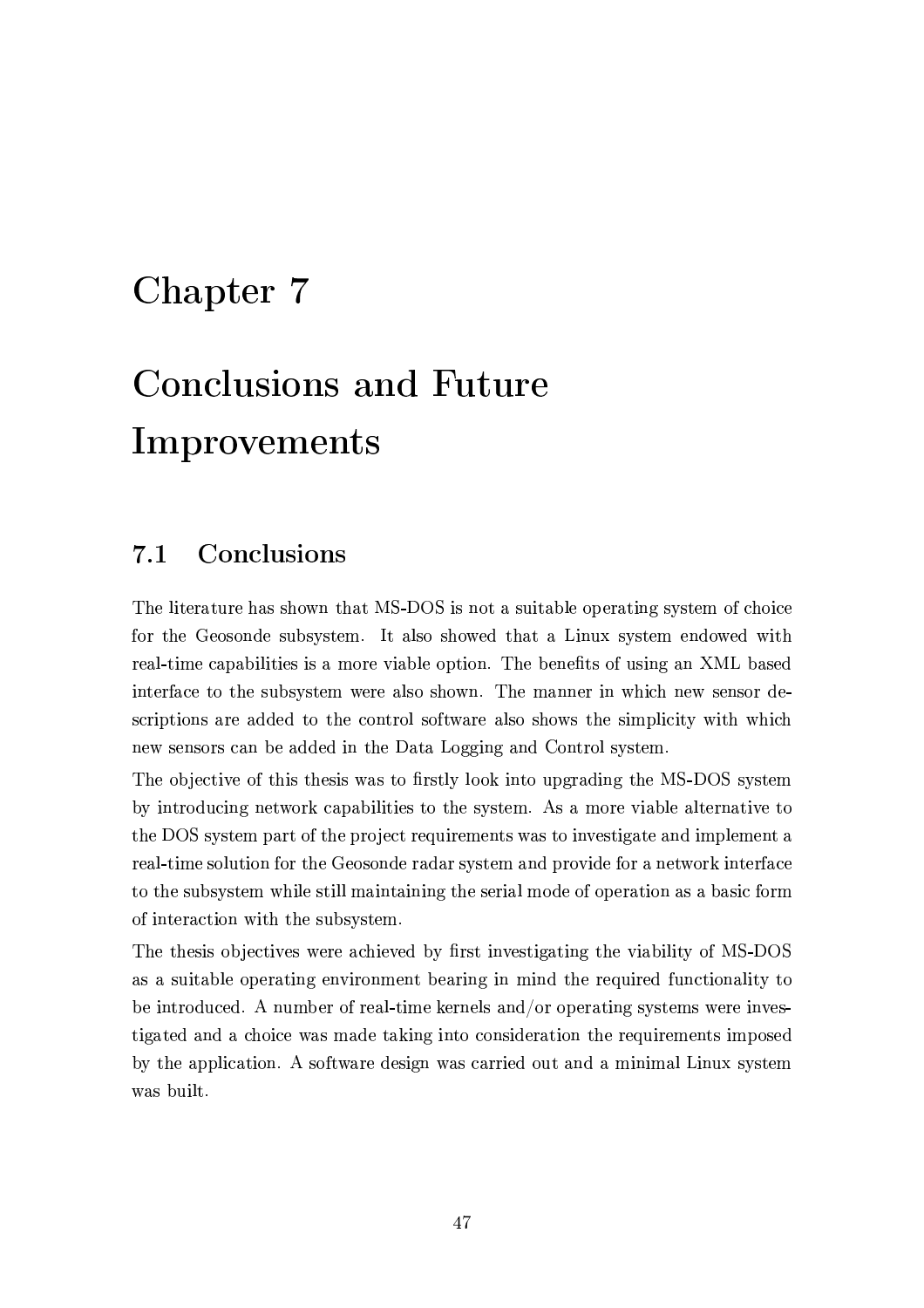## $-$  5  $\sim$  7.

The software design of the Geosonde subsystem follows closely on the workings of the current system. The system requirements were thus drawn from the existing software. All the data requirements of the application were considered taking into , and the state of the state  $\theta$  . The state  $\theta$  and  $\theta$  and  $\theta$  and  $\theta$  and  $\theta$  and  $\theta$  and  $\theta$ implementing real-time under Linux influenced some of the design decisions made.

## 7.1.2 System implementation

A highly stripped-down Linux system was developed with only the minimal set of features required for basic system operation being implemented. A number of tools and packages were used in the build process. The RTAI Linux abstraction layer was included into the Linux kernel and several RTAI modules were included in the file system to provide runtime support for the application.

System testing of both modes of operation were carried out to ascertain whether  $\mathcal{A} \subset \mathcal{A}$  . A 2GH  $\mathcal{A} \subset \mathcal{A}$  is a contract of the set of the set of the set of the set of the set of the set of the set of the set of the set of the set of the set of the set of the set of the set of the set

## t was a series of the series of the series of the series of the series of the series of the series of the series

Some of the points that are within the scope for future work are:

- The deployment phase of the Geosonde subsystem has to be preceded by further testing of the whole subsystem with the  $A/D$  card integrated into the  $\mathcal{L} = \{ \mathcal{L} = \{ \mathcal{L} = \mathcal{L} \}$ mon data-acquisition plug-in cards. The library provides Linux kernel modules that can provide an interface to the device for real-time tasks in kernel space. %'&12 -</B;256- ? 943,/4L .-4Q<cH)6-2 ( , \*<\_BB<@ =P43,/B2^<\_48f=P<\_4 ^4803@1A 6-48c\_2R4( ,( , result acquisition devices that are not supported can be easily added to the library without much work.
- As part of future upgrades to the subsystem, the IDE device used in the  $\blacksquare$ card as this provides a similar interface as far as the TB486 BIOS and the Linux operating system is concerned. The footprint of the whole subsystem is about  $\sim$  . And the set of the set of the set of the set of the set of the set of the set of the set of the set of the set of the set of the set of the set of the set of the set of the set of the set of the set of the set of t ,a.e.-48:,a.o.a.032 U  $\sim$  . The contract of the following the contract of the contract of the contract of the contract of the contract of the contract of the contract of the contract of the contract of the contract of th through the Journaling Flash File System [31]. All that is necessary to achieve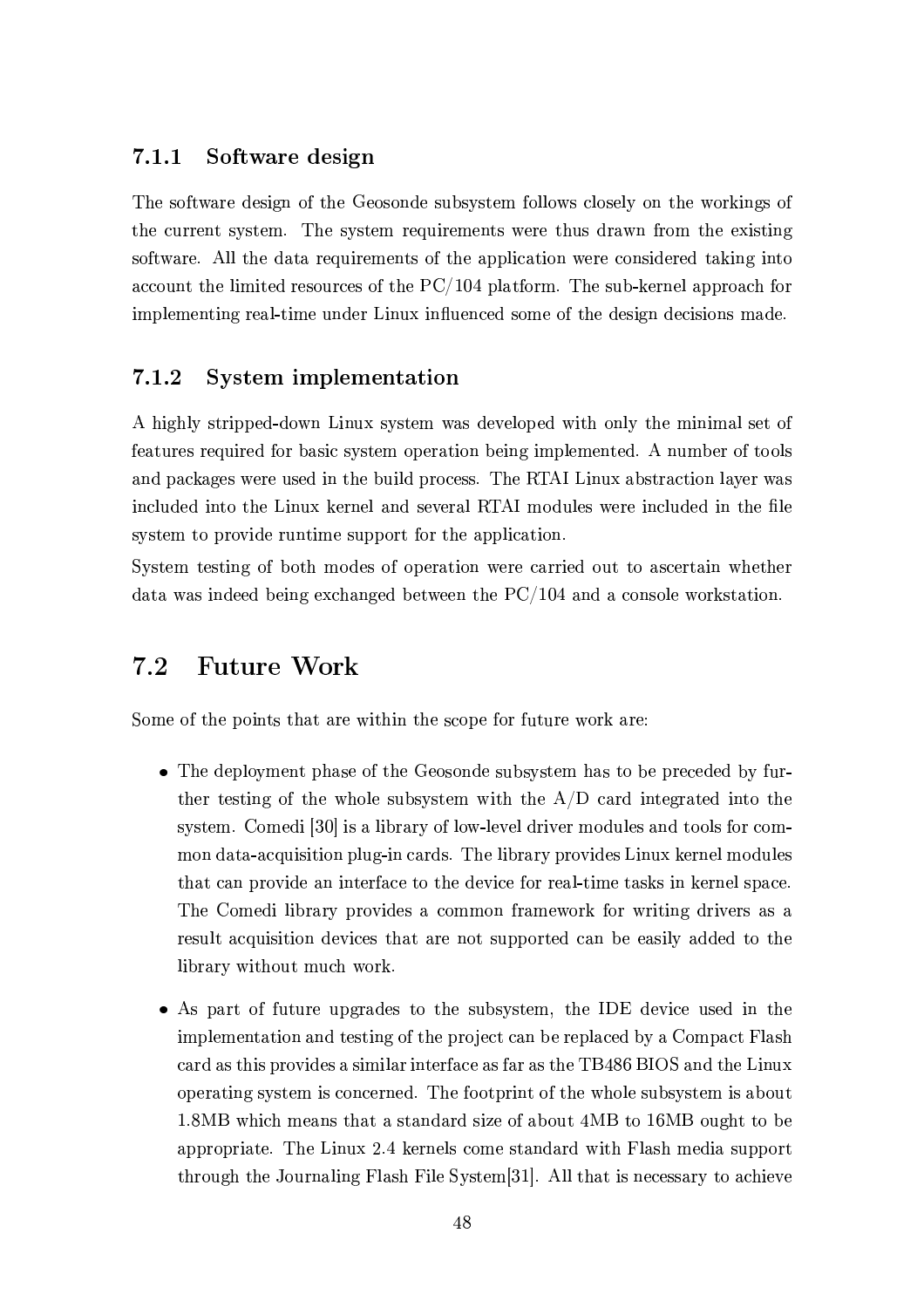this is to configure the kernel for the specific device. By using JFFS, the subsystem can effectively be run as a disk-less embedded device.

• All the real-time development for the project was written in kernel-space which offers no memory protection. The RTAI Linux distribution offers an alternate , a.e.  $\sim$  1 in the contract of  $\sim$  200 in the contract of  $\sim$  03 in the contract of  $\sim$  03 near real-time response and eases the development process of coding in kernel (.K,\*2 <sup>V</sup> "%bhWD@N>NG B;,/fa2 ()0 .p<(8( 9-? 2T03< \*<@c/2R4Q0 D-"%03,(f( 08<7&K,a486C4Q2 ,?` 08:B2 tasks after they have been thoroughly tested by calling a single function.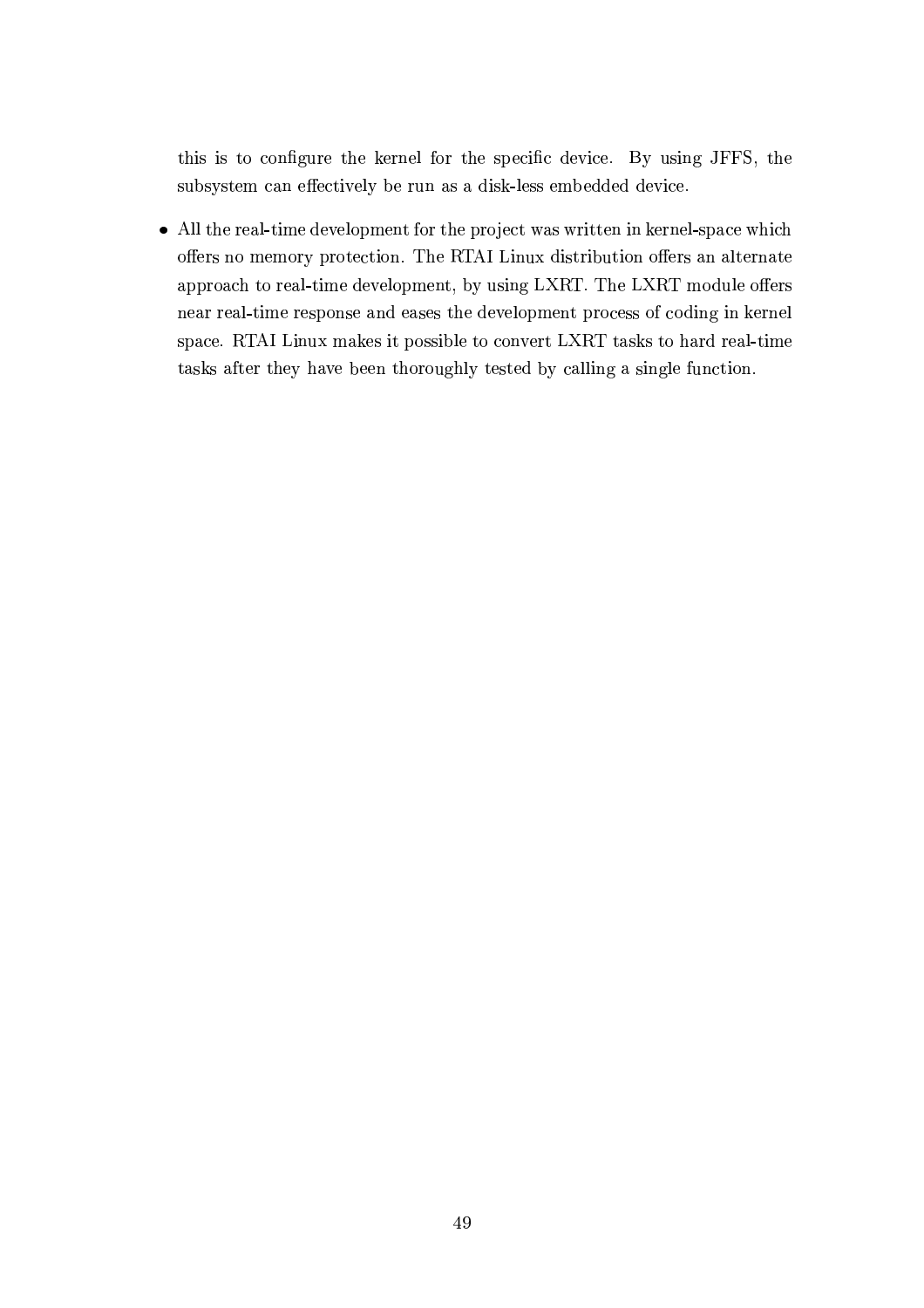# "-

# $\blacksquare$  . The set of  $\blacksquare$  . The set of  $\blacksquare$  . The set of  $\blacksquare$  . The set of  $\blacksquare$

Due to the amount and size of the various configuration scripts used by the embedded system as well as the build scripts for the various tools, all scripts and Makefiles have been omitted from the report.

§ 252k03&-2r2@1\*R?<( 2R6 -¥ =P</4T,?:?p(8\* 4Q:.10 ( ,@6 ,/f/2IK? 2(RV

£,\*&6-:4Q2 \*08<\_4L @ 03&-2 -¥S\*<@0,/@-( ,"£b¥£ IK?<sup>2</sup> ^03& (&-</4Q0i6-2 (Q\* 4Q:.108:<@-( </= 03&-2 contents.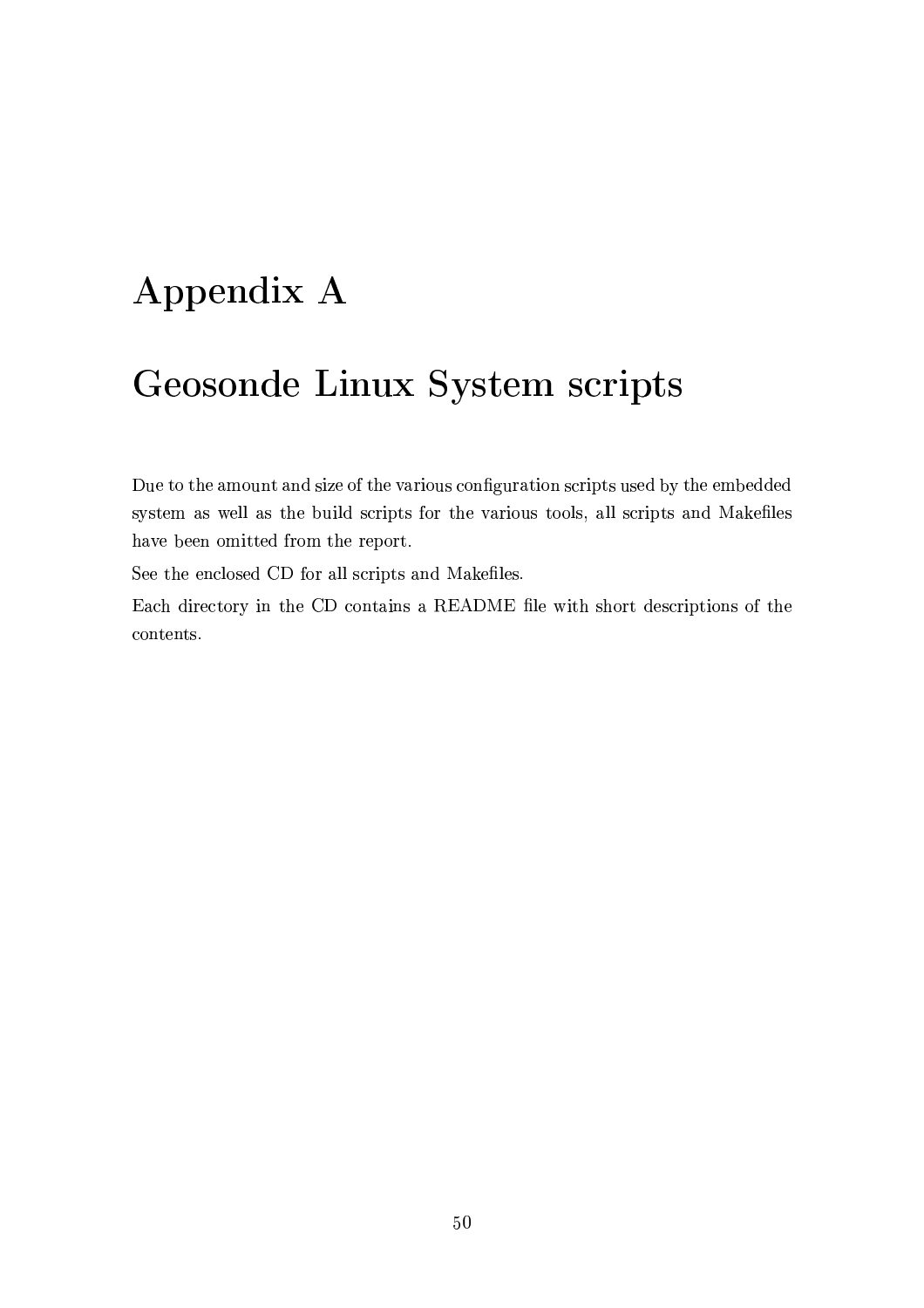# **Bibliography**

- [1] M.R. Inggs. Top Level Design of a Sensor Based Recording and Processing System.
- [2] TB486 PC/104 Compatible computer, Technical Reference Manual. http://www.dspdesign.com/tb486prod.htm
- [3] http://www.delorie.com/djgpp/
- [4] http://www.bgnett.no/~giva/
- [5] D.B. Stewart. Introduction to Real Time. *Embedded Systems Programming*,  $11/01/01$ , 12:40:42 PM EDT. http://www.embedded.com/story/0EG20011016S0120
- [6] K. Dankwardt. Real Time and Linux, Part 1. *ELJonline*, January 2002. http://www.linuxdevices.com/articles/AT5997007602.html
- [7] Getting started with  $e\text{Cos}^{TM}$  (i386 PC edition July 2001) manual (ecos-tutorial $i386PC.pdf$ http://sources.redhat.com/ecos/docs-latest/
- [8] http://www.redhat.com/embedded/technologies/ecos/brochure.pdf
- [9] E. Nisley. Rating Real Time: Count the Ways. Dr. Dobb's Journal, September 2001. http://www.ddjembedded.com/resources/articles/2001/0109m/0109m.htm
- [10] T. Bird. Comparing two approaches to real-time Linux, Dec. 21, 2000. http://www.ddjembedded.com/resources/articles/2001/0109m/0109m.htm
- $[11]$  http://www.mvista.com/
- [12] http://people.redhat.com/mingo/lowlatency-patches/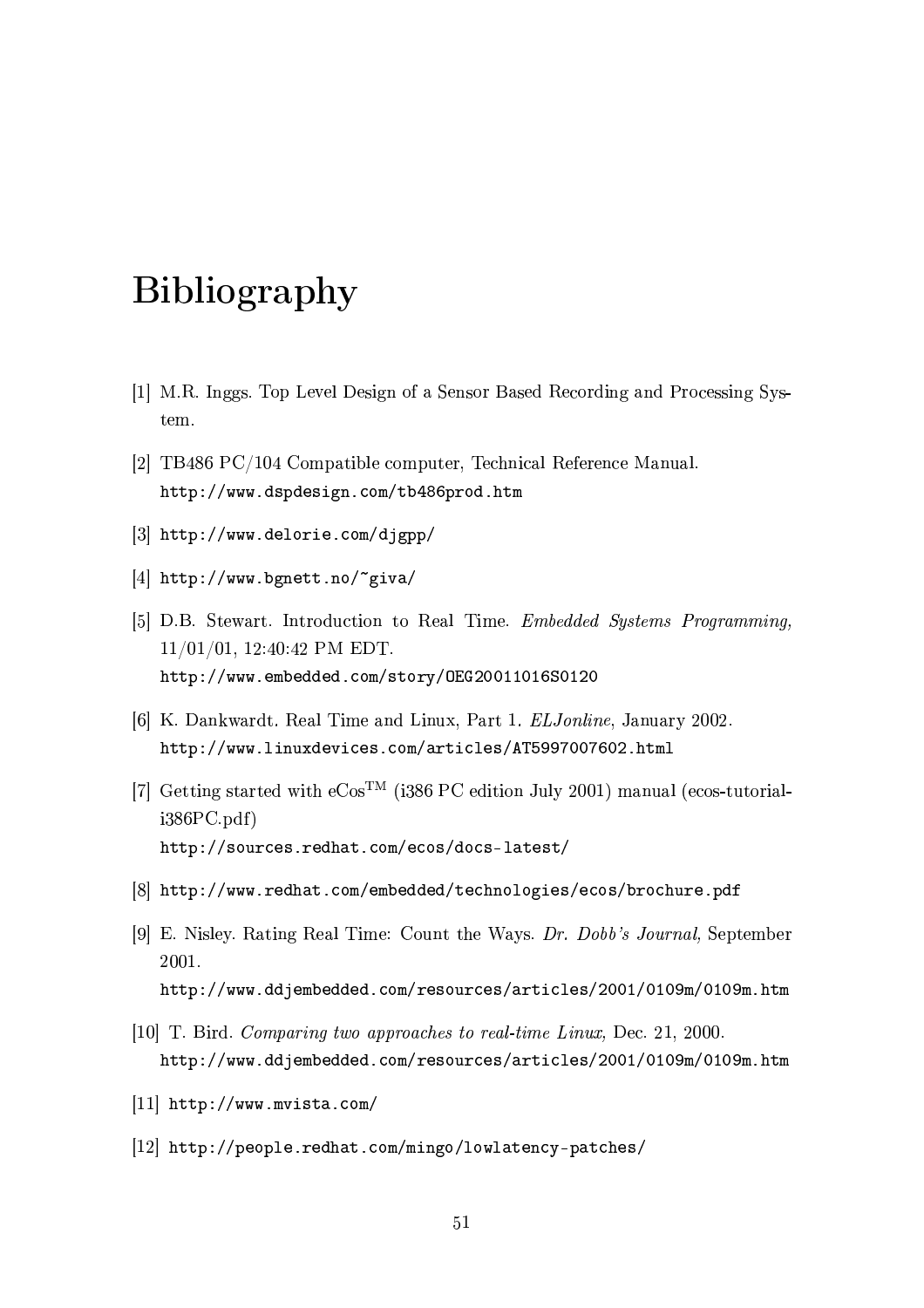- [13] C.Williams. Linux Scheduler Latency (Which is better the preempt patch, or *the low-latency patch? Both!*), March 20, 2002. http://www.linuxdevices.com/articles/AT8906594941.htm
- [14] K. Dankwardt. Real Time and Linux, Part 3: Sub-Kernels and Benchmarks. ELJonline, 2002. http://www.linuxdevices.com/articles/AT6320079446.html
- [15] D. Beal, S. Papacharalambous. Create Hard Real-time Tasks With Precision Under Linux. Electronic Design, 23 July 2001.
- [16] I. Sommerville. Software Engineering, Fifth Edition. Addison and Wesley
- [17] T. Fawcett. The Linux Bootdisk HOWTO, January 2002 http://www.ibiblio.org/pub/Linux/docs/HOWTO/other-formats/html\_ single/Bootdisk-HOWTO.html
- [18] ftp://uclibc.org/buildroot.tar.gz
- |19| http://packages.debian.org/stable/doc/grub-doc.html
- [20]  $http://www.uclibc.org/$
- [21]  $http://busybox.net/$
- [22] http://tinylogin.busybox.net/
- [23] http://packages.debian.org/stable/base/setserial.html
- [24] http://packages.debian.org/stable/net/udhcpc.html
- [25] http://www.uclibc.org/uClibc-apps.html
- [26] http://doolittle.faludi.com/ntpclient/
- [27] http://freshmeat.net/projects/util-linux/?topic\_id=861
- [28] http://pioneer.gsfc.nasa.gov/public/iml/
- [29] D. Cox. XML for Instrument Control and Monitoring.Dr. Dobb's Journal, November 2001.
	- http://www.ddjembedded.com/resources/articles/2001/0111i/0111i.htm
- [30] COMEDI driver library: http://stm.1bl.gov/comedi/